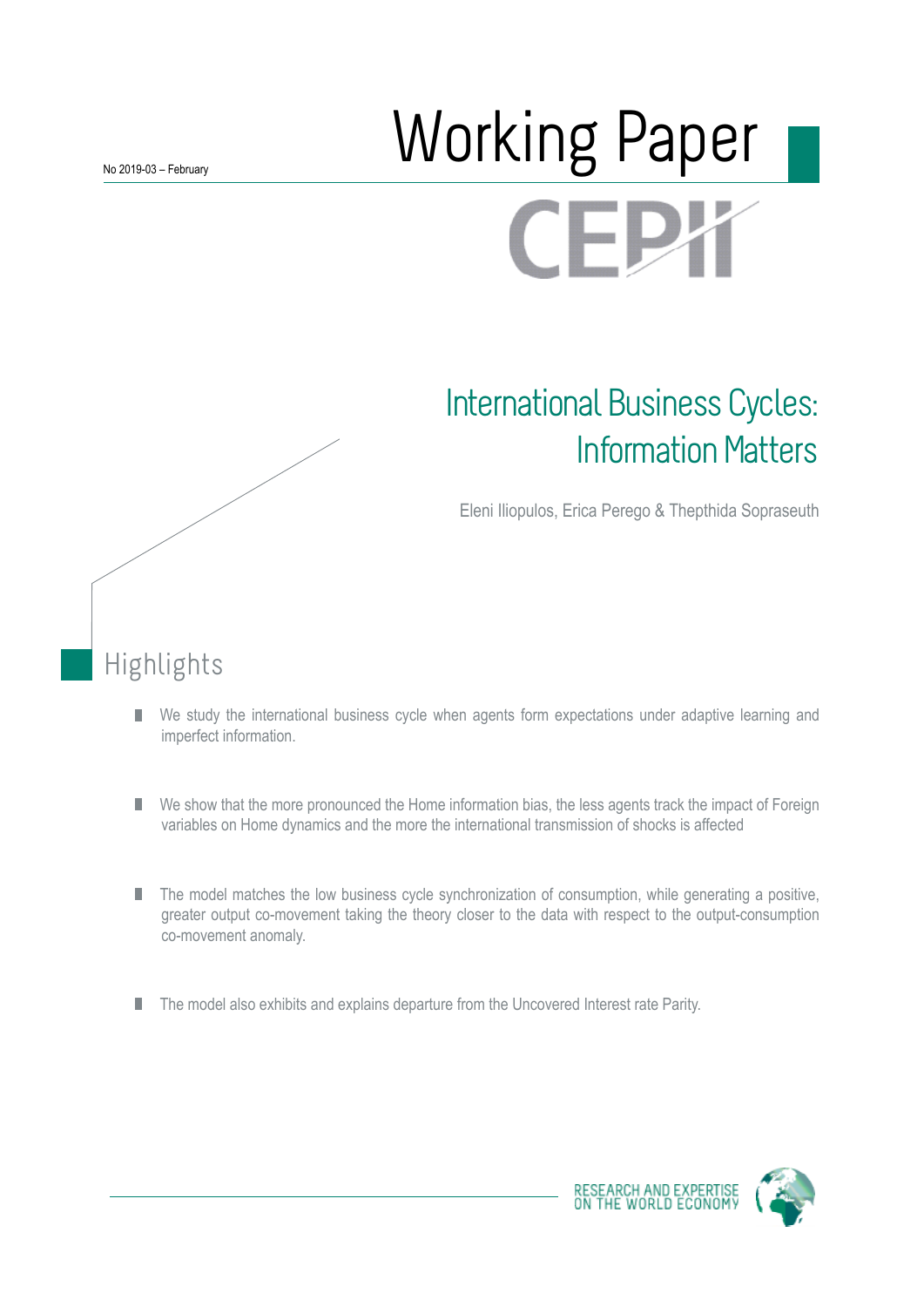# **Abstract**

We study the international transmission of shocks when agents form expectations under adaptive learning and imperfect information. To this aim we consider a two-country model featuring financial frictions, nominal rigidities, learning and Home information bias (as a source of information imperfection). We show that the more pronounced the Home information bias, the less agents track the international transmission of shocks, as it would otherwise be the case under rational expectations. The model succeeds in matching the low business cycle synchronization of consumption, while generating a positive output co-movement. In doing so, the model takes the theory closer to the data with respect to the output-consumption co-movement anomaly. The model also exhibits departure from the Uncovered Interest rate Parity.

# **Keywords**

Financial Frictions, International Business Cycles, Learning, Uncovered Interest Rate Parity.



D84, E44, E51, F41, F42.

# Working Paper

CEPII (Centre d'Etudes Prospectives et d'Informations Internationales) is a French institute dedicated to producing independent, policyoriented economic research helpful to understand the international economic environment and challenges in the areas of trade policy, competitiveness, macroeconomics, international finance and growth.

CEPII Working Paper Contributing to research in international economics

© CEPII, PARIS, 2019

All rights reserved. Opinions expressed in this publication are those of the author(s) alone.

Editorial Director: Sébastien Jean

Production: Laure Boivin

No ISSN: 1293-2574

CEPII 20, avenue de Ségur TSA 10726 75334 Paris Cedex 07 +33 1 53 68 55 00 www.cepii.fr Press contact: presse@cepii.fr

RESEARCH AND EXPERTISE<br>ON THE WORLD ECONOMY

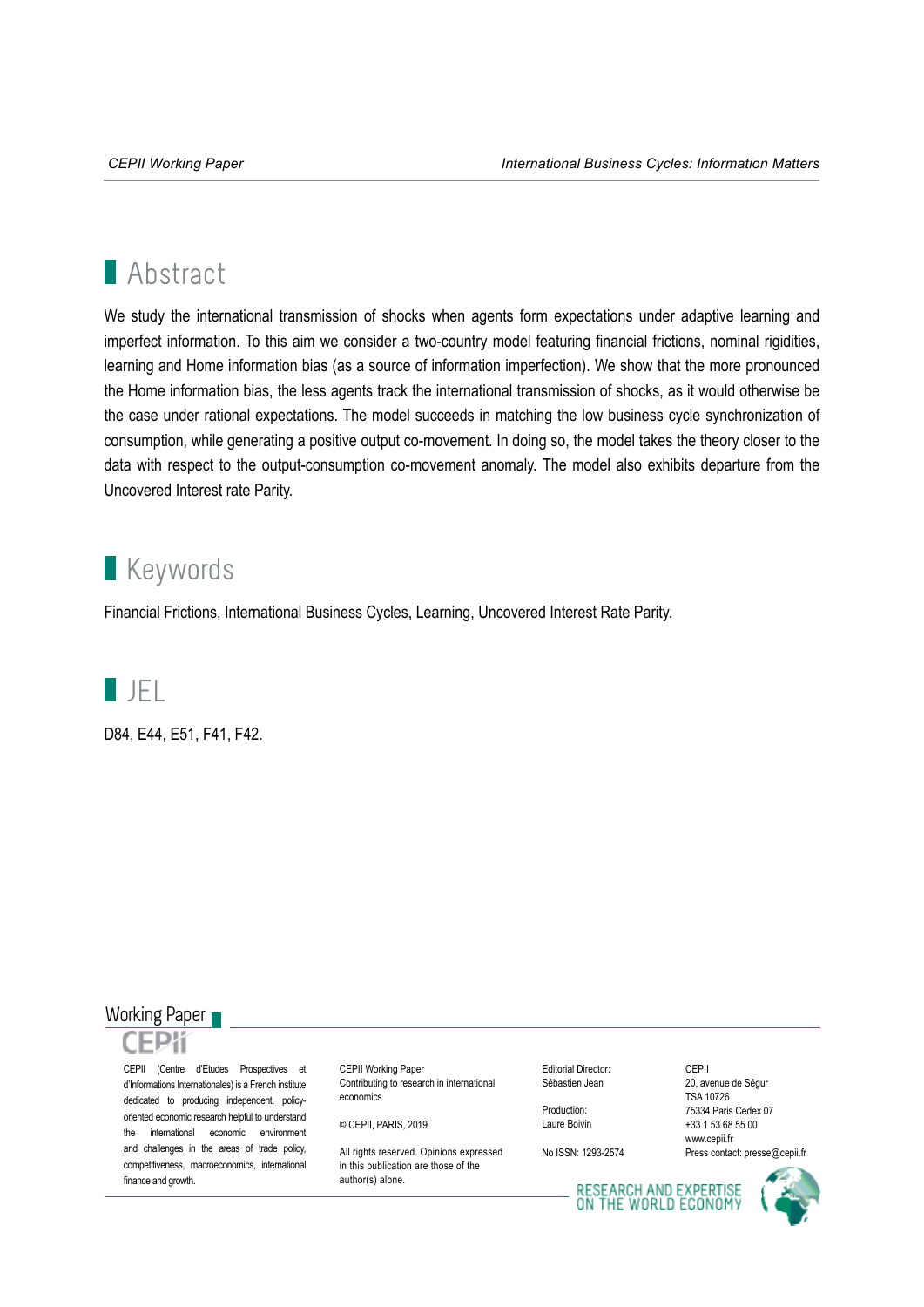## International business cycles: Information matters<sup>1</sup>

<span id="page-2-0"></span>Eleni Iliopulos (EPEE, University of Evry, Univ. Paris-Saclay and Cepremap)

Erica Perego  $(CEPII)^{\dagger}$ 

Thepthida Sopraseuth (THEMA, University of Cergy and Cepremap).<sup> $\ddagger$ </sup>

## 1. Introduction

Explaining the international transmission of shocks has been one of the biggest challenges for macroeconomists since [Backus et al.](#page-34-0) [\(1992\)](#page-34-0) and [Baxter & Crucini](#page-35-0) [\(1993\)](#page-35-0). Indeed, standard macroeconomic models still have a hard time reproducing several stylized facts such as the output synchronization among countries and a relatively low international correlation of consumption levels (output-consumption correlation puzzle).<sup>2</sup> Moreover, standard openeconomy DSGE models are built on the uncovered interest parity (UIP) condition, which eliminates all arbitrage opportunities among interest rates (once accounting for exchange rate expected dynamics and risk premia). This introduces another challenge, as departure from UIP have been extensively documented in the data [\(Engel](#page-35-1) [\(2016\)](#page-35-1)).

[eleni.iliopulos@univ-evry.fr](mailto:eleni.iliopulos@univ-evry.fr)

<sup>†</sup>[erica.perego@cepii.fr](mailto:erica.perego@cepii.fr)

z [thepthida.sopraseuth@u-cergy.fr](mailto:thepthida.sopraseuth@u-cergy.fr)

<sup>1</sup>We thank Stephane Adjemian, Guido Ascari, Paul Beaudry, Stefano Eusepi, Andrea Ferrero, Patrick Fève, Fabio Ghironi, Federico Giri, Cars Hommes, Jean Imbs, Peter Ireland, François Langot, Riccardo Lucchetti, Fabio Milani, Fabrizio Perri, Olivier Pierrard, Alberto Russo, Sergey Slobodyan, Henri Sneessens, Fabien Tripier, Grégory de Walque, Raf Wouters, Francesco Zanetti for helpful comments as well as conference participants at Macfinrobobs workshop (2016, Italy), SEM conference (Boston, 2017), AFSE annual meeting (Nice, 2017), ADRES Doctoral conference (Toulouse, 2017), Society for Computational Economics (New York, 2017), Conference in honor of H. Snessens (2018) and seminar participants at Cepremap and CEPII (Paris, 2016), EPEE (Evry, 2017), Università Politecnica delle Marche (Ancona, 2017), University of Economics, Prague (2017), National Bank of Belgium (2017), LAREFI (Bordeaux, 2017), GSBE seminar (Maastricht, 2017), University of Oxford (2018), University of Luxembourg (2018), University of Besancon (2018). The research leading to these results has received funding from the European Community's Seventh Framework Programme (FP7/2007-2013) under grant agreement Integrated Macro-Financial Modeling for Robust Policy Design (MACFINROBODS, grant no. 612796). We thank the Labex MME-DII (ANR-11-LBX-0023-01). Thepthida Sopraseuth acknowledges the financial support of the *Institut Universitaire de France*. This paper previously circulated under the title: "Macroeconomic Implications of Learning and Financial Frictions in Interdependent Economies".

<sup>2</sup>Among others, recent examples are [Kollman](#page-36-0) [\(2016\)](#page-36-0), who introduces recursive preferences and uncertainty shocks on the dynamics of macroeconomic aggregates; [Bai & Rios-Rull](#page-34-1) [\(2015\)](#page-34-1), who solve the Backus-Smith puzzle by using goods market frictions and demand shocks and [Eaton et al.](#page-35-2) [\(2016\)](#page-35-2) who revisit the puzzle with a quantitative assessment of the puzzles.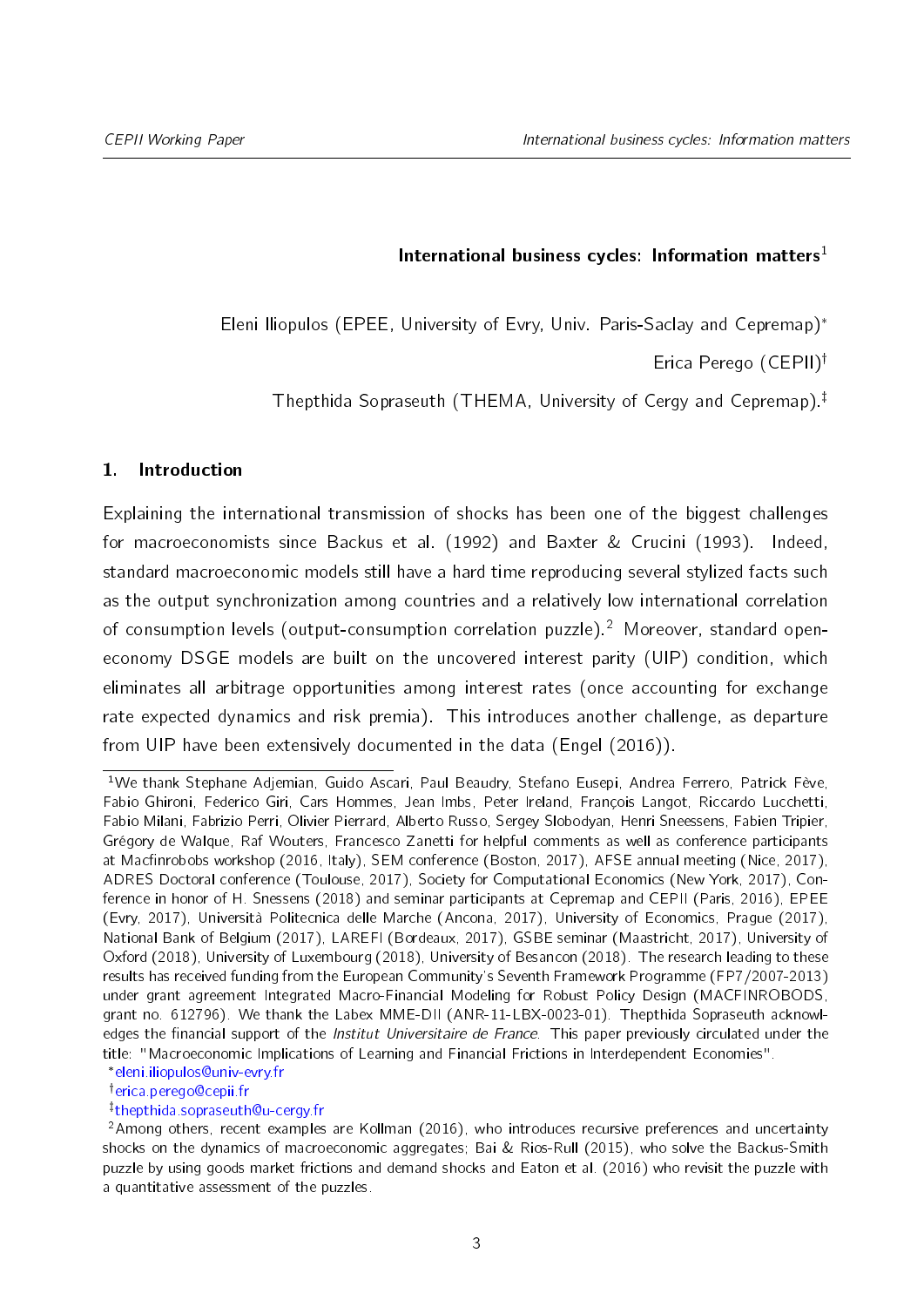In this paper, we explore the role of imperfect information for the behavior of the international business cycle. To do so we use a full-fledged 2-country DSGE model with financial frictions à la [Bernanke et al.](#page-35-3) [\(1999\)](#page-35-3), nominal rigidities, adaptive learning as in [Evans & Honkapohja](#page-35-4) [\(2001\)](#page-35-4) and imperfect information. The model brings theory closer to the data as it exhibits departure from UIP as well as output co-movement and low business cycle synchronization of consumption with respect to output, thereby proposing a new explanation to the outputconsumption correlation puzzle.

The model builds on [Faia](#page-35-5) [\(2007a\)](#page-35-5) that shows that, under rational expectations, a model with nominal rigidities and financial frictions  $\hat{a}$  la [Bernanke et al.](#page-35-3) [\(1999\)](#page-35-3) generates international financial spillovers such that output cyclical synchronization is large and positive, consistently with the data. In her model, UIP holds and is key for the international transmission mechanism. Indeed, changes in nominal interest rate in one country -that determines credit costs and play a great role in the functioning of the financial accelerator- are passed on to the other country through the UIP condition. This triggers the financial accelerator abroad that boosts output. Our contribution with respect to [Faia](#page-35-5) [\(2007a\)](#page-35-5) is to propose a model i) entailing low cyclical international synchronization of consumption and ii) a value of cross-country consumption correlation positive but lower than the one of output and iii) that can also account for departure from UIP. In order to obtain these features, we introduce imperfect information and adaptive learning. We show that these elements, combined with the financial accelerator, are quantitatively important to understand international business cycles and UIP dynamics.

When two economies are connected and exposed to one another business cycles, shocks are easily transmitted and agents need to form expectations based not only on the behavior of the domestic economy but also on the dynamics abroad before taking consumption and investment decisions. In our two-country model with adaptive learning, agents have an imperfect knowledge of the global economy as i) their forecasts are based on a sub-sample of the information available under RE and ii) they are updating their forecasts based on learning. In such a framework, when a shock hits, agents face a signal extraction problem that can be more or less severe depending on the amount of information at their disposal. An extreme case is when agent's forecasts are based only on information on the *local* economic environment. We will refer to this case as "Home information bias".<sup>[3](#page-2-0)</sup> In such a framework, Home (Foreign) households do not track the impact of Foreign (Home) variables on Home (Foreign) dynamics and this affects Home and Foreign expectations. As expectations are

<sup>3</sup>Under Home information bias, Home agents' information set includes Home variables, Home shocks as well as terms of trade and international bonds. Foreign agents' information set includes Foreign variables, Foreign shocks as well as terms of trade and international bonds.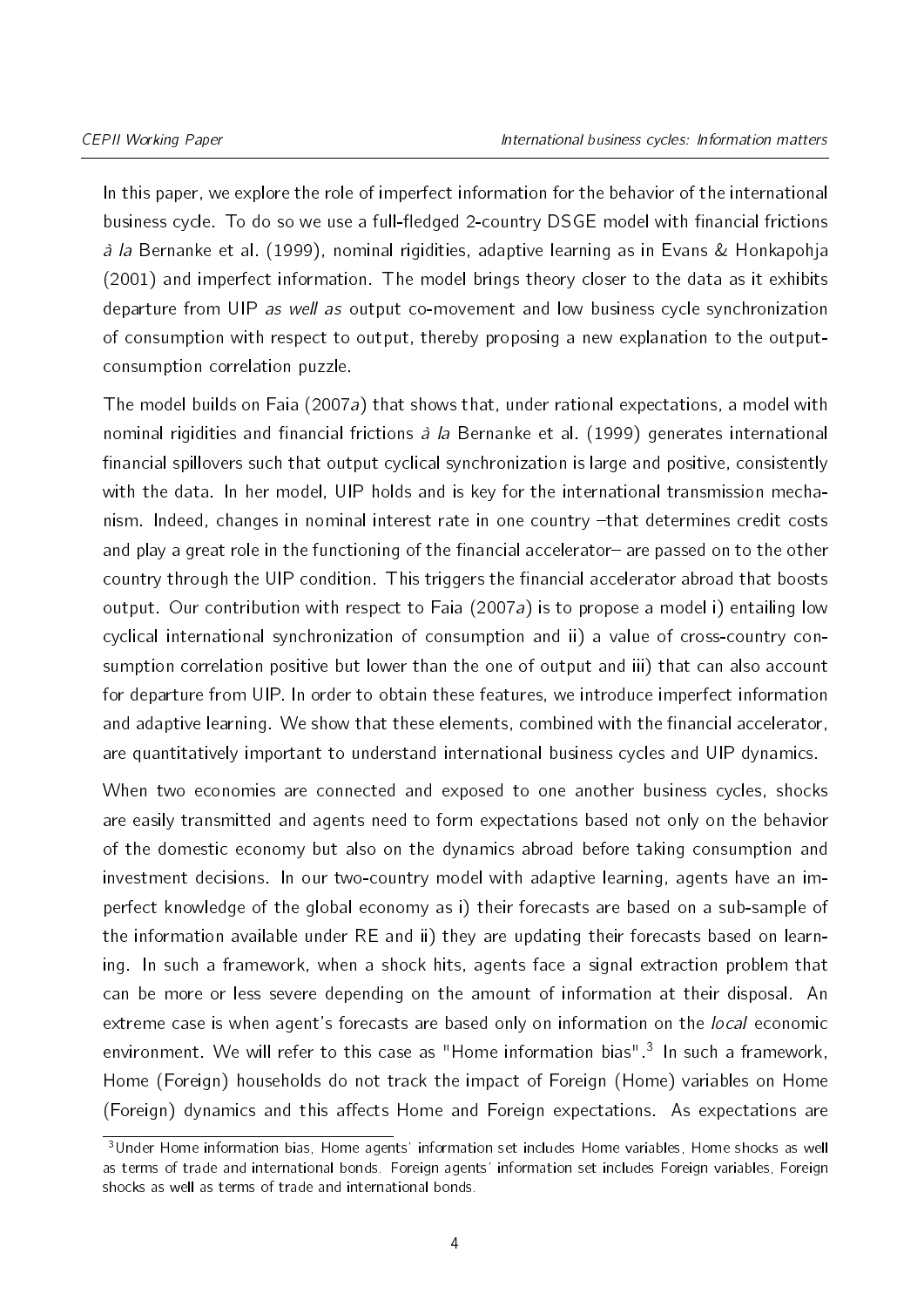self-fulfilling<sup>[4](#page-2-0)</sup>, the international transmission of shocks is affected. This mechanism is at the roots of both deviations from UIP and the lower synchronization of consumption with respect to rational expectation.

Expectations play a major role in financial markets. When a part of the information is not available or mis-read, financial investors can have mistaken expectations about interest rate differentials and exchange rate adjustments, and UIP does not hold. Consumers are also particularly concerned as, on the basis of their expectations, they adjust their intertemporal consumption path. If consumers under-estimate or mis-understand the transmission of a shock, they would react in a smaller (or different) way to the saving/investment needs of the other economy.

With both monetary and technological shocks as in [Faia](#page-35-5) [\(2007a\)](#page-35-5), the model matches the positive international output co-movement together with the lower international correlation of consumption with respect to the one of output, as in the data. In addition, by using simulated data, we regress realized exchange rate changes on international interest-rate differentials. Under rational expectations, the estimated coefficient is 1, versus  $0$  in the data (US-Euro Area). Under learning, the model explains approximately 20% of the departure from UIP. The sensitivity analysis confirms that limited information is key in generating the results, more than the learning algorithm per se. When we depart from the extreme case of complete Home information bias, the greater the information set, the closer departure from UIP and international co-movements get to the model's predictions under rational expectations.

The literature focuses either on output co-movements and the output-consumption international correlation puzzle assuming that UIP holds, or on the departure from UIP without considering the international business cycle. To our knowledge, this is the first paper that studies international co-movements in a setting with departure from UIP, using a 2-country model with financial frictions, learning and imperfect information.

Our paper lies therefore at the intersection of several strands of the literature. We contribute to international macroeconomics in the spirit of [Backus et al.](#page-34-0) [\(1992\)](#page-34-0), [Baxter & Crucini](#page-35-0) [\(1993\)](#page-35-0) and Obstfeld  $&$  Rogoff [\(2001\)](#page-36-1) by proposing an explanation to the output-consumption international correlation puzzle based on the role of imperfect information and learning. In [Backus](#page-34-0) [et al.](#page-34-0) [\(1992\)](#page-34-0), a positive technology shock determines a negative correlation of international output as resources are shifted to the more productive country reducing investments and output abroad. At the same time, the international correlation of consumption is positive

<sup>&</sup>lt;sup>4</sup>[Eusepi & Preston](#page-35-6) [\(2018\)](#page-35-6) emphasize how beliefs affect the actual evolution of the economy, which in turn affects beliefs. As expectation errors are propagated through the economy, they become partially self-fulfilling.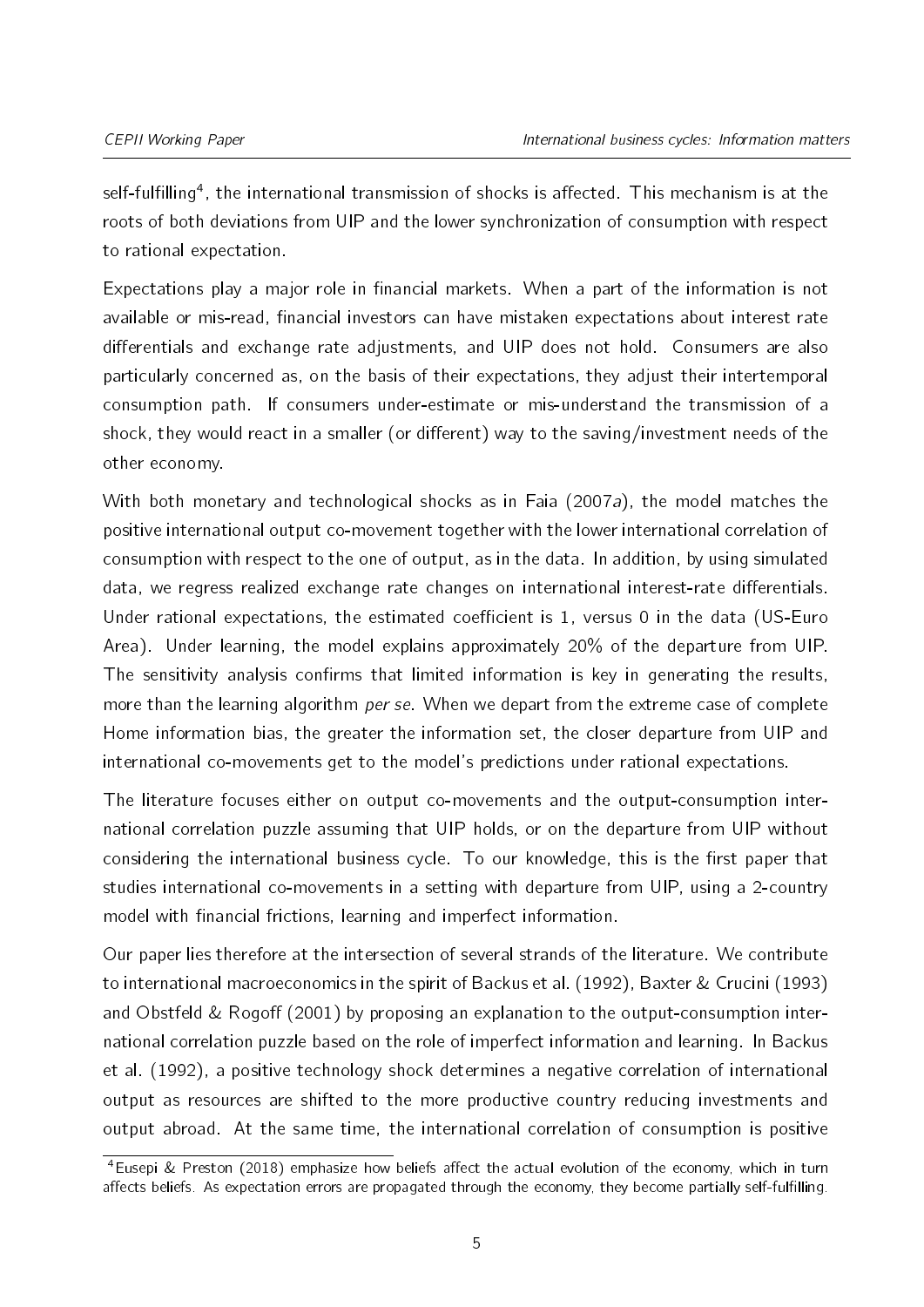and high as both domestic and foreign agents sustain an elevated consumption profile given the existence of complete markets and perfectly insurable risk. Since then, several works have shown that financial imperfections can break this mechanism. In a model with incomplete markets, [Kehoe & Perri](#page-36-2) [\(2002\)](#page-36-2) show that, when risk is not perfectly insurable, the correlation of consumption across countries decreases. Indeed, not all resources are transferred to the most productive economy, and this determines a positive international correlation of output and investment. However, despite the much lower correlation of consumption, the synchronization of consumption remains higher than the one of output. [Faia](#page-35-5) [\(2007a\)](#page-35-5) can also replicate the positive output correlation puzzle because of a financial spillover. Following a positive domestic productivity shock, inflation and Home interest rate falls. This is transmitted to the Foreign country so that Foreign interest rate also falls (together with the cost of loans), thereby boosting investment and asset prices abroad. This effect more than offsets the shift of resources to the most productive economy generating positive co-movements that are consistent with the data. However, in [Faia](#page-35-5) [\(2007a\)](#page-35-5)'s model, given the international financial opportunities for risk sharing, business cycle synchronization of consumption remains large compared to the data. Moreover, in general, all the above mentioned models are built under the assumption that UIP holds. Introducing imperfect information creates departure from UIP and pushes the international correlation of consumption further down, thereby obtaining the correct ordering with respect to the one of output, as in the data.<sup>[5](#page-2-0)</sup>

In international finance, the impact of expectation errors on interest rate differentials and UIP has been explored by several papers [\(Lewis](#page-36-3) [\(1989\)](#page-36-3), [Gourinchas & Tornell](#page-36-4) [\(2004\)](#page-36-4), [Ilut](#page-36-5)  $(2012)$ , among others). "Ambiguity averse agents" underestimate interest rate differentials or misperceive the source of the shock and leave arbitrage opportunities for the next periods (UIP is not satisfied). Chakraborty  $& Evans$  [\(2008\)](#page-35-7) use a simplified exchange-rate model with adaptive learning to explain the forward premium puzzle. However, to our knowledge, none explored international synchronization dynamics and the importance of the information set in a full-fledged 2-country DSGE model.<sup>[6](#page-2-0)</sup>

Finally, a strand of the learning literature develops models with financial frictions and learning in close economy. [Rychalovska et al.](#page-37-0) [\(2016\)](#page-37-0) shows the strong interaction between learning

<sup>&</sup>lt;sup>5</sup>In this paper, we investigate how the interaction between standard financial frictions *à la* [Bernanke et al.](#page-35-3) [\(1999\)](#page-35-3) and limited information bring the model closer to the data with respect to international co-movement and departure from UIP. The study of other forms of financial imperfections (such as incomplete markets in [Kehoe & Perri](#page-36-2) [\(2002\)](#page-36-2)) combined with limited information is left for future research.

<sup>6</sup>[Gabaix & Maggiori](#page-36-6) [\(2015\)](#page-36-6) accounts for the failure of UIP in a stylized model with a focus on international financial investors. [Tille & van Wincoop](#page-37-1) [\(2014\)](#page-37-1) highlight the implications of information dispersion for international capital flows in a stylized general equilibrium setting.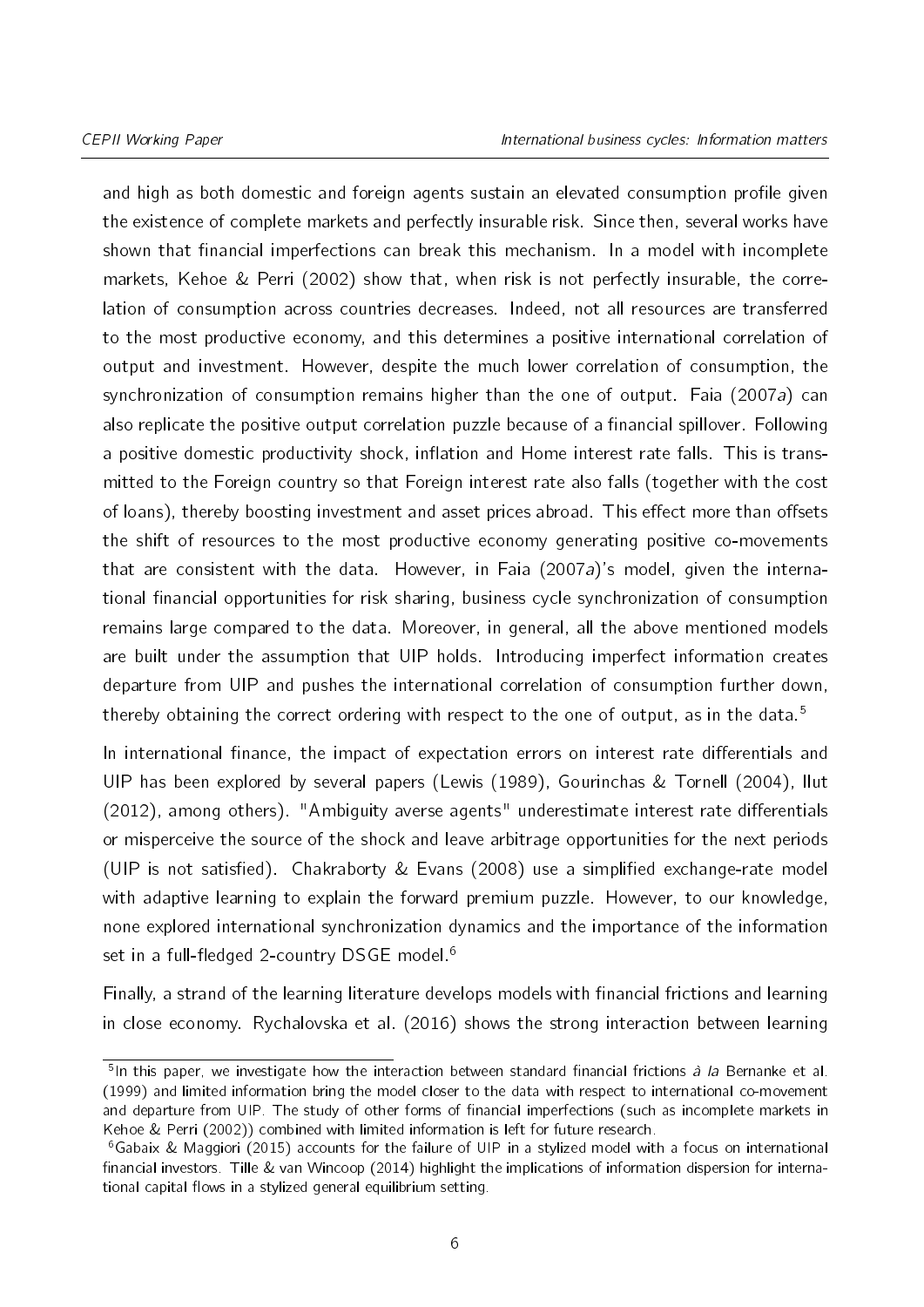and financial frictions as agents' mis-perception of asset prices magnifies the financial accelerator. In [Pintus & Suda](#page-37-2) [\(2018\)](#page-37-2) agents misperceive the leverage ratio and the response of output is amplified under learning with respect to the case of rational expectations. These papers suggest that, in a world with financial frictions, imperfect information and learning do affect macroeconomic dynamics. We extend this strand of literature by studying the international business cycle implications of learning and financial frictions.

The paper is organized as follows. We describe the model with rational expectations in Section [2](#page-6-0) and then the one with learning (Section [3\)](#page-14-0). We investigate the macroeconomic implications of learning on Impulse Response Functions (hereafter IRFs) and simulation results (Section [4\)](#page-18-0). Section [5](#page-29-0) presents the sensitivity and Section [6](#page-33-0) concludes.

# <span id="page-6-0"></span>2. A two-country model with financial frictions

In this paper, we study two interconnected economies characterized both by imperfect international risk sharing and domestic financial frictions due to a costly-state verification problem. To this purpose, we build a two-country version of [Bernanke et al.](#page-35-3)  $(1999)'$  $(1999)'$ s model.<sup>[7](#page-2-0)</sup> Our benchmark model tracks the amplification mechanisms associated to the financial accelerator and the international transmission of shocks.

Each country is populated by representative households whose members receive both revenues arising from labor work in wholesale firms and profits coming from their retail activity. Households have access to international markets where they can invest in international bonds (or get indebted); they can also lend their savings to domestic (foreign) banks. As in [Bernanke](#page-35-3) [et al.](#page-35-3) [\(1999\)](#page-35-3), each economy is also populated by entrepreneurs, who produce capital and decide over investment and labor inputs so as to produce wholesale goods. Capital production is affected by capital adjustment costs. To finance their production activity domestic (foreign) entrepreneurs have access to loans from domestic (foreign) banks. However, as their activity is affected both by aggregate and idiosyncratic risk, banks cannot observe their profits. In every period, a share of existing entrepreneurs defaults and exits from the market. The bank faces thus a costly-state-verification problem: in case the entrepreneur declares default, it needs to engage in a (costly) monitoring activity. Therefore, the interest rate on loans paid by entrepreneurs is greater than the one at which deposits are remunerated. There is thus a spread between lending and borrowing rates, which is carried by entrepreneurs as a risk premium. Once all production uncertainty is solved, retailers aggregate wholesale goods and sell (export) the final good to domestic (foreign) consumers. Retailers are monopolistic

 $\sqrt[7]{\text{See F}}$ aia (2007a) and [Faia](#page-35-8) [\(2007b\)](#page-35-8) among others.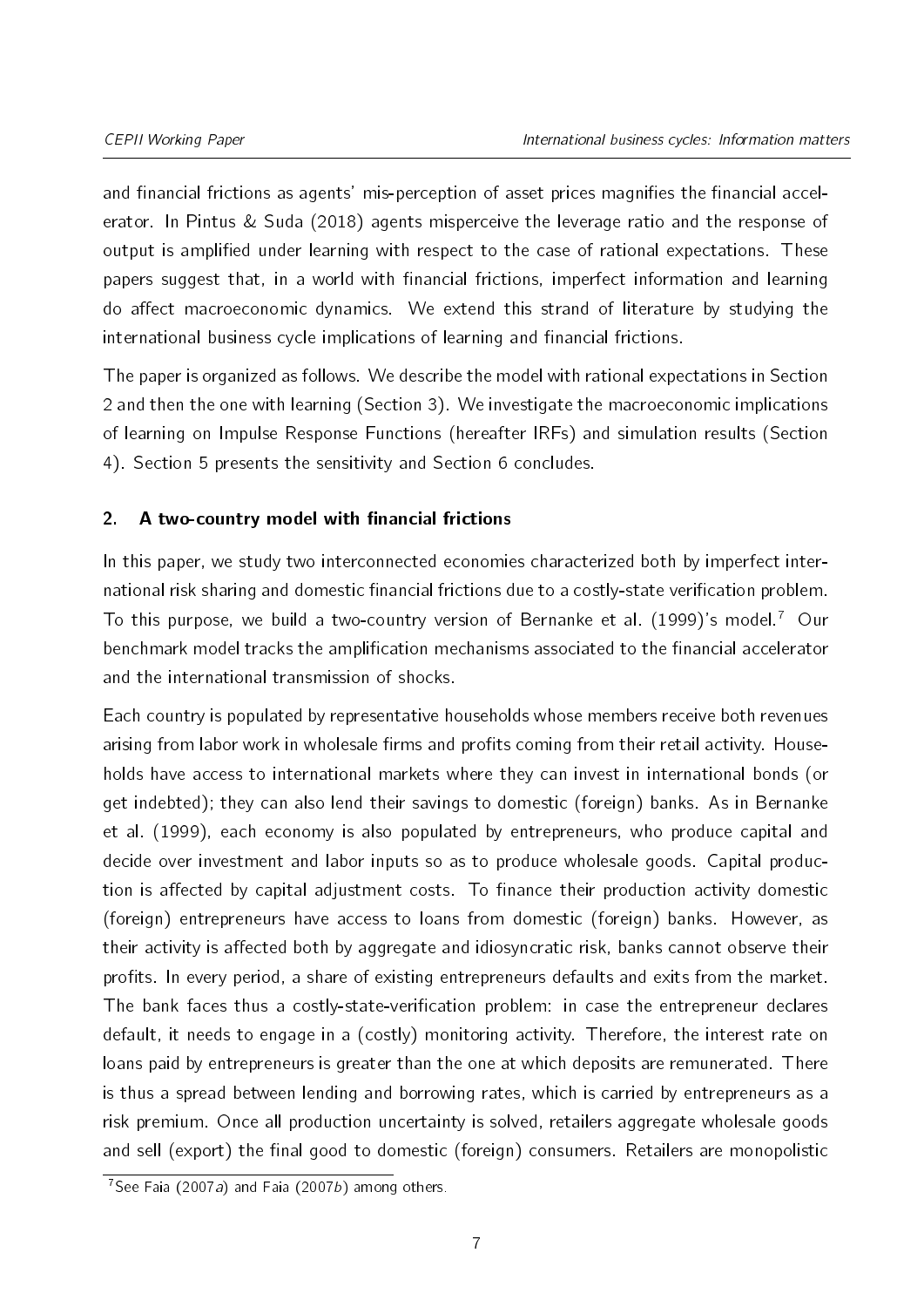competitors, and their activity is affected by price rigidities à la Rotemberg. In each country rigidities affect the domestic retailing activity only (i.e. Home retailers in the Home country and Foreign retailers in the Foreign country, respectively), the exchange-rate pass through between countries is complete.

In what follows, we will focus on the main features of our benchmark model. Notice that starred variables refer to the Foreign country. For simplicity, we will denote by H the Home country and by F the Foreign one. Our calibration will be based on US and Euro Area data, two large economies with floating exchange rate.

#### 2.1. Households

Households in country H maximize the following flow of expected utilities

$$
E_0\sum_{t=0}^{\infty}\beta^tU(C_t,N_t)
$$

where  $\beta$  is the discount rate,  ${\mathcal C}_t$  denotes aggregate consumption and  ${\mathcal N}_t$  labor. The utility function  $\mathcal{U}(\mathcal{C}_t,\,N_t)$  verifies the standard properties,  $U_c^{'}>$  0,  $U_c^{''}<$  0,  $U_N^{'}<$  0, where  $U_c^{'}$  is the marginal utility of consumption and  $U_{\mathsf{N}}'$  is the marginal (dis)utility of labor effort. Aggregate consumption includes domestically produced goods and foreign ones, i.e.:

$$
C = \left[ \left(1-\gamma\right)C_H^{\frac{\eta-1}{\eta}} + \gamma C_F^{\frac{\eta-1}{\eta}} \right]^{\frac{\eta}{\eta-1}}
$$

with  $\gamma$  < 0.5 because of home bias (agents prefer domestically produced goods) and  $\eta$  > 1 is the elasticity of substitution between domestic and foreign goods. The CES-related CPI price index is:

$$
P = \left[ \left( 1 - \gamma \right) P_H^{1-\eta} + \gamma P_F^{1-\eta} \right]^\frac{1}{1-\eta}
$$

where  $P_H$  is the price of domestically-produced goods and  $P_F$  the one of foreign ones (in domestic currency). Agents' budget constraint can be written in real terms of domestic goods as $^{8}$  $^{8}$  $^{8}$ :

$$
C_t + d_t + b_t^* \leq R_{t-1} \frac{d_{t-1}}{\pi_t} + R_{t-1}^F \frac{b_{t-1}^*}{\pi_t} \frac{e_t}{e_{t-1}} + \frac{W_t}{P_t} N_t + \frac{\Pi_t}{P_t}
$$
(1)

$$
P_t C_t + D_t + B_t^* e_t \leq R_{t-1} D_{t-1} + R_{t-1}^F B_{t-1}^* e_t + W_t N_t + \Pi_t
$$

where  $P$  is domestic CPI and all capital letters are written in nominal terms. Therefore, international bonds in real terms of domestic consumption can be written as  $b_t^* = e_t B_t^* / P_t$ .

 $\sqrt{\frac{8T}{T}}$  8The budget constraint in nominal terms writes as: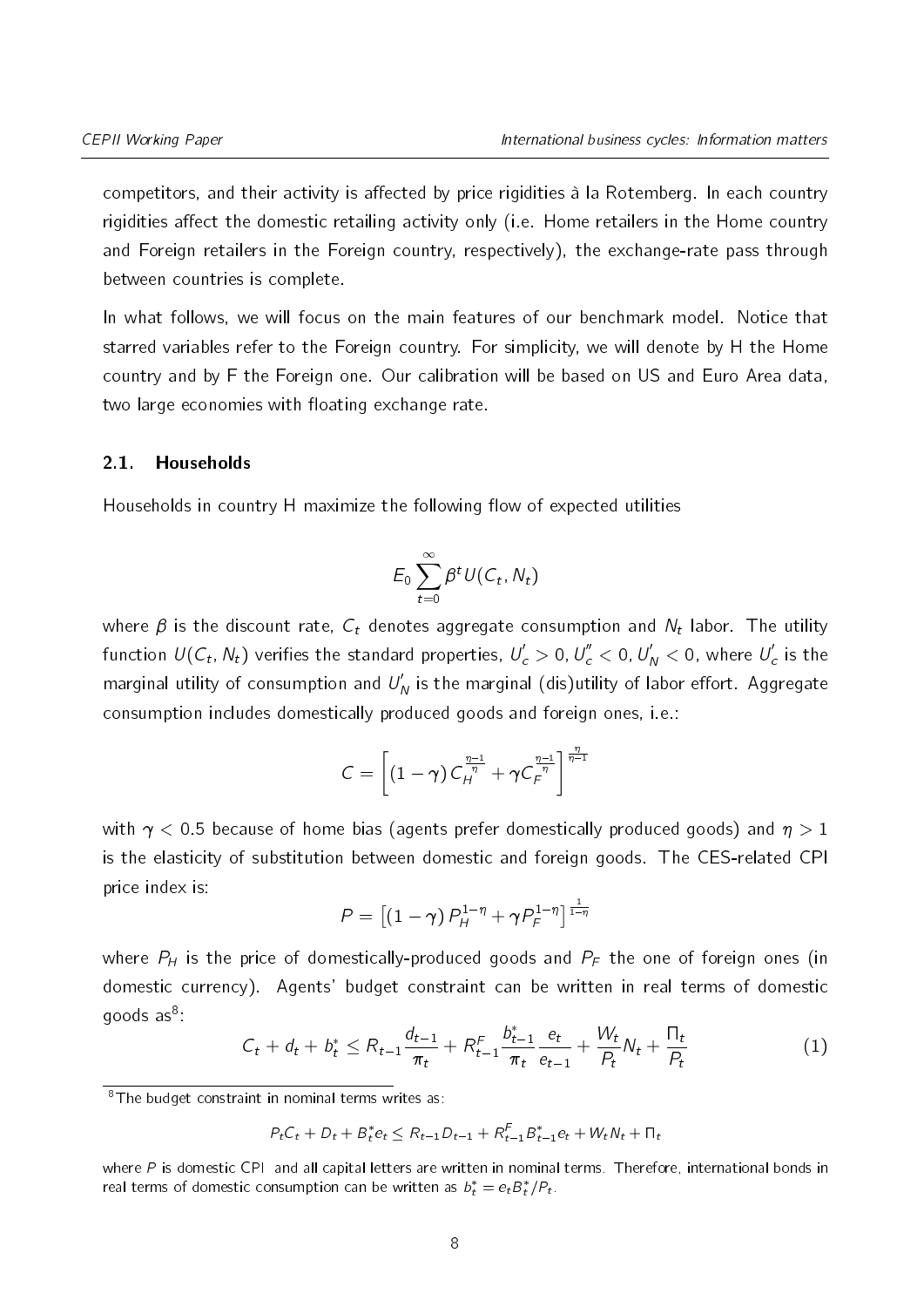where d are households' deposits in the local bank,  $R$  is the deposit rate,  $R^F$  is the return received (paid) on foreign-denominated international bonds (debt)  $b^*$ . We denote by e the nominal exchange rate (ie, the price of the foreign currency) and  $\pi$  is CPI inflation. Home Households' resources come from labor activity in wholesale firms and profits arising from the retailing activity. Households consume, lend funds to (perfectly competitive) banks and invest in international imperfect markets. The first order conditions of their problem (in real terms of the domestic good) read as:

<span id="page-8-0"></span>
$$
U'_{Nt} + U'_{ct} \frac{W_t}{P_t} = 0 \tag{2}
$$

$$
U'_{ct} = \beta E_t \left[ \frac{R_t}{\pi_{t+1}} U'_{ct+1} \right]
$$
 (3)

$$
U'_{ct} = \beta E_t \left[ R_t^F U'_{ct+1} \frac{e_{t+1}}{\pi_{t+1} e_t} \right]
$$
 (4)

where  $\frac{W}{\digamma}$  are real wages. Equation [\(2\)](#page-8-0) is the optimality condition associated to labor effort. Equation [\(3\)](#page-8-0) is the standard Euler equation associated to domestic deposits and equation [\(4\)](#page-8-0) is the optimality equation associated to international bonds.

Due to a risk premium associated to debt accumulation, there is a spread between the return on international securities received (paid) by domestic agents and the one paid (received) by foreign ones. In particular, following [Schmitt-Grohe & Uribe](#page-37-3) [\(2003\)](#page-37-3), the spread is a function of the (real) value of the country's net external debt so that the interest rate on international bonds is defined as:

$$
R_t^F = R_t^* + p(-b_t^*)
$$
\n<sup>(5)</sup>

where  $R^*$  is the foreign nominal interest rate and  $p\left(-b_t^*\right) = -\zeta\left(exp^{b_t^*-b^*}-1\right)$  a countryspecific interest rate premium with  $\zeta > 0$ . Foreign households face the same optimization problem as domestic households except for the fact that international bonds are denominated in their own currency. By combining agents' Euler equations we obtain the following uncovered interest parity condition:

$$
U'_{ct} = \beta E_t \left[ (R_t^* + p(-b_t^*)) U'_{ct+1} \frac{e_{t+1}}{\pi_{t+1} e_t} \right]
$$

and thus:

$$
U'_{ct} = \beta E_t \left[ \left( \frac{U_{ct}^{*l}}{\beta E_t \left[ \frac{U_{ct+1}^{*l}}{\pi_{t+1}^{*l}} \right]} + \rho \left( -b_t^{*} \right) \right) U'_{ct+1} \frac{e_{t+1}}{\pi_{t+1} e_t} \right]
$$
(6)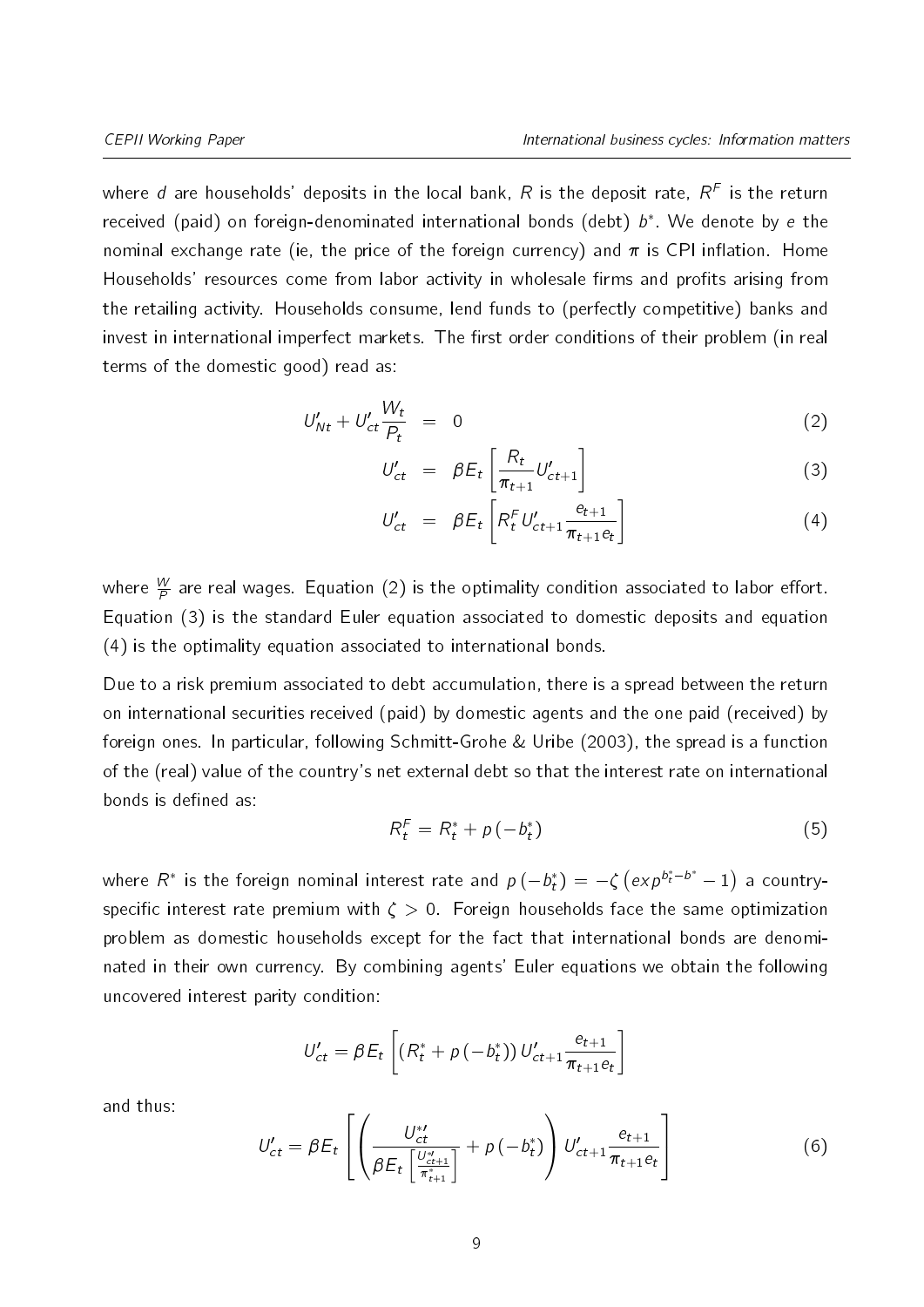so that marginal utilities across countries are equalized up to a spread for the country risk. Notice finally that terms of trade for the Home country are the ratio of the price of domestic goods over the price of foreign goods,  $tot_t = \frac{P_{HI}}{e_t P_t^2}$  $\frac{P_{Ht}}{e_t P_{Ft}^*} = \frac{f_t}{e_t^r}$  $\frac{f_t}{e_t^r f_t^*}$ , where  $f_t \equiv \frac{P_{Ht}}{P_t}$  $\frac{P_{Ht}}{P_t} = f_{t-1} \frac{\pi_{Ht}}{\pi_t}$  $\frac{\pi_{Ht}}{\pi_t}$  and  $f_t^* \equiv \frac{P_{Ft}^*}{P_t^*} = f_{t-1}^*$  $\frac{\pi_{Ft}^*}{\pi_t^*}$ .

#### 2.2. Entrepreneurs

We now focus on domestic entrepreneurs (F entrepreneurs' optimization problem is symmetric). As in [Bernanke et al.](#page-35-3) [\(1999\)](#page-35-3), entrepreneurs are risk neutral and choose the optimal level of both capital and labor inputs to be used for wholesale production. Once idiosyncratic uncertainty is solved, wholesale output is:

$$
Y_t = A_t F\left(K_{t-1}, N_t\right)
$$

where K denotes capital, N labor and A the exogenous total factor productivity:

$$
\log A_t = \rho_A \log A_{t-1} + \varepsilon_t^{as}.
$$

with  $0<\rho_A < 1$  and  $\varepsilon_t^{as}$  the productivity shock with standard deviation  $\sigma_A$ . Capital evolves as:

$$
K_t = (1 - \delta)K_{t-1} + I_t
$$

where  $\delta$  is the depreciation rate and *I* investment. The optimality condition with respect to labor is:

$$
f_t \frac{Y_{N,t}}{X_t} = \frac{W_t}{P_t}
$$

where  $Y_{N,t}$  denotes the first derivative of output w.r.t. labor and  $X_t$  the gross markup of retail goods over wholesale goods (i.e.  $\frac{1}{X_t} = \frac{P^u}{P_H}$  $\frac{P^w}{P_H}$  where, in turn,  $P^w$  is the wholesale output price and  $P_H$  is the price of the domestic production). The optimal investment decision verifies:

$$
Q_t = \left[1 + \Phi'\left(\frac{l_t}{K_{t-1}}\right)K_{t-1}\right]
$$

where  $Q_t$  is the (real) price of capital and it is different from one around the steady-state because of capital adjustment costs. The mean return from holding one unit of capital is thus:

$$
R_t^k = \frac{\pi_t}{Q_{t-1}} \left[ \frac{Y_{K,t-1}}{X_t} f_t + \Phi' \left( \frac{I_t}{K_{t-1}} \right) \frac{I_t}{K_{t-1}} - \Phi \left( \frac{I_t}{K_{t-1}} \right) + Q_t (1 - \delta) \right]
$$
(7)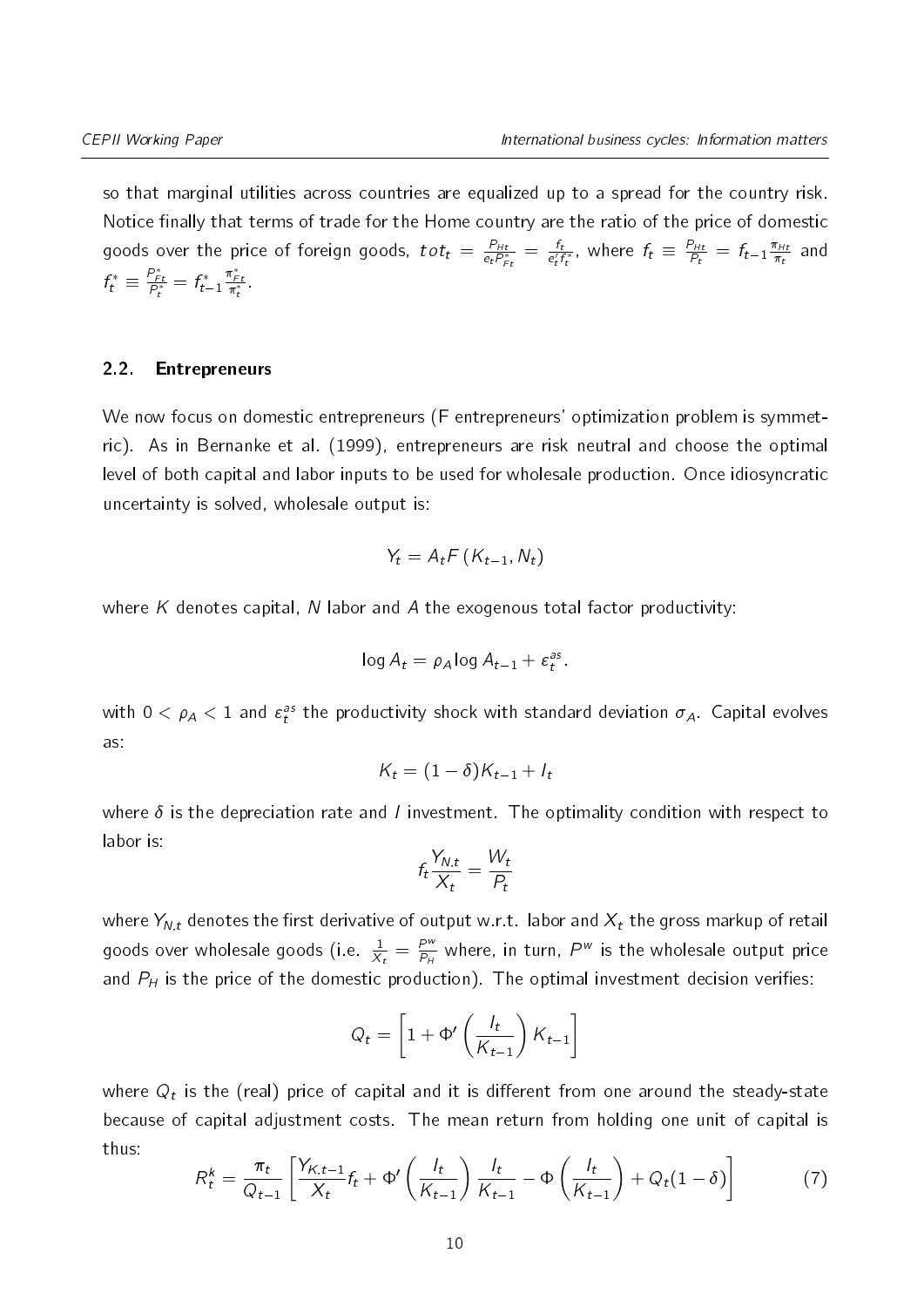where the first term in the brackets represents the domestic-currency yields of one unit of capital,  $\frac{Y_{K,t-1}}{X_t}f_t(Y_{K,t-1}$ is the derivative of output w.r.t. capital); the second one is the reduction in adjustment costs,  $\Phi' \left( \frac{l_t}{K_t} \right)$  $K_{t-1}$  $\frac{1}{2}$  $\frac{1}{K_{t-1}} - \Phi\left(\frac{l_t}{K_t}\right)$  $K_{t-1}$ ); and the third term captures the returns from selling that unit of non-depreciated capital,  $Q_t(1 - \delta)$ .

#### 2.3. Loan contract and wealth accumulation

In each period t, a continuum of entrepreneurs (indexed by  $j$ ) needs to finance the purchase of new capital  $K_t^j$  $\frac{J}{t}$  that will be used for production in period  $t+1$  . The entrepreneur engages in a financial contract *before* the realization of the idiosyncratic shock,  $\omega^j$ . Indeed, at the moment in which the contract is signed, both the bank and the entrepreneur do not know the rate of return of capital,  $\omega^j R^k$ . Each period, each entrepreneur owns end-of-period internal funds for an amount  $\mathit{nw}_t^j$  (in real terms of the consumption good). As in [Bernanke et al.](#page-35-3) [\(1999\)](#page-35-3), we assume that the required funds for investment exceed internal funds, and thus:

$$
I_t^j = Q_t K_t^j - n w_t^j \geq 0 \tag{8}
$$

where  $l_t^j$  denotes the loans needed by entrepreneur  $j$  to finance investment projects. Default occurs when the return from the investment  $\omega_{t+1}^j R_{t+1}^k Q_t K_t^j$  $\frac{J}{t}$  is lower than the amount that needs to be repaid  $R_t^L l_t^j$  $t'$ , i.e.,

$$
\omega_{t+1}^j \le \tilde{\omega}_{t+1}^j \equiv \frac{R_t^L I_t^j}{R_{t+1}^k Q_t K_t^j}
$$

where  $\tilde{\omega}^j$  is the threshold level for the productivity idiosyncratic shock below which entrepreneurs default. We denote by  $R^L$  the borrowing rate paid by entrepreneurs. We recall that, as [Bernanke et al.](#page-35-3) [\(1999\)](#page-35-3), the borrowing rate  $R^L$  is an endogenous result of the optimal debt contract proposed by banks to entrepreneurs. Indeed, the bank knows that the entrepreneur has an incentive to declare default so as not to pay back its debt. As shocks are specific to each entrepreneur,  $j$ , each time s/he declares default, the bank needs to engage in a monitoring activity. As in [Bernanke et al.](#page-35-3) [\(1999\)](#page-35-3), we suppose that in each period only a fraction of entrepreneurs survives while the other fraction defaults and exits the market. It is possible to rewrite banks' net capital output share as a function of the threshold default level,  $\omega^j$ :

$$
\Gamma\left(\tilde{\omega}_{t+1}^{j}\right)=\int_{0}^{\tilde{\omega}_{t+1}^{j}}\omega_{t+1}^{j}f(\omega)d\omega+\tilde{\omega}_{t+1}^{j}\int_{\tilde{\omega}_{t+1}^{j}}^{\infty}f(\omega)d\omega
$$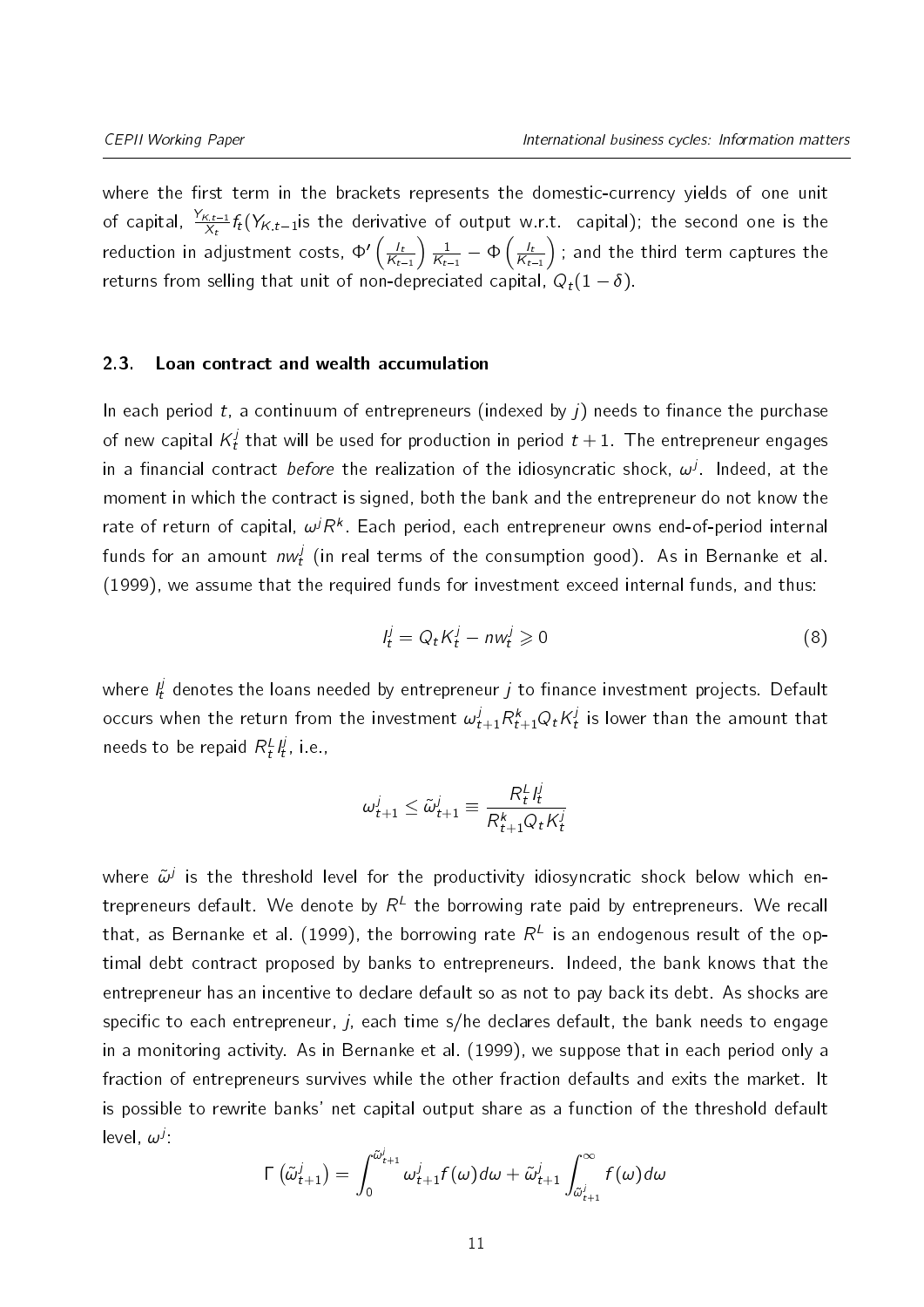and the implied monitoring cost share:

$$
\mu G\left(\tilde{\omega}_{t+1}^{j}\right) \equiv \mu \int_{0}^{\tilde{\omega}_{t+1}^{j}} \omega_{t+1}^{j} f(\omega) d\omega
$$

so that the optimal contract results from maximizing banks' expected real profits:

<span id="page-11-0"></span>
$$
E_t\left\{ \left[1-\Gamma\left(\tilde{\omega}_{t+1}^j\right)\right]R_{t+1}^k Q_t K_t^j \right\}
$$

under the bank participation constraint

$$
\left[\Gamma\left(\tilde{\omega}_{t+1}^{j}\right)-\mu G\left(\tilde{\omega}_{t+1}^{j}\right)\right]R_{t+1}^{k}Q_{t}K_{t}^{j}=R_{t}\left(Q_{t}K_{t}^{j}-n\omega_{t}^{j}\right)
$$
\n(9)

which implies zero profits. Because i) only a share of entrepreneurs remains alive in every period and ii) both the cut-off value and the external finance premium are linear with respect to the capital-wealth ratio, aggregation across entrepreneurs is possible. By aggregating wealth, the optimality condition resulting from the bank optimal program can be rewritten as:

<span id="page-11-1"></span>
$$
E_t \frac{R_{t+1}^k}{R_t} = E_t \frac{1}{\frac{[1-\Gamma(\tilde{\omega}_{t+1})][\Gamma'(\tilde{\omega}_{t+1}) - \mu G'(\tilde{\omega}_{t+1})]}{\Gamma'(\tilde{\omega}_{t+1})} + \left[\Gamma(\tilde{\omega}_{t+1}) - \mu G(\tilde{\omega}_{t+1})\right]}
$$
(10)

<span id="page-11-2"></span>or

$$
E_t \frac{R_{t+1}^k}{R_t} = \rho \left(\tilde{\omega}_{t+1}\right) \tag{11}
$$

<span id="page-11-3"></span>where  $\rho' \left(\tilde{\omega}\right) \succeq 0. \rho\left(\tilde{\omega}\right)$  is the external finance premium. The ratio  $E_t \frac{R^k_{t+1}}{R_t}$  captures the cost of finance, which reflects in turn the existence of monitoring costs. Using equation [\(9\)](#page-11-0), we get

$$
\left[\Gamma\left(\tilde{\omega}_{t+1}\right)-\mu G\left(\tilde{\omega}_{t+1}\right)\right]\frac{R_{t+1}^k}{R_t}\frac{Q_t K_t}{n w_t}=\left(\frac{Q_t K_t}{n w_t}-1\right) \tag{12}
$$

With equations [\(10\)](#page-11-1) and [\(11\)](#page-11-2), equation [\(12\)](#page-11-3) defines a relationship between the external finance premium and the leverage ratio  $\frac{Q_t K_t}{n w_t'}$ . Surviving entrepreneurs accumulate wealth. We assume that the wealth belonging to defaulting entrepreneurs is instead consumed by existing ones. Thus, the consumption level of surviving entrepreneurs is:

$$
C_t^e = (1 - \varsigma_t) [1 - \Gamma(\tilde{\omega}_t)] \frac{R_t^k Q_{t-1}}{\pi_t} K_{t-1}
$$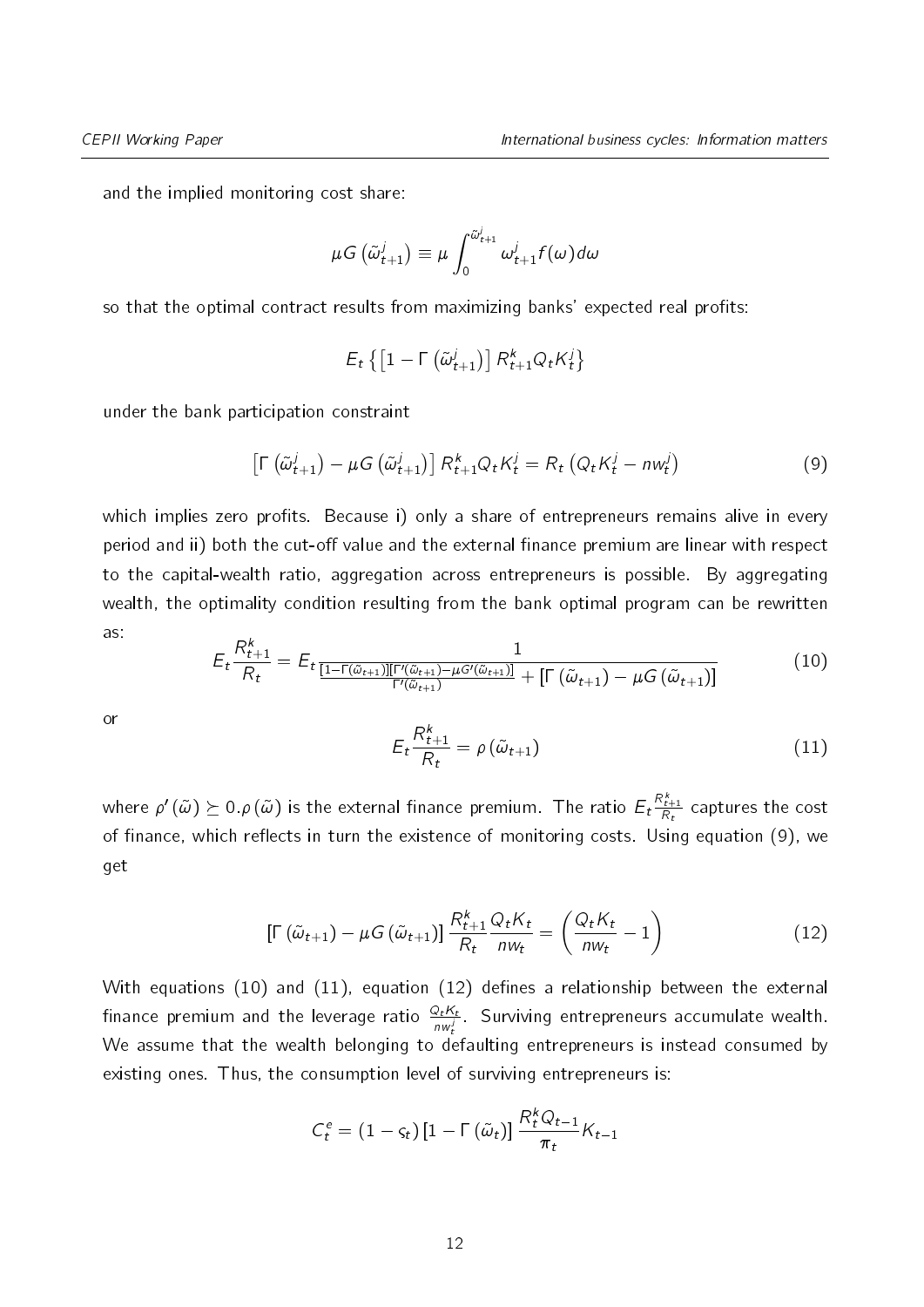Aggregate wealth can be written as

$$
n w_t = \varsigma_t R_t^k \frac{Q_{t-1}}{\pi_t} K_{t-1} - \frac{\varsigma_t}{\pi_t} \left[ R_{t-1} + \frac{\mu G\left(\tilde{\omega}_t\right) R_t^k Q_{t-1} K_{t-1}}{\left(Q_{t-1} K_{t-1} - n w_{t-1}\right)} \right] \left( Q_{t-1} K_{t-1} - n w_{t-1} \right) \tag{13}
$$

with  $\frac{\mu G(\tilde{\omega}_t) R_t^k Q_{t-1} K_{t-1}}{(Q_{t-1} K_{t-1} - nW_{t-1})}$  $\frac{\mu G(\omega_t)R_t^{\infty}Q_{t-1}R_{t-1}}{(Q_{t-1}K_{t-1}-n\omega_{t-1})}$  the risk premium factor.

#### 2.4. Final good production

As in [Bernanke et al.](#page-35-3) [\(1999\)](#page-35-3), Home retailers aggregate wholesale goods to the purpose of producing final goods  $X^c$  according to the following Dixit-Stiglitz aggregator,  $X^c$  =  $\left(\int_0^1 X^c(i)^{\frac{\nu-1}{\nu}}di\right)^{\frac{\nu}{\nu-1}}$ , with  $\nu > 0$  the elasticity of substitution between domestic varieties. They operate in a monopolistic competition framework and price setting is affected by nominal rigidities à la Rotemberg with quadratic price adjustment costs  $\frac{\omega_P}{2} \left(\pi_{Ht} - 1\right)^2$ , where  $\pi_H$ denotes producer price inflation in country H and  $\omega_P > 0$  is the Rotemberg parameter for price rigidity. Retailers' optimization problem leads to the following Phillips curve:

$$
(\pi_{Ht}-1)\,\pi_{Ht} = Y_t \frac{v}{\omega_P} \left[\frac{1}{X_t} - \frac{(v-1)}{v}\right] + \beta E_t \left[\frac{U'_{ct+1}}{U'_{ct}}\,(\pi_{Ht+1}-1)\,\frac{f_{t+1}}{f_t}\pi_{Ht+1}\right] \qquad (14)
$$

Analogously, country  $F$  retailers' problem entails the following Phillips curve:

$$
(\pi_{Ft}^* - 1) \pi_{Ft}^* = Y_t^* \frac{\nu}{\omega_P} \left[ \frac{(1-\nu)}{\nu} + \frac{1}{X_t^*} \right] + \beta E_t \left[ \frac{U_{ct+1}^{*}}{U_{ct}^{*}} \left( \pi_{Ft+1}^* - 1 \right) \frac{f_{t+1}^*}{f_t^*} \pi_{Ft+1}^* \right]
$$

where  $\pi^*_\digamma$  denotes producer price inflation in country  $\digamma$  .

#### 2.5. Monetary policy

We suppose that in each country the monetary policy follows empirical Taylor rules. Therefore, the monetary rule in country  $H$  is:

$$
R_t = (R_{t-1})^{\chi} \left( \bar{R}^n \left( \frac{\pi_t}{\bar{\pi}} \right)^{b_{\pi}} \left( \frac{y_t}{y} \right)^{b_{y}} \right)^{1-\chi} m p_t
$$
 (15)

In country  $F$ ,

$$
R_t^{*n} = \left(R_{t-1}^{*n}\right)^{\chi^*} \left(\bar{R}^{*n} \left(\frac{\pi_t^*}{\bar{\pi}^*}\right)^{b_{\pi}^*} \left(\frac{y_t^*}{y^*}\right)^{b_y^*}\right)^{1-\chi} m p_t^* \tag{16}
$$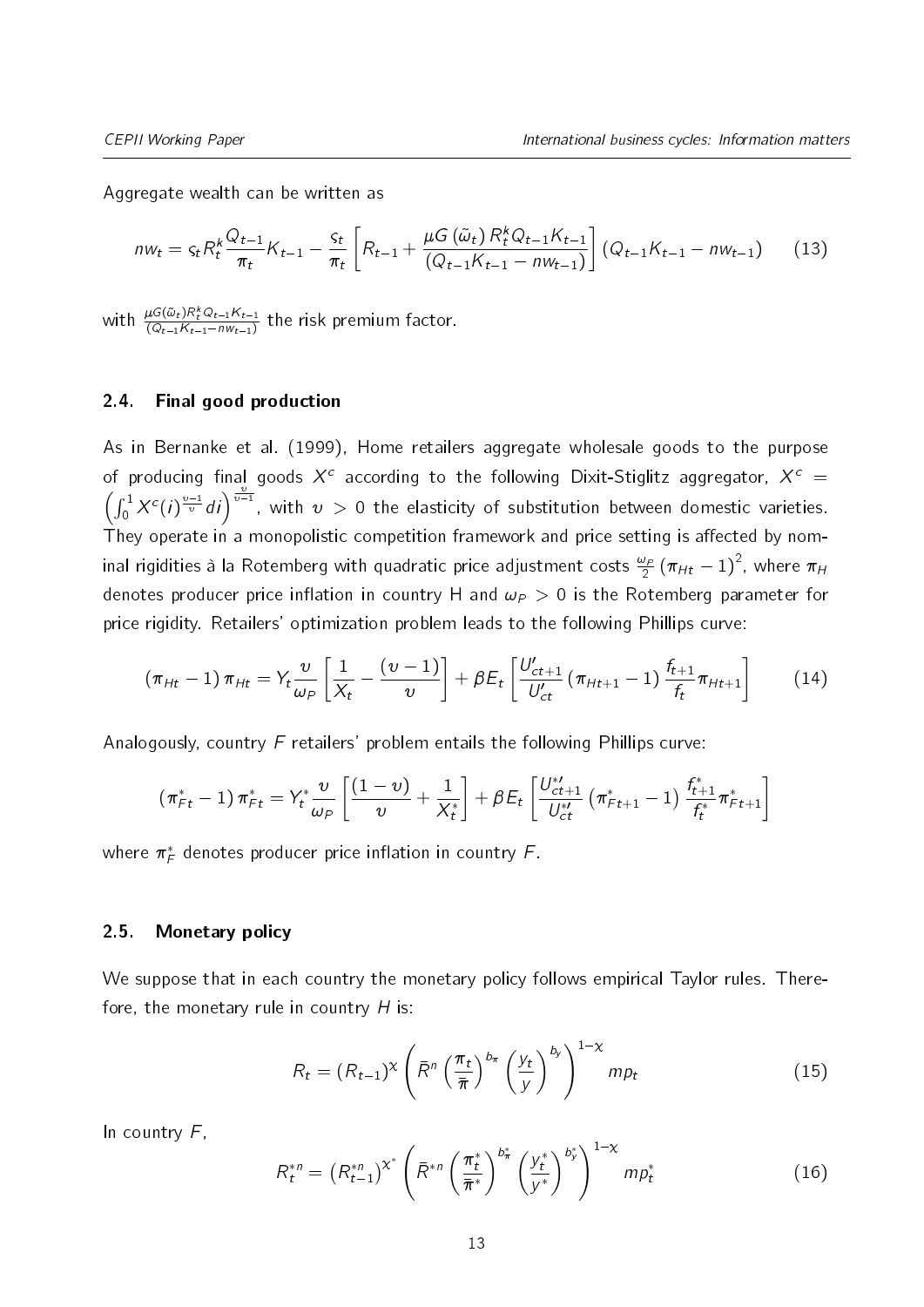with a  $mp_t$  and  $mp_t^*$  temporary monetary policy shocks, such that:

<span id="page-13-0"></span>
$$
\log mp_t = \rho_{mp} \log mp_{t-1} + \varepsilon_t^{mp} \tag{17}
$$

$$
\log mp_t^* = \rho_{mp} \log mp_{t-1}^* + \varepsilon_t^{mp*} \tag{18}
$$

with  $0 < \rho_{mp} < 1$  and standard deviation of monetary innovations denoted  $\sigma_{mp}$ .

#### 2.6. Calibration

Each period corresponds to one quarter. The calibration of this model is mostly based on the works of [Faia](#page-35-5) [\(2007a\)](#page-35-5), [Christiano et al.](#page-35-9) [\(2014\)](#page-35-9) (hereafter, CMR) and [Kolasa & Lombardo](#page-36-7) [\(2014\)](#page-36-7) ( hereafter, KL). We assume that the Home country is the Euro area and the Foreign country refers to the US. Table [1](#page-15-0) summarizes the calibration.

**Preferences:** We let the instantaneous utility function be  $U_t = \frac{C_t^{1-\sigma}}{1-\sigma} + \Psi \log (1 - N_t)$ . The intertemporal elasticity of substitution for consumption is set in both countries equal to 2, consistently with the literature. The disutility of the labor parameter is set -in both countriesequal to 2.6 so as to insure that labor is normalized to 1/3 at steady state. The discount factor is in both countries equal to  $1/1.01147$ , consistently with CMR annual interest rate. The share of foreign goods into the domestic basket,  $\gamma$ , is equal to 0.4, as in KL and the elasticity of substitution between foreign vs domestic goods is 1.5 as in [Faia](#page-35-5) [\(2007a\)](#page-35-5). The elasticity of substitution among varieties  $v$  is set equal to 6 as in CMR (among others).

**Production:** The wholesale production function is a Cobb-Douglas,  $Y_t = a_t K_t^{\alpha} N_t^{1-\alpha}$  where  $\alpha$  is set to 0.36 and the capital depreciation rate is 0.025 as in CMR among others. The capital adjustment costs parameter  $\Phi$  is set to 5.2 in both countries as in CMR. The Rotemberg parameters are calculated both for the EU and the US as in [Monacelli](#page-36-8) [\(2009\)](#page-36-8) starting from CMR estimates of the Calvo parameters in the EU and the US (around 0.7 and 0.6, respectively).

**Financial parameters:** The monitoring cost parameter,  $\mu$  is set to the same level in both countries in order to keep the model as symmetric as possible. We let  $\mu = 0.21$  in both countries, based on CMR. The interest rate premium parameter,  $\zeta = 0.000742$  as in [Schmitt-](#page-37-3)[Grohe & Uribe](#page-37-3) [\(2003\)](#page-37-3). We set the share of surviving entrepreneurs  $\varsigma = 0.978$ , consistently with CMR as well.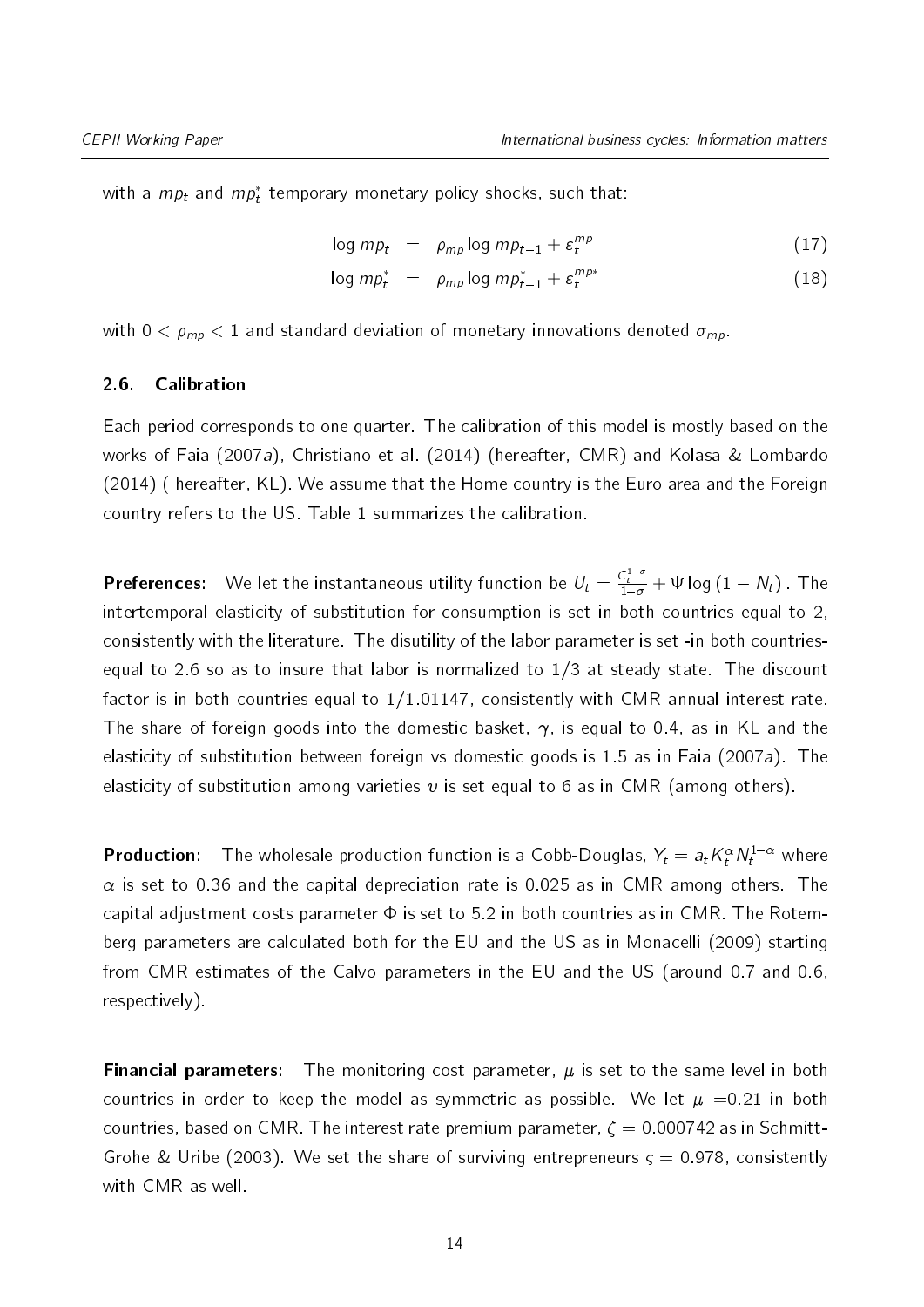**Monetary policy:** The weight on inflation and output in the Home Taylor rule is set as in KL with  $b_{\pi} = 2.4$  and  $b_{y} = 0.15$ . In the Foreign country, the same parameters are fixed consistently with the estimates of CMR on US data. We let  $b^*_\pi = 2.6$  and  $b^*_y = 0.36$ . In both countries  $x = 0.8$  in line with [Faia](#page-35-5) [\(2007a\)](#page-35-5).

**Shocks:** All shocks are log-normal  $AR(1)$  and calibrated following [Faia](#page-35-5) [\(2007a\)](#page-35-5). The persistence parameter of the productivity shock is set in both countries to 0.8 while the standard deviation of  $\varepsilon^{as}_t$  is set to 0.008. At steady state  $A=1$  in both countries. In contrast to [Faia](#page-35-5) [\(2007a\)](#page-35-5), we do not assume cross-country correlation of technological innovations in order to make the interpretation of economic mechanisms more straightforward. Finally, the standard deviation of the monetary shock is set to 0.005 and the autoregressive parameter to 0.0001.

#### <span id="page-14-0"></span>3. Learning

#### 3.1. Adaptive learning

As mentioned by [Sims](#page-37-4) [\(1980\)](#page-37-4), there are many ways of modeling non-rational behaviors. In this paper, private agents engage in adaptive learning following the standard methodology put forward by [Evans & Honkapohja](#page-35-4) [\(2001\)](#page-35-4). This provides a useful starting point to compare our work to the literature. The model is approximated at order 1, as in [Evans & Honkapohja](#page-35-4) [\(2001\)](#page-35-4), and the corresponding reduced form is:

<span id="page-14-2"></span>
$$
k_t = a_1 E_t k_{t+1} + a_2 k_{t-1} + b_1 z_t + b_2 z_{t-1}
$$
 (19)

$$
z_t = \rho z_{t-1} + \varepsilon_t \tag{20}
$$

with  $z_t$  the vector of shocks and  $k_t$  a vector of all endogenous variables in the model. Private agents have beliefs on the evolution of macroeconomic variables in the economy, based on their Perceived Law of Motion (PLM):

<span id="page-14-3"></span>
$$
k_t = \phi_{k,t-2} x_{t-1} + \phi_{z,t-2} z_{t-1} \tag{21}
$$

Private agents think that endogenous variables  $k_t$  are a function of a set of observed variables  $x_{t-1}$  and exogenous shocks  $z_{t-1}$ . Private agents use the PLM to forecast economic variables.

<span id="page-14-1"></span>
$$
E_t k_{t+1} = \phi_{k,t-1} k_t + \phi_{z,t-1} z_t \tag{22}
$$

The actual evolution of macroeconomic variables in the economy is obtained by replacing the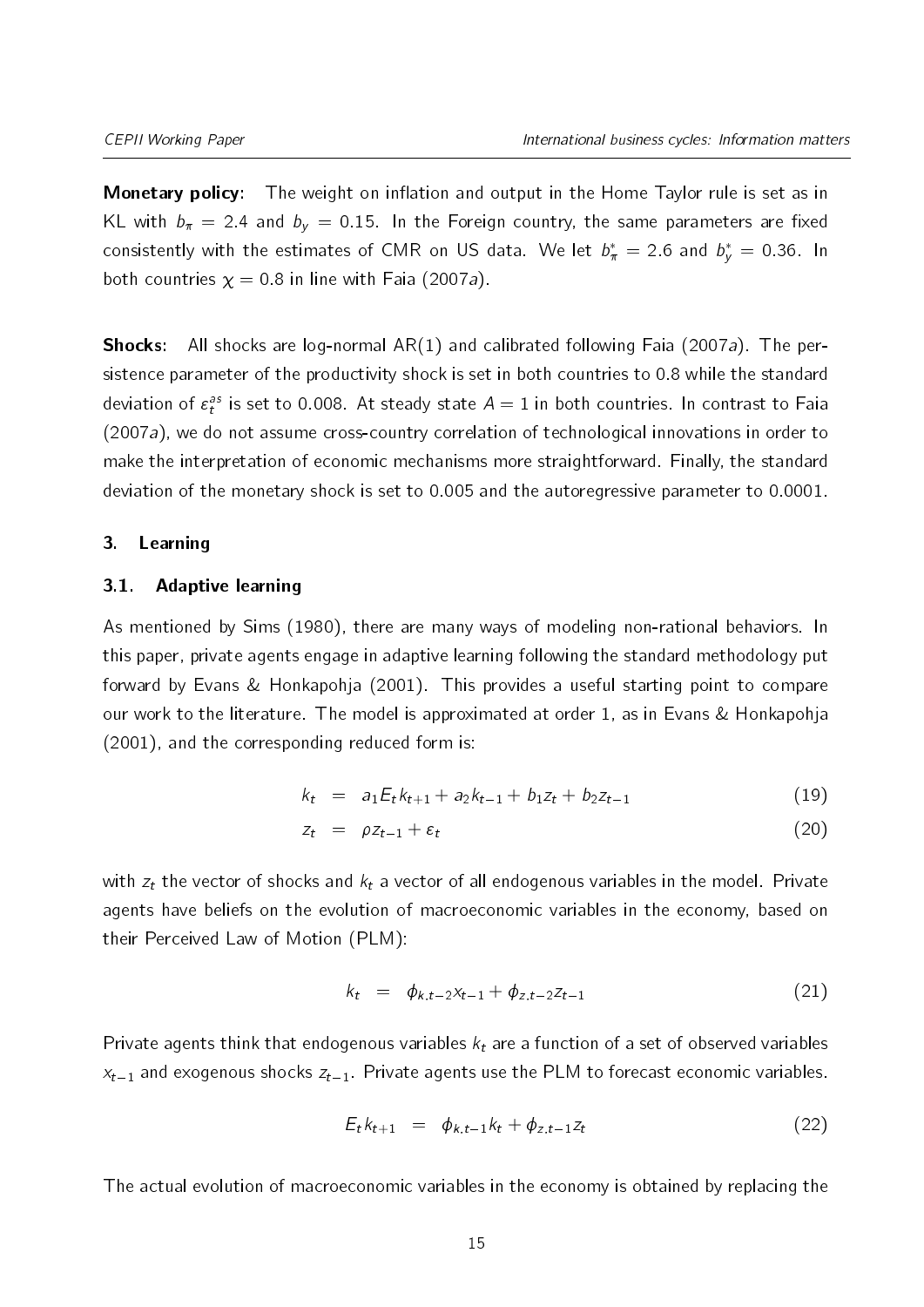<span id="page-15-0"></span>

| Parameter                         |                                                           | Value            | Reference                     |
|-----------------------------------|-----------------------------------------------------------|------------------|-------------------------------|
| $\beta$                           | discount factor                                           | 0.9887           | CMR (2014)                    |
| $\sigma$                          | elasticity of intertemporal substitution                  | $\overline{2}$   | KL (2014)                     |
| ψ                                 | disutility of labor                                       | 2.6              | Labor normalized at 1/3 at ss |
| $\gamma$                          | share of foreign goods in domestic basket                 | 0.4              | KL (2014)                     |
| $\eta$                            | elasticity of substitution between home and foreign goods | 1.5              | Faia (2007a)                  |
| $\upsilon$                        | elasticity of substitution between varieties              | 6                | CMR (2014)                    |
| $\alpha$                          | production function                                       | 0.36             | CMR (2014)                    |
| δ                                 | capital depreciation                                      | 0.25             | CMR (2014)                    |
| $\phi$                            | capital adjustment costs                                  | 5.2              | CMR (2014)                    |
| $\omega_p$                        | Rotemberg parameter                                       | 41.75            | CMR (2014), Monacelli (2009)  |
| $\omega_{\scriptscriptstyle{p*}}$ | Rotemberg parameter                                       | 35.8467          | CMR (2014), Monacelli (2009)  |
| $\mu$                             | monitoring cost                                           | 0.21             | CMR (2014)                    |
| $\zeta$                           | interest rate premium parameter                           | 0.000742         | SGU (2003)                    |
| $b^*$                             | steady state Net Foreign Asset                            | $\boldsymbol{0}$ | SGU (2003)                    |
| $\varsigma$                       | share of surviving entrepreneurs                          | 0.978            | KL (2014)                     |
| $\chi$                            | weight on lagged int. rate into Taylor Rule               | 0.8              | Faia (2007a)                  |
| $\chi_*$                          | weight on lagged int. rate into Taylor RuleTR             | 0.8              | Faia (2007a)                  |
| $b_{\pi}$                         | weight on inflation into Taylor Rule                      | 24               | KL (2014)                     |
| $b_{\pi *}$                       | weight on inflation into Taylor Rule                      | 26               | KL (2014), CMR (2014)         |
| $b_y$                             | weight on output gap into Taylor Rule                     | 0.15             | KL (2014)                     |
| $b_{y*}$                          | weight on output gap into Taylor Rule                     | 0.36             | KL (2014), CMR (2014)         |
| $\rho_A$                          | persistence techno shock                                  | $0\,$ $8\,$      | Faia (2007a)                  |
| $\sigma_A$                        | sd techno shock                                           | 0.008            | Faia (2007a)                  |
| $\rho_{mp}$                       | persistence monetary shock                                | 0.0001           | Faia (2007a)                  |
| $\sigma_{mp}$                     | sd monetary shock                                         | 0.005            | Faia (2007a)                  |

Table  $1 -$  Calibration

CMR(2014) refer to [Christiano et al.](#page-35-9) [\(2014\)](#page-35-9), KL(2014) to [Kolasa & Lombardo](#page-36-7) [\(2014\)](#page-36-7), SGU (2003) to [Schmitt-](#page-37-3)[Grohe & Uribe](#page-37-3) [\(2003\)](#page-37-3)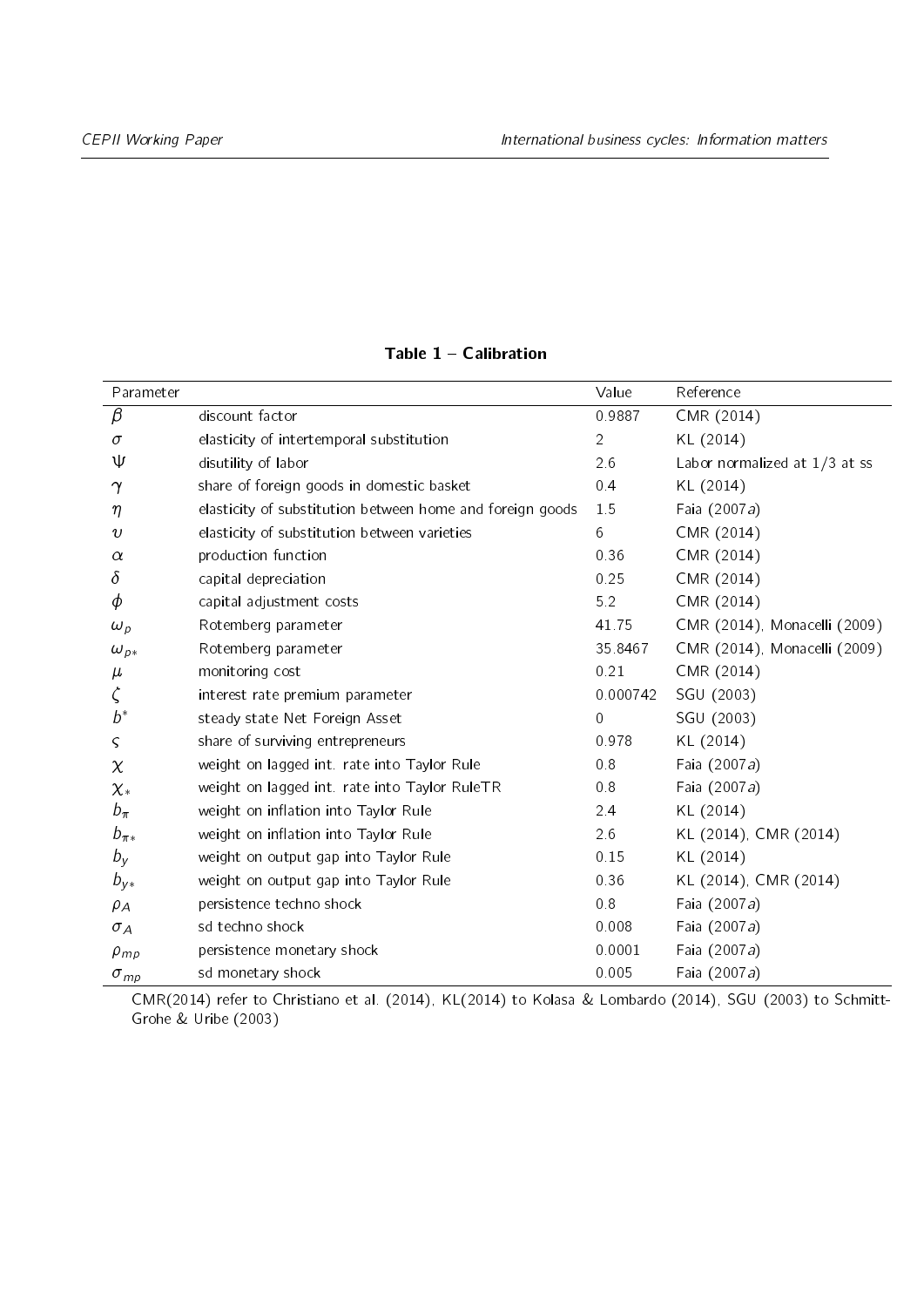expected value from equation [\(22\)](#page-14-1) into the reduced form (equation [\(19\)](#page-14-2)). In doing so, it becomes clear that beliefs affect the actual dynamics of the economy, which in turn affect beliefs. This is the so-called "self-referentiality" in models with learning [\(Eusepi & Preston](#page-35-6)  $(2018)$ .

It is thus necessary to define: i) the set of observed variables x included in the PLM (equation [\(21\)](#page-14-3)); ii) the methodology used to update time-varying coefficients  $\phi$  in the PLM and iii) the initialization of  $\phi$ . Many choices can be made at this stage. Obviously, each of these choices affect the macroeconomic behavior of the economy. We describe below the rationale behind each of our choices and present a sensitivity analysis of each of these assumptions in section [5.](#page-29-0)

# 3.2. Modeling choices

i). Information set used under adaptive learning: Home information bias. Under rational expectations, all agents in the two countries observe all economic variables in the world. They use this wide information set in their PLM and forecasting models. In contrast, under learning, agents have an imperfect knowledge of their economic environment. They then use a reduced information set when forming their expectations. We start with an extreme case in which, in each country, private agents base their PLM only on *local* variables, including *local* shocks, together with international bonds  $b^*$  and terms of trade. Agents do not observe macroeconomic variables abroad.<sup>[9](#page-2-0)</sup> We will refer to this assumption as Home information bias.<sup>[10](#page-2-0)</sup> The idea is not new. In the finance literature, it is widely used either as an explana-tion for the difference in forecasting performances<sup>[11](#page-2-0)</sup> or as the result of a strategic behavior.<sup>[12](#page-2-0)</sup> The empirical evidence also suggests that local investors have an information advantage and outperform foreign investors [\(Bae et al.](#page-34-2) [2008,](#page-34-2) [Dvorak](#page-35-10) [2005,](#page-35-10) [Ferreira et al.](#page-35-11) [2017,](#page-35-11) [Hau](#page-36-9) [2001,](#page-36-9) [Teo](#page-37-5) [2009\)](#page-37-5). In the learning literature, using reduced information sets implying small forecast-ing models improves the model's fit to the data [\(Slobodyan & Wouters](#page-37-6) [\(2012a\)](#page-37-6), [Ormeno &](#page-37-7) [Molnar](#page-37-7) [\(2015\)](#page-37-7), [Hommes et al.](#page-36-10) [\(2015\)](#page-36-10)). In Section [5.1,](#page-29-1) we measure the sensitivity to this assumption.

 $9As$  only the Foreign bond (denominated in Foreign currency) is available in the model, only Home households forecast the nominal exchange rate.

<sup>&</sup>lt;sup>10</sup>Unlike [Orphanides & Williams](#page-37-8) [\(2007\)](#page-37-8), central banks have access to all information. We discard any learning behavior from central banks and leave this point for future research.

<sup>&</sup>lt;sup>11</sup> Home investors predict home asset payoffs better than foreigners [\(Dziuda & Mondria](#page-35-12) [\(2012\)](#page-35-12)).

 $12$ Home investors do not learn from foreigners as they profit more from knowing information others do not know [\(Van Nieuwerburgh & Veldkamp](#page-37-9) [\(2009\)](#page-37-9)).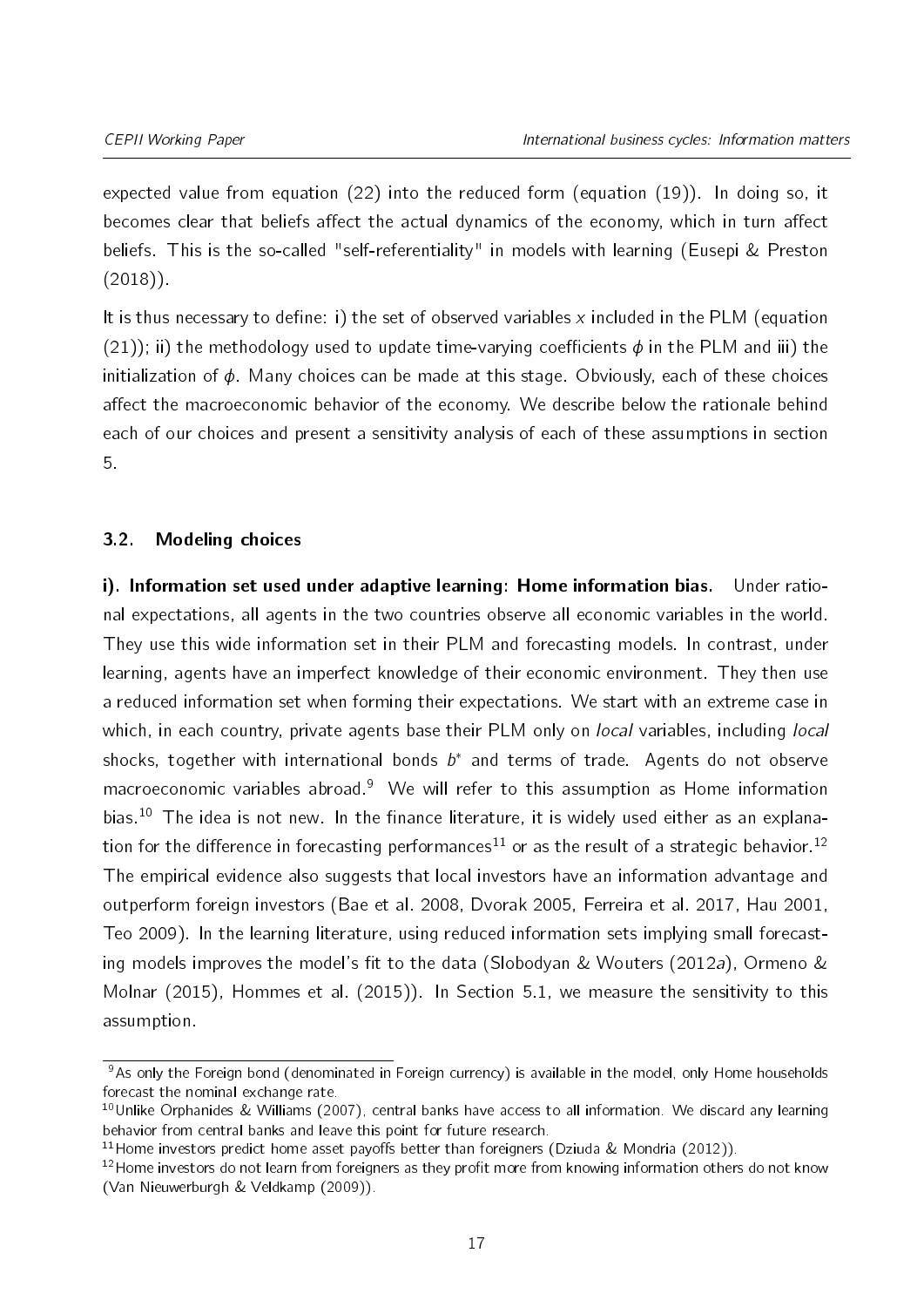ii). Learning method. In this work, we assume that agents update their believes using a stochastic-gradient constant-gain (using the semantics in [Carceles-Poveda & Giannitsarou](#page-35-13)  $(2007)$ .

<span id="page-17-0"></span>
$$
\phi_t = \phi_{t-1} + gain \times x_{t-1} (k_t - x'_{t-1} \phi_{t-1})
$$
\n(23)

Private agents form adaptive expectations: after observing the state of the economy, they correct their previous estimate of  $\phi$  using their forecast error. Under adaptive learning, individuals behave much like econometricians, using new observations on macroeconomic conditions to update their estimates of key economic relationships. Private agents do not cease to update coefficients in their PLM, based on their forecast errors. They engage in real-time perpetual learning.

In the literature, private-agent updating parameter  $gain$  lies between 0.01 and 0.05 [\(Or](#page-37-10)[phanides & Williams](#page-37-10) [\(2005\)](#page-37-10), [W.A. & Evans](#page-37-11) [\(2006\)](#page-37-11), [Milani](#page-36-11) [\(2007\)](#page-36-11), [Slobodyan & Wouters](#page-37-12)  $(2012b)$ ).  $1/qain$  can be interpreted as an indication of how many past observations agents take into account to form their expectations. We choose  $gain = 0.03$  as a benchmark value which implies that private-agents approximately use 33 quarters or 8 years of data in their forecasts. This value is consistent with the one chosen in the papers on monetary policy under learning (gain = 0.02 in [Orphanides & Williams](#page-37-13) [\(2008\)](#page-37-13), gain = 0.03 in [Gaspar et al.](#page-36-12) [\(2011\)](#page-36-12)) and with the estimates of [Milani](#page-36-11) [\(2007\)](#page-36-11) using Bayesian techniques and [Orphanides &](#page-37-10) [Williams](#page-37-10) [\(2005\)](#page-37-10) exploiting data on expectations from the Survey of Professional Forecasters. In Section [5.3](#page-33-1) we provide a robustness exercise on the value of this parameter.

iii). Initialization of the learning loop. Equation  $(23)$  is based on a recursive specification, which requires initialization  $(\phi_0)$ . Initialization is a crucial step as errors on initial perceptions take a long time to die out [\(Carceles-Poveda & Giannitsarou](#page-35-13) [\(2007\)](#page-35-13), [Slobodyan & Wouters](#page-37-12) [\(2012b\)](#page-37-12)). In order to clearly study the role of learning and of the information set available to the agents, we initialize the process at rational expectations. In such a way, we remove the effect of the initialization from the dynamics. This allows us to properly compare the new results with learning to the rational expectation version of the model.

In what follows, we first consider information incompleteness when agents' expectations are initialized at rational expectations and update their beliefs based on past forecast errors. In section [5,](#page-29-0) we analyze the impact of each of these elements in order to assess their relative importance in our model. Notice that, if we assume complete information rather than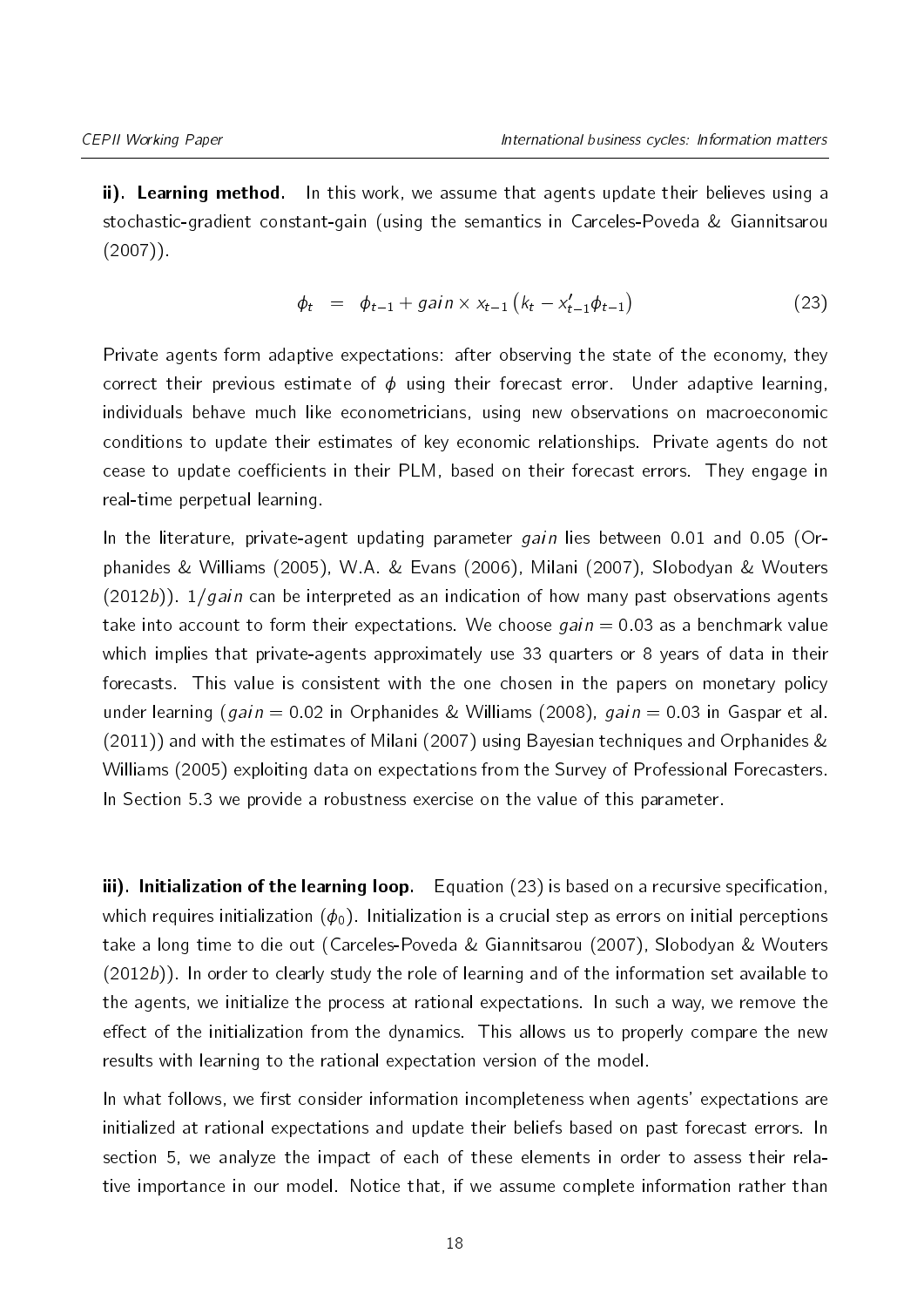Home information bias (with the initialization at rational expectations) the model could potentially behave very closely to rational expectations, depending on the learning process. We investigate this intuition in section [5.2.](#page-30-0)

# <span id="page-18-0"></span>4. Inspecting the economic mechanisms

# 4.1. Impulse response functions

In what follows, we analyze the transmission mechanisms of our economy in response to the aggregate stochastic processes, highlighting the different mechanisms at work:  $a$ ) the effects of financial frictions; b) in interdependent economies with neo-Keynesian features; c) both under rational expectations and learning.

Point a) was investigated by [Bernanke et al.](#page-35-3) [\(1999\)](#page-35-3), and more recently by [Christiano et al.](#page-35-14) [\(2011\)](#page-35-14) in a small open economy setting. Our IRFs under rational expectations for the local economy in response to a domestic shock are consistent with the ones displayed in [Christiano](#page-35-14) [et al.](#page-35-14) [\(2011\)](#page-35-14). Point  $b$ ) relates to the international transmission of exogenous shocks in interdependent economies with financial frictions, which was analyzed by [Kolasa & Lombardo](#page-36-7) [\(2014\)](#page-36-7), [Faia](#page-35-8) [\(2007a\)](#page-35-5) and Faia [\(2007b\)](#page-35-8) among others. The IRFs under rational expectations are consistent with theirs. Our contribution lies in  $c$ ). In what follows below we will quickly summarize the economic mechanisms under rational expectations in open-economy (a) and  $b$ )) before stressing the different macroeconomic dynamics under learning. In addition, for the sake of brevity, we describe below the effects of Home shocks, as the effects of Foreign shocks are nearly symmetric.<sup>[13](#page-2-0)</sup>

# <span id="page-18-1"></span>4.1.1. Positive Home technological shock

# Rational expectations (RE) .

Effects of Home shock in the Home country. The productivity shock boosts labor and capital productivity. It has then a positive impact on output (Fig. [1\)](#page-19-0), capital accumulation (Fig. [2\)](#page-20-0) and investment. Moreover, as expected, the positive supply shock entails a downward pressure on domestic prices and inflation that dampens in turn domestic interest rates through the Taylor rule (Fig. [3\)](#page-21-0). The cost of credit falls, the (real) price of capital jumps (Fig. [2\)](#page-20-0) and entrepreneurs accumulate more net wealth, which further improves their access to credit. The financial accelerator is at work. Thanks to the increased productivity, the price of wholesale production decreases so that retailers' marginal costs fall and their profits increase.

 $\frac{13}{13}$ In the benchmark calibration, countries only differ with respect to their price rigidity and Taylor rules.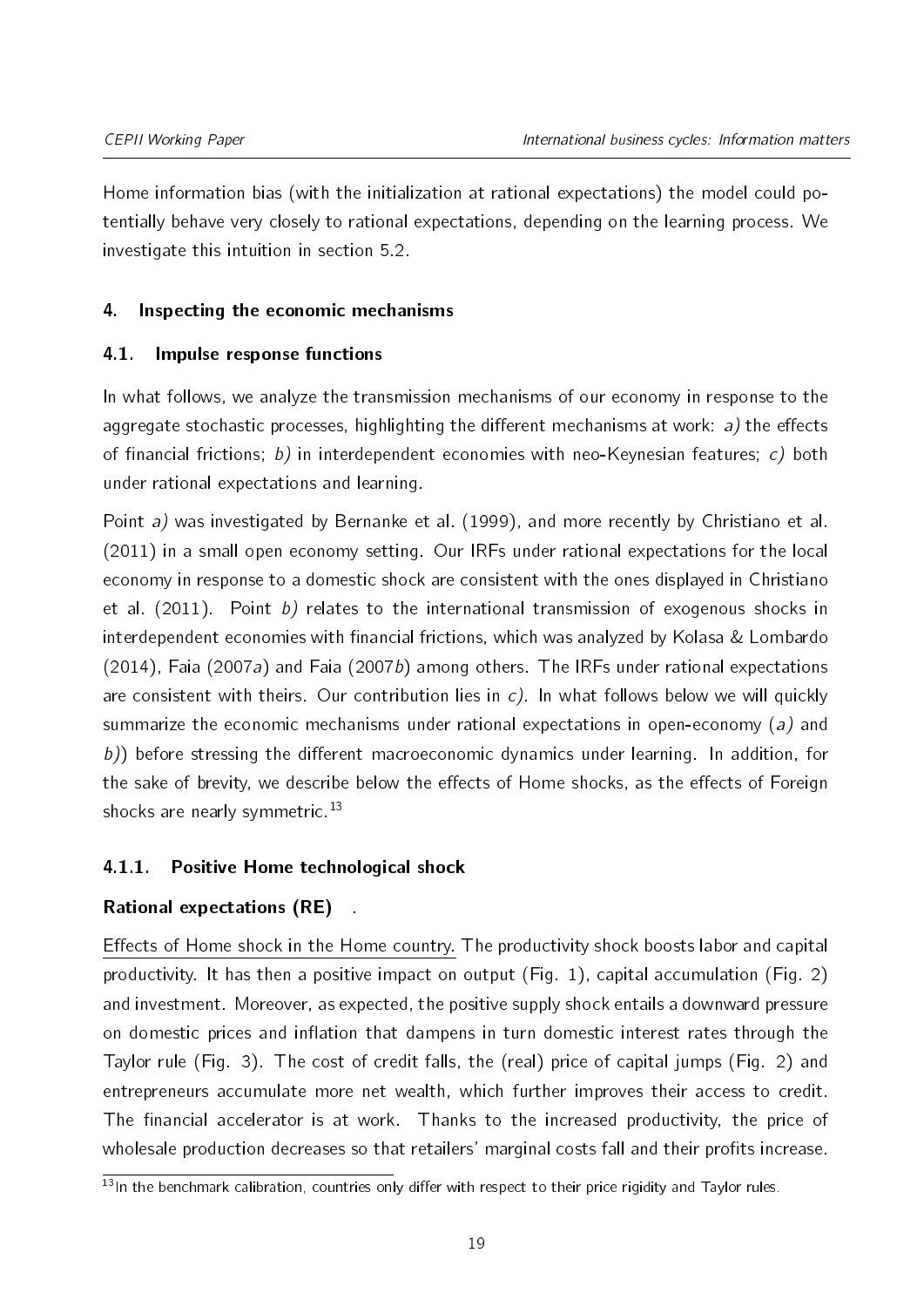Households consume more (Fig. [1\)](#page-19-0). They also invest in international bonds (Fig. [3\)](#page-21-0), so that the net external position improves together with the trade balance. Indeed, there is an expenditure switching effect in favor of country H following the deterioration of terms of trade in the Home country (see Fig.  $1$ ).<sup>[14](#page-2-0)</sup>

International spillovers and UIP. Foreign agents enjoy an improvement in their terms of trade. This triggers a demand shift towards domestic goods, to the detriment of Foreign goods. The weaker demand for Foreign goods results in a decrease in foreign inflation. The fall in foreign inflation induces a fall in foreign interest rates, due to the response of monetary policy coupled with sticky prices. The cost of loans abroad declines. This triggers the financial accelerator in country F. Foreign entrepreneurs experience thus a fall in the cost of loans that boosts investment and asset prices. This is the so-called "financial spillover effect" in [Faia](#page-35-5) [\(2007a\)](#page-35-5) that makes the model match output co-movement under rational expectations. Lower local interest rates also stimulate current Foreign consumption (Fig. [1\)](#page-19-0), thereby generating high consumption correlation. As mentioned by [Faia](#page-35-8)  $(2007b)$ , the model does not solve the consumption-output anomaly: the cross correlation of output is positive but still lower than consumption correlation, which is counterfactual. Finally, UIP holds by assumption.

<span id="page-19-0"></span>

#### Figure  $1 -$  Home technological shock

Solid line: Rational Expectations. "0" line: Adaptive learning. "+" line: Adaptive learning,  $E_t[x_{t+1}]$ forecast of variable x based on PLM. Only for forward-looking variables. Deviation from steady state after one-sd positive shock.

 $14$ We remind the reader that variable tot is defined as the price of the Home good relative to the price of the Foreign good in Home currency.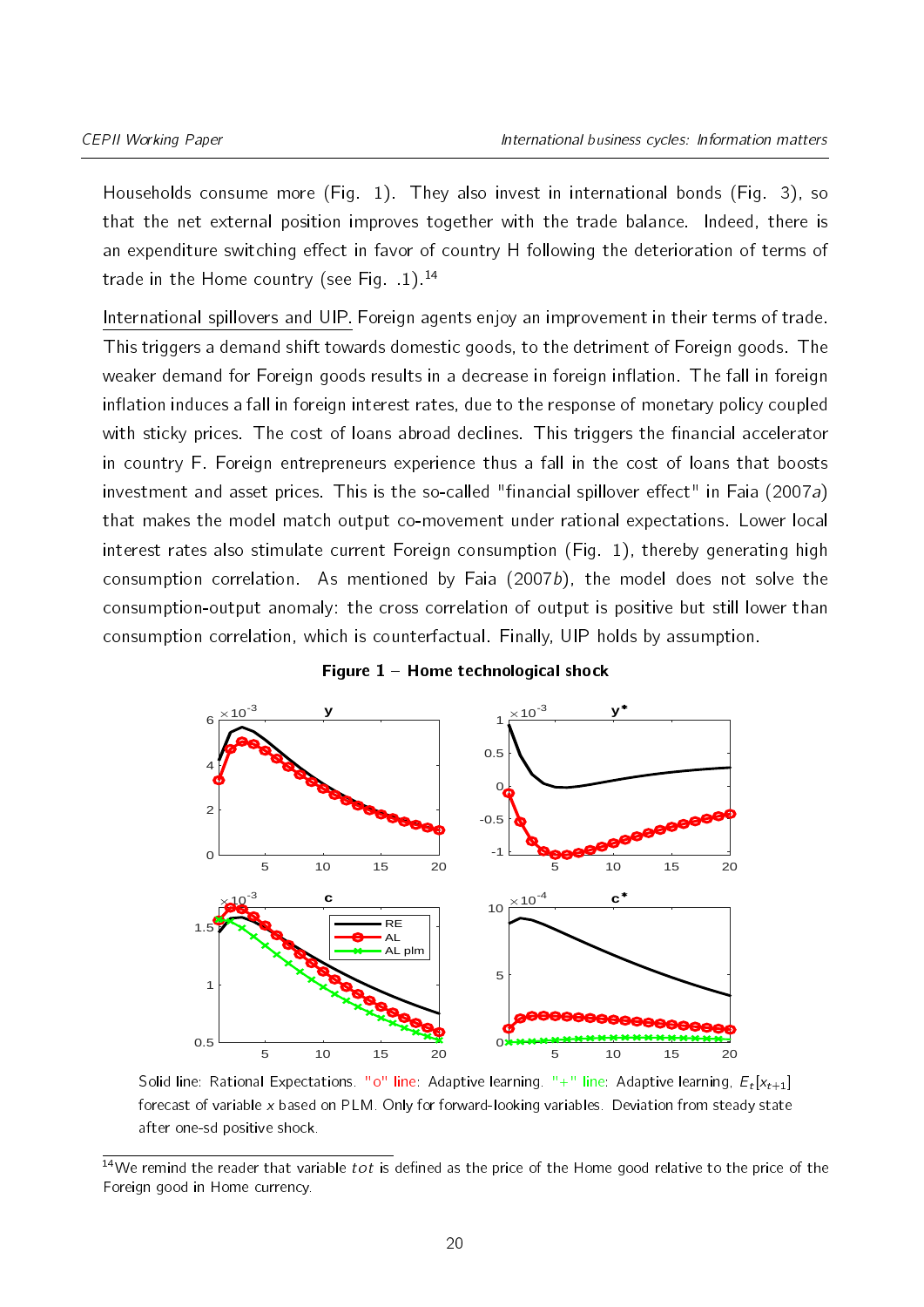<span id="page-20-0"></span>

Figure 2 Home positive technological shock

Solid line: Rational Expectations. "0" line: Adaptive learning. "+" line: Adaptive learning,  $E_t[x_{t+1}]$ forecast of variable x based on PLM. Only for forward-looking variables. Deviation from steady state after one-sd positive shock.

#### Adaptive learning (AL) under Home information bias

Learning affects macroeconomic dynamics through the expectation terms in the equations determining agents' intertemporal decisions. The forecasts of future inflation, consumption, entrepreneurs' productivity threshold, nominal exchange rate and real return on investment affect current behaviors i.e., household's savings, entrepreneurs' investment and lending decisions, hence price and output dynamics, which in turn affect agents' beliefs.

We report into the graphs of the IRFs the expected values  $E_t[\mathsf{x}_{t+1}]$  of forward variables  $(de, \frac{R_k}{\pi}, c, \pi, \tilde{\omega})$  that affect agents' current behavior. We consider a variable as mis-perceived whenever the expected value (the forecast  $E_t[\mathsf{x}_{t+1}]$  using the  $Perceived$  Law of Motion) significantly departs from the realized value under learning (Actual Law of Motion).

Effects of Home productivity shock in the Home country. With learning, domestic agents do not take into account the positive financial spillover that boosts Foreign output, hence Home exports. They have thus more conservative expectations. In particular, Home agents think that the macroeconomic effects of the supply shock are smaller than they actually are.<sup>[15](#page-2-0)</sup>

<sup>&</sup>lt;sup>15</sup>Additionally, in Fig. [.1,](#page-43-0) in Appendix [10,](#page-43-1) both the expected and realized default threshold,  $\tilde{\omega}$ , are greater with learning than with RE, which denotes that agents expect financial conditions to be not as favorable as under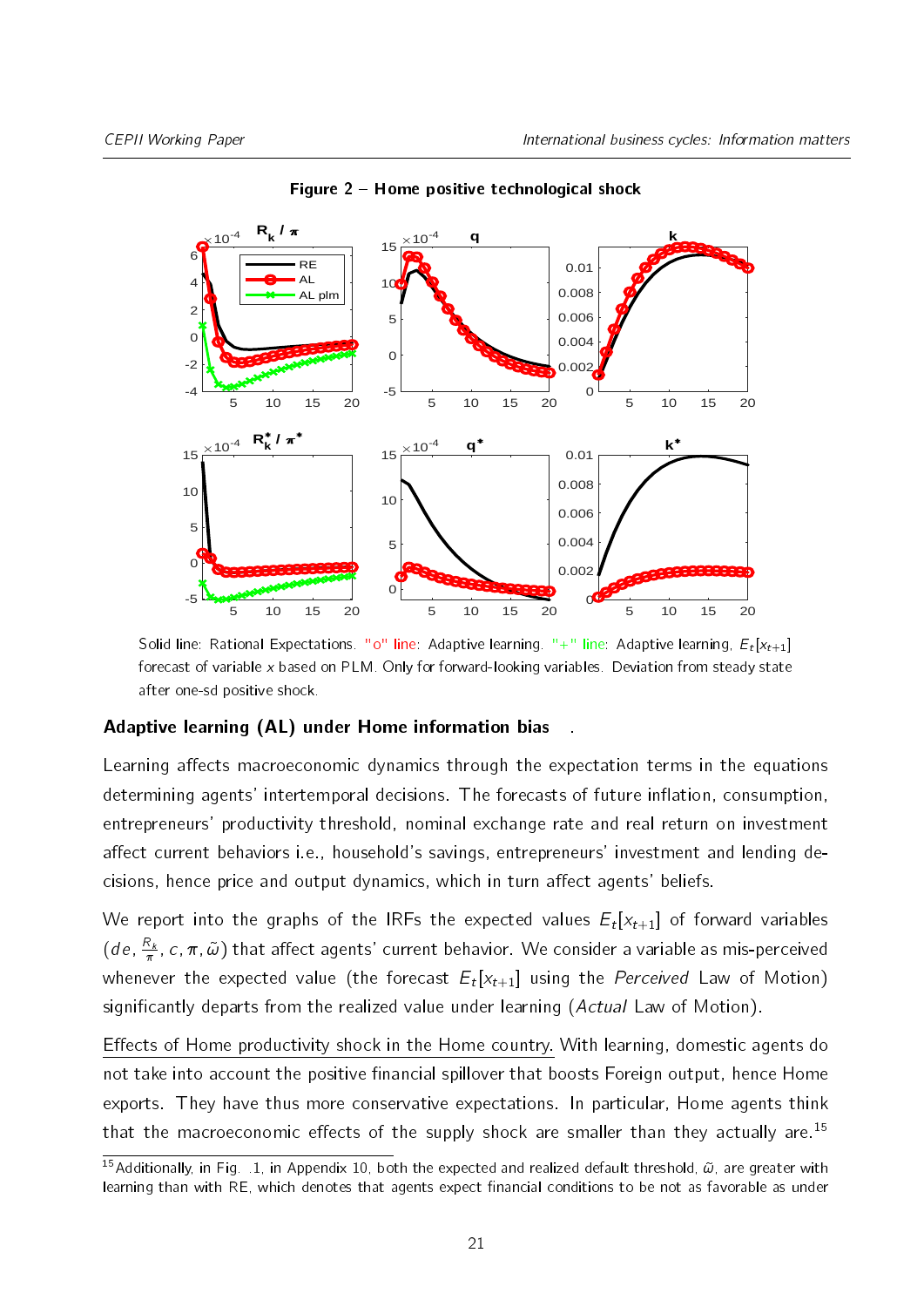<span id="page-21-0"></span>

Figure  $3$  – Home positive technological shock

Solid line: Rational Expectations. "0" line: Adaptive learning. "+" line: Adaptive learning,  $E_t[x_{t+1}]$ forecast of variable x based on PLM. Only for forward-looking variables. Deviation from steady state after one-sd positive shock.  $de_t = e_t - e_{t-1}$  is the first difference of the nominal exchange rate.  $de_t < 0$  is an appreciation of the Home currency.

Therefore, Home agents expect CPI inflation to decrease less than with RE (Fig. 3) and Home output is slightly lower than under RE (Fig. 1). Lower levels of output entail in turn a more accommodative monetary policy. This explains why, interestingly, in response to the shock the realized level of inflation with learning is eventually lower with respect to inflation's expectations (see the green line in Fig. 3) and with respect to the RE case.<sup>[16](#page-2-0)</sup>

International spillovers and departure from UIP. In our framework with Home information

rational expectations.

<sup>&</sup>lt;sup>16</sup>As we can see from Figures 1-3, the overall effect of the *local* shock in the *local* economy under learning is not very far from the one under rational expectations. This is consistent with [Carceles-Poveda & Giannit](#page-35-13)[sarou](#page-35-13) [\(2007\)](#page-35-13)'s findings in a closed economy RBC model. As in their model, agents form their 1-step ahead expectations based on the observation of all the domestic variables, including domestic shocks and initializing their believes at rational expectations. Quantitatively, for Home agents, the information on the Home shock is sufficient to make their behavior close to the one under RE. The learning algorithm affects the speed of convergence to the steady state through the adaptive process in the update of beliefs. In fact, what amplies the effect of learning in our model is the interaction with imperfect information. The part of information the agents miss is the one coming from the other country: Foreign agents do not observe Home shocks and Home agents do not take into account feedback effects coming from the Foreign country. As the domestic variables contain the majority of the relevant information after a Home shock, the Home dynamics are generally not far from the ones under RE.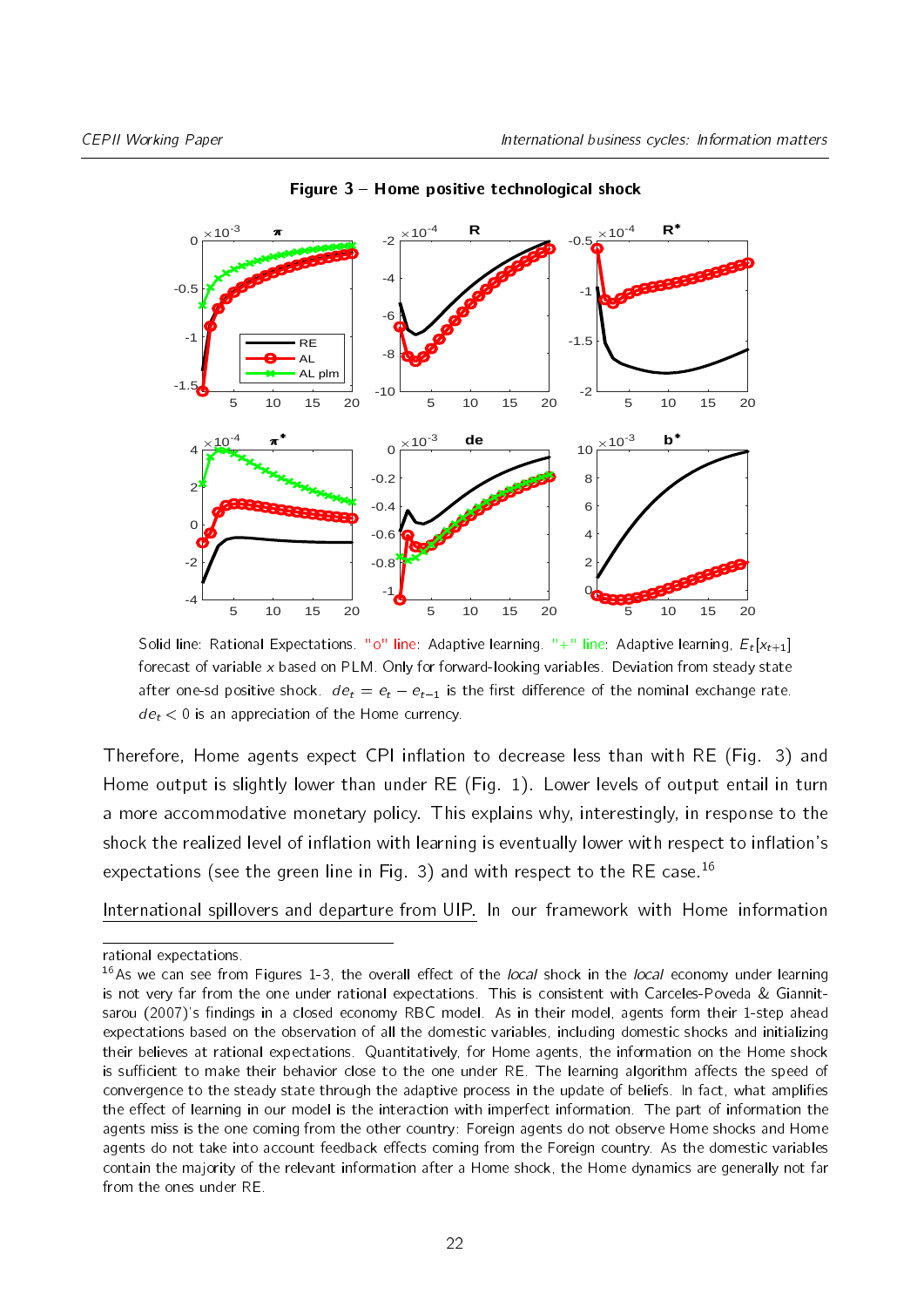bias, Home (Foreign) households do not track the impact of Foreign (Home) variables on Home (Foreign) dynamics. Therefore, agents in the two regions do not take into account the possibility that the Foreign (Home) variables could react to the shock. The international transmission of shocks can thus significantly differ from the one under RE. This is also at the roots of quantitatively significant deviations from UIP.

In particular, Foreign agents update their expectations reacting only to the observed international capital inflows, terms of trade and local macroeconomic changes. After a Home productivity shock, Foreigners observe an improvement in their terms of trade. On the one hand, this shifts their demand away from Foreign goods, which drives Foreign inflation down. On the other hand, Foreign agents do not track the source of the shock and simply expect higher future Foreign inflation as the price of Foreign goods increases with respect to Home goods (they observe their (Home) terms of trade improving (deteriorating), see Fig. [.1\)](#page-43-0). Because of higher inflation expectations (Fig. 3), inflation eventually increases via the Phillips curve. Monetary policy reacts to local economic conditions by reducing the policy rate, but less than under RE, as Foreign inflation under learning is now higher than under RE. As the Foreign interest rate decreases less than under RE, the financial accelerator mechanism in the Foreign country is dampened. As soon as Foreign agents receive firms' profits, consumption increases also abroad  $-$  but much less than under RE. The international correlation of consumption is therefore lower, driven by self-fulfilling agents' expectations. Because Foreign consumption and investment increase less, Foreign output is lower under learning than under rational expectations (Fig 1). Notice also that the expected increase in Foreign inflation pushes Foreign agents to switch in favor of Home goods (expenditure switching). Thus, even if consumption (slightly) increases, output initially (slightly) deteriorates. Output under learning is then less synchronized than under rational expectations after a Home technological shock.

Notice finally that the shock affects Foreign interest rates via the Taylor rule. In particular, the monetary policy reacts to self-fulfilling "wrong" inflation expectations (expectations with learning are indeed not perfect). Moreover, with imperfect information, Home (Foreign) agents do not account for the fact that Foreign (Home) agents do react to the shock and do not correct their expectations correspondingly. Home agents do not observe the Foreign interest rate response. As a result, they expect the international interest rate differential to be larger than what it actually is. Home agents hence anticipate a large Home currency appreciation, compared to the case of rational expectations. This expectation on the exchange rate is self-fulfilling. Agents, tend thus to buy less Foreign bonds (denominated in Foreign

23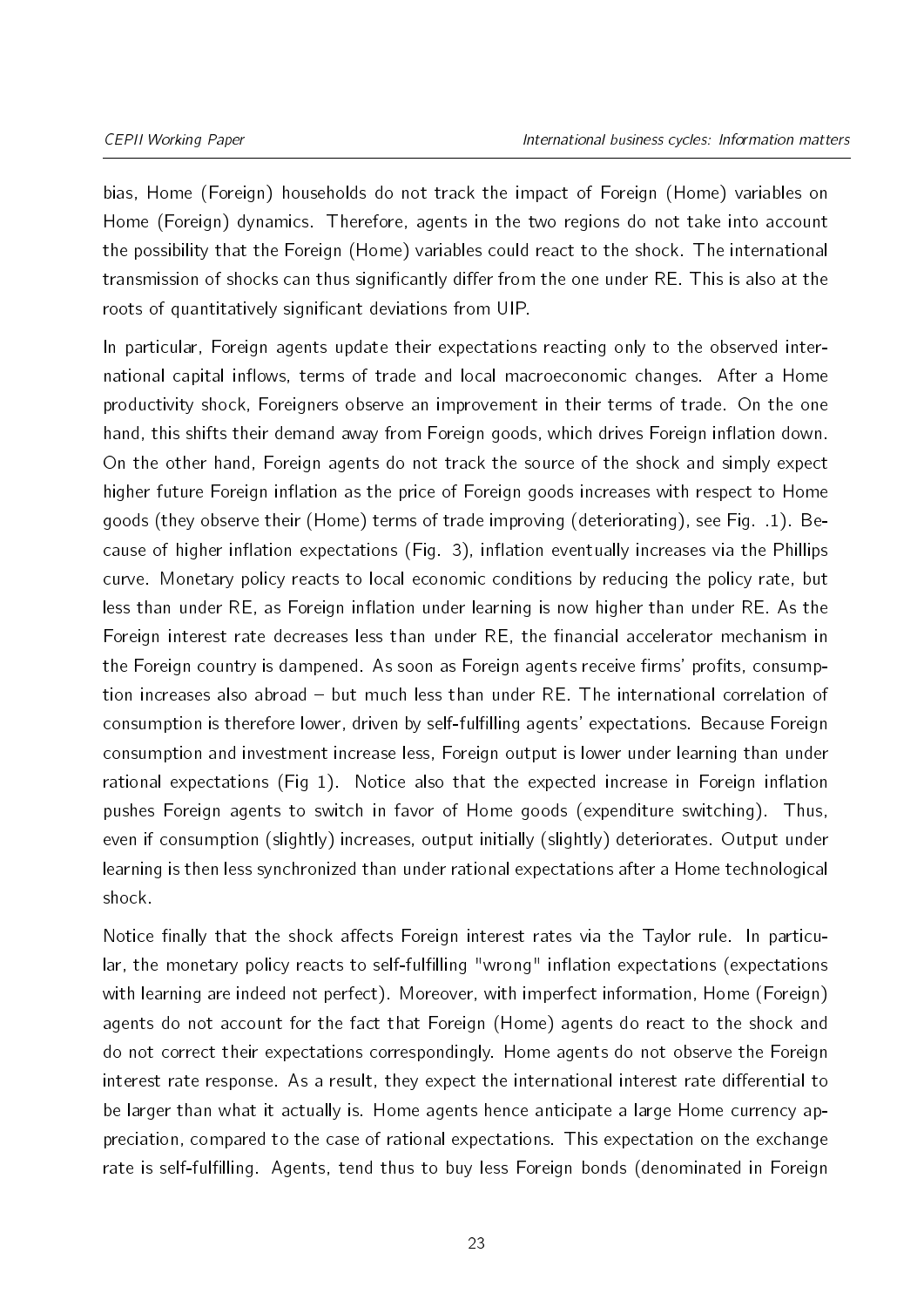currency, see Fig 3). This dampens the demand for Foreign currency, thereby leading to a larger actual appreciation under AL (than under RE). This also explains why in response to a technological shock, the nominal exchange rate dynamics are inconsistent with UIP.

# <span id="page-23-0"></span>4.1.2. Monetary tightening: Positive Home monetary shock

# Rational expectations .

Effects of Home monetary shock in the Home country. IRFs are displayed in Figures [4](#page-24-0)[-6.](#page-26-0) A monetary shock triggers a straightforward increase in the domestic interest rate (equation  $(17)$ , Fig. [6\)](#page-26-0) and a decrease in the domestic CPI inflation rate. The fall in inflation is however limited by price rigidities. Domestic demand is reduced both through households consumption (Fig. [5\)](#page-25-0) and lower entrepreneurs' investment. This dampens in turn output production. The lower demand for capital results in a decrease in the price of capital. Net wealth goes down due to the joint effect of the fall in the price of capital and the Fisher effect, which increases the real burden of debt. Reduced net wealth, coupled with lower price of capital, further deteriorates entrepreneurs' financial conditions, which deepens the recession.

International spillovers and UIP. The contraction in domestic demand generates a trade surplus and international asset holdings of Home households increase. As domestic demand for Foreign goods falls, the exchange rate appreciates (Fig. [6\)](#page-26-0), and the Home terms of trade improve (see Fig. [.1,](#page-43-0) in Appendix [10\)](#page-43-1). The Home currency appreciation is consistent with [Kollmann](#page-36-13) [\(2001\)](#page-36-13) and [Christiano et al.](#page-35-14) [\(2011\)](#page-35-14). The increase in interest rates is transmitted abroad through the UIP and the monetary rule with analogous recessionary effects. Foreign output falls. The dynamics of Foreign inflation result from two opposite forces. On the one hand, in the short run, Foreign terms of trade deteriorate. Thus, because of an expenditure switching effect. Foreign households are willing to consume more Foreign goods rather than Home goods. This pushes Foreign inflation up. On the other hand, the recession makes total demand fall, which subsequently drives Foreign inflation downward.

# Adaptive learning under Home information bias .

Effects of Home monetary shock in the Home country. In response to a monetary shock, domestic dynamics under learning are very similar to the ones under RE. Indeed, with respect to the technological shock, there is less room for agents' "wrong" expectations to play a role. Home agents need to forecast future financial conditions in order to make current investment decisions. In a model with financial frictions, expectations on the cost of loans are a major driver of economic dynamics. The nominal interest rate is a primary element of the cost of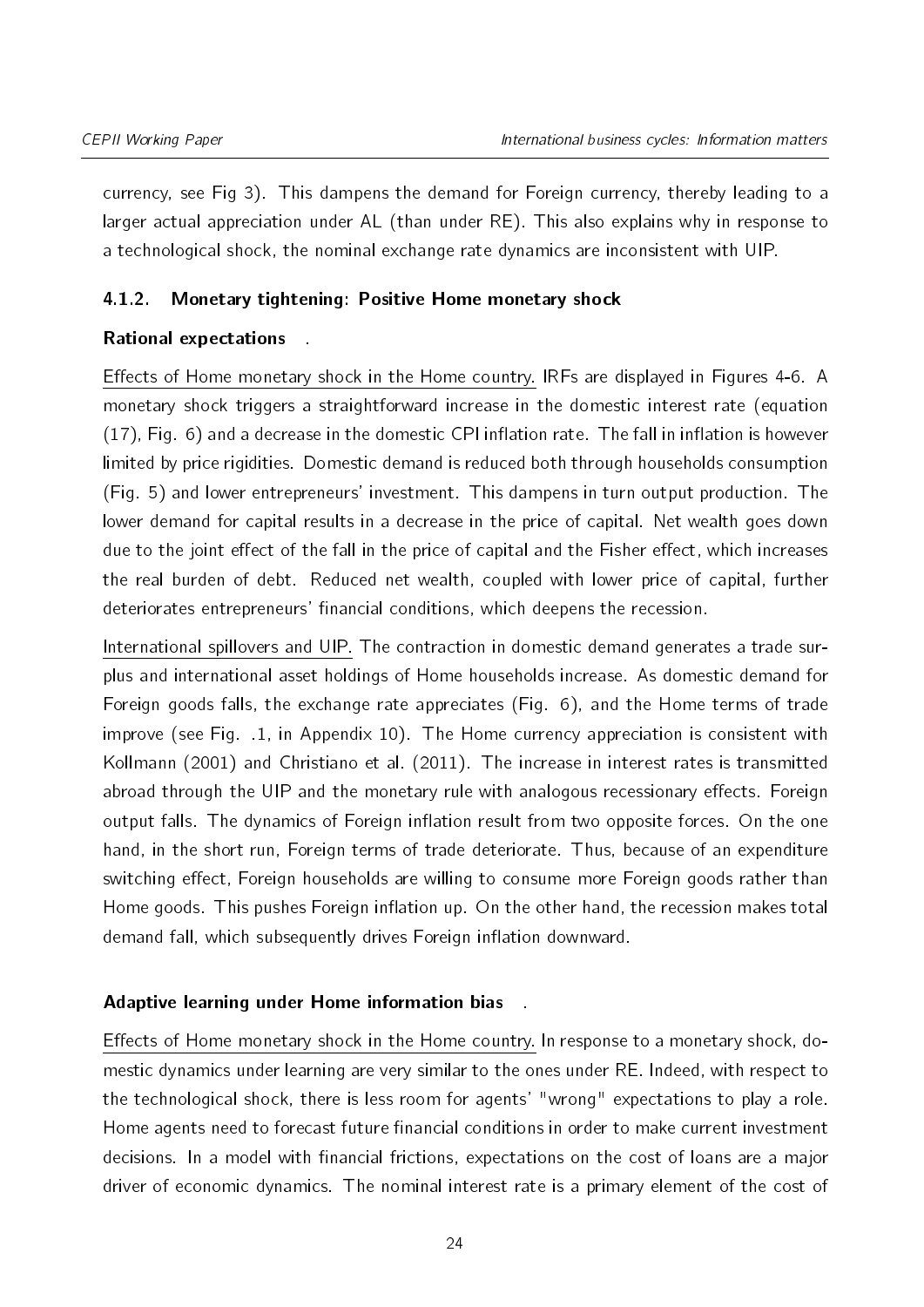<span id="page-24-0"></span>

Figure 4 – IRFs to an increase in Home nominal interest rate

Solid line: Rational Expectations. "0" line: Adaptive learning. "+" line: Adaptive learning,  $E_t[\mathsf{x}_{t+1}]$ forecast of forward variable x based on PLM. Deviation from steady state after one-sd positive shock.

loans. In the case of a monetary shock, the knowledge of the exogenous process of monetary innovations provides enough information to pin down the domestic interest rate. In contrast, in the case of technological shock, the forecast of future financial conditions is more complex as it involves forecasting output and inflation, which are general equilibrium outcomes and also depend on the extent of international financial spillovers  $-$  that are mis-perceived by Home agents.

Notice finally that, as in the case of the productivity shock, expectations after a monetary shock are more conservative than the actual evolution of the economy. This is due to the fact that agents do not consider Foreign spillovers. In particular, the expected decrease in Home inflation is smaller, as Home agents do not track the recession in the Foreign country and its feedback effects into Home.

International spillovers and departure from UIP. In response to a Home monetary shock, UIP holds. Indeed, as Home shocks are known by local agents, Home agents make little mistake in forecasting the nominal interest rate, a key variable in a model with financial frictions. The primary driver of the international interest rate differentials is the Home nominal interest rate, in the case of monetary shock. Therefore, Home agents make little mistakes in forecasting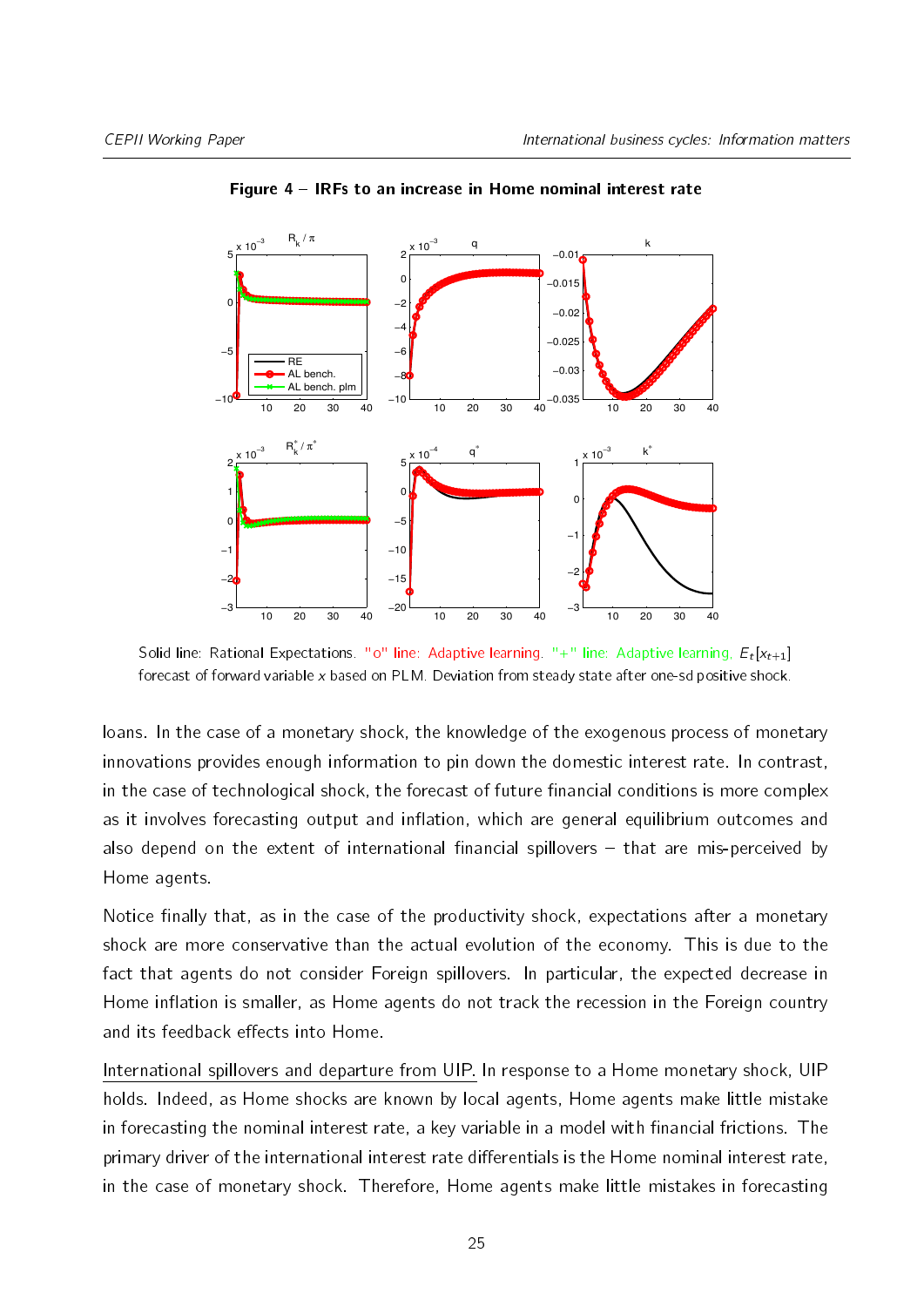<span id="page-25-0"></span>

#### Figure 5 – IRFs to an increase in Home nominal interest rate

Solid line: Rational Expectations. "0" line: Adaptive learning. "+" line: Adaptive learning,  $E_t[\mathsf{x}_{t+1}]$ forecast of forward variable x based on PLM. Deviation from steady state after one-sd positive shock.

the exchange rate and UIP holds.

The shock is then transmitted to the Foreign country through terms of trade and UIP. The appreciated nominal exchange rate and its following expected depreciation  $-$  together with a higher Home interest rate  $-$  cause the Foreign interest rate to increase. As both the dynamics of the exchange rate and the ones of the Home interest rate are consistent with the RE scenario, in response to a monetary shock there are no significant deviations from UIP. The dynamics of terms of trade and the recessionary impact of the shock are then transmitted abroad. Foreign agents observe a large deterioration (improvement) of Foreign (Home) terms of trade (see Fig. [.1,](#page-43-0) Appendix [10\)](#page-43-1) but do not track the source of the shock. They expect thus a greater decrease in Foreign CPI inflation than its actual realization.

They expect also a greater real return on capital than what actually occurs. Notice also that Foreign agents are more conservative on the severity of negative spillovers and expect a smaller increase of the default threshold under learning with respect to the RE case (see Fig. [.1](#page-43-0) in Appendix [10\)](#page-43-1). When the latter starts decreasing (more with respect to the RE case), the arbitrage between bonds versus capital investments shifts in favor of capital. This explains why, with learning, the Foreign country experiences a greater accumulation of capital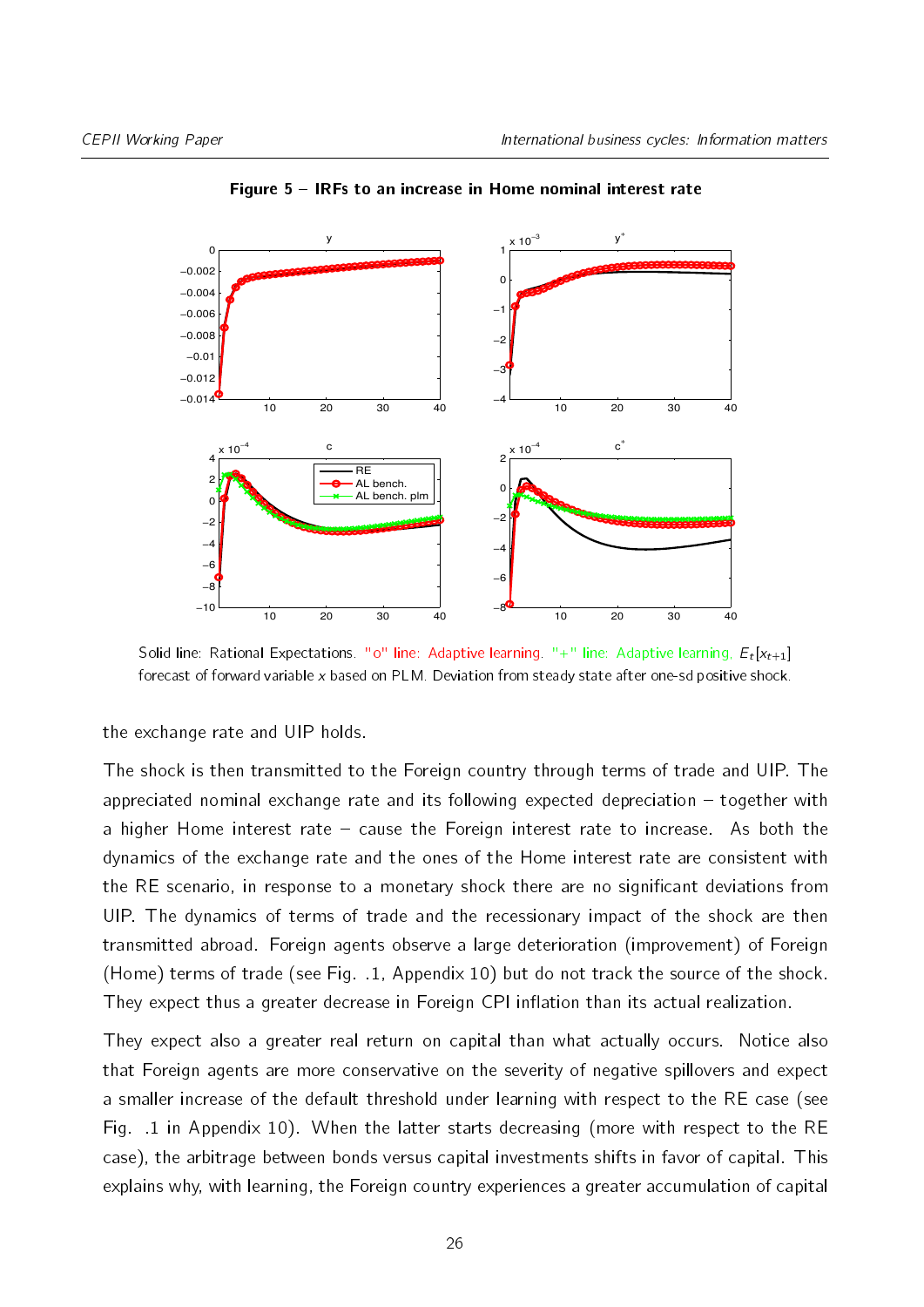<span id="page-26-0"></span>

Figure 6 – IRFs to an increase in Home nominal interest rate

Solid line: Rational Expectations. "0" line: Adaptive learning. "+" line: Adaptive learning,  $E_t[\mathsf{x}_{t+1}]$ forecast of forward variable x based on PLM. Deviation from steady state after one-sd positive shock.  $de_t$  is the first difference of the nominal exchange rate.  $de_t < 0$  is an appreciation of the Home currency.

(and thus a slightly greater price of capital and net wealth), which is financed through foreign borrowing (i.e. a deterioration of their net external position) and a greater Foreign trade deficit.

Notice that, after a monetary shock, IRFs under  $AL$  and RE are very close  $-$  which is not the case after a technology shock. Indeed, depending on the source of the shock, the information the agents observe can be enough (or not) to correctly understand the transmission and forecast the evolution of the domestic economy. Following a monetary shock, Home agents know the exogenous monetary process, which provides sufficient information to pin down the expectations on the nominal interest rate and financial conditions. There is little room for expectation errors under learning in the case of the monetary shock. In contrast, agents have a hard time tracking the interest rate dynamics following a technological shock as the nominal interest rate response depends on general equilibrium outcomes (inflation and output), which in turn respond to international spillovers (that is missed by economic agents).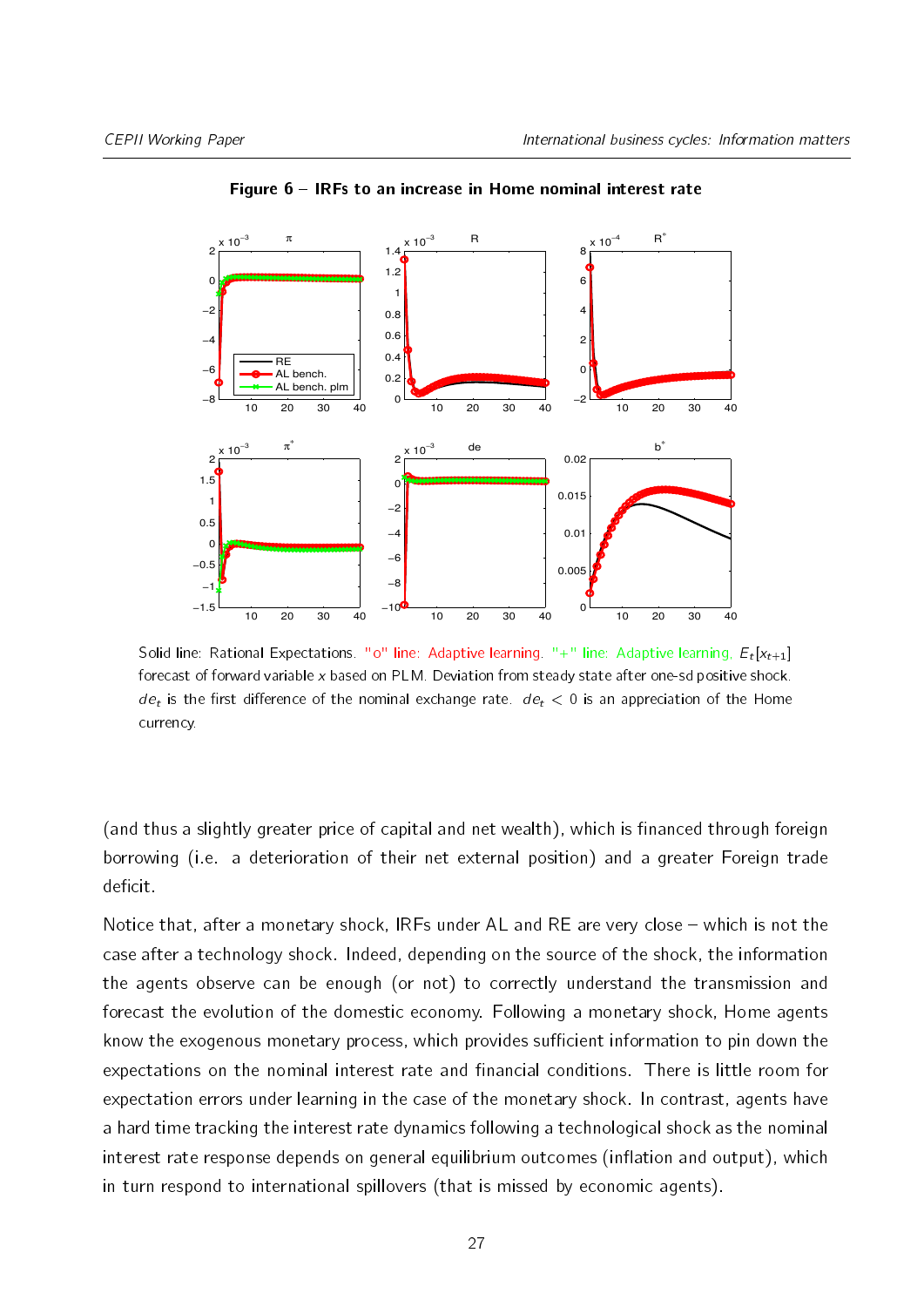#### 4.2. Quantitative results

We now focus on the quantitative predictions of our model under rational expectations. To this aim we first regress nominal exchange rate changes on the nominal interest rates differential by using simulated data:

<span id="page-27-0"></span>
$$
log(e_{t+1}) - log(e_t) = \beta_1 + \beta_2 (R_t - R_t^F) + \epsilon_t
$$
\n(24)

We always find the estimated coefficient  $\beta_2 = 1$ , versus zero in the data (see Table [2\)](#page-28-0).<sup>[17](#page-2-0)</sup> We also provide the model's predictions when it is fed with one shock only. Whatever the shock, whether technological (line 3 in Table [2\)](#page-28-0) or monetary (line 4), UIP holds ( $\beta_2$  is close to 1) under rational expectations.

Table [2](#page-28-0) displays also the model's predictions regarding the output-consumption co-movement puzzle. As in Faia (2007a, 2007b), the model under rational expectations is characterized by a strong positive output co-movement (line 2 in Table [2\)](#page-28-0), which is consistent with the business cycle synchronization observed between the US and the Euro Area data since the early 1970s. However, international risk sharing is too large in the model, leading to high international correlations of consumption with greater values compared to the data.

Learning dynamics improve the model's performances along several dimensions (line 5, Table [2\)](#page-28-0). First, international consumption co-movement is positive (0.29) and lies now below its predicted value under rational expectations (0.88). In particular, consumption correlation now appears much closer to the data (0.38). Second, the international correlation of consumption (0.29) is now lower than the international correlation of output (0.39), consistently with data. Third, if we regress nominal exchange rate changes on the nominal interest rate differential, we obtain a coefficient of 0.77 under learning in the Home information bias case. Given that the estimated coefficient hovers around zero in the data and around 1 under RE, we consider that our model can explain approximately 20% of departure from UIP.

We now disentangle the role of each shock, separately. It is straightforward to see that learning does not play a significant role when the economy is hit by monetary policy shocks only. The comparison of line 4 with line 7 in Table [2](#page-28-0) shows that the conditional international correlations are very close to the RE case. Indeed, as discussed in section [4.1.2,](#page-23-0) there is very little departure from UIP (see the UIP coefficient in line 7, Table [2\)](#page-28-0) and therefore the transmission to the foreign economy is little modified. When the model is hit by technology shocks only, UIP does not hold (see line 6, Table [2\)](#page-28-0). This dampens the international spillover

 $\frac{17}{17}$  do not report the constant  $\beta_1$  as it is zero in the data and in all models.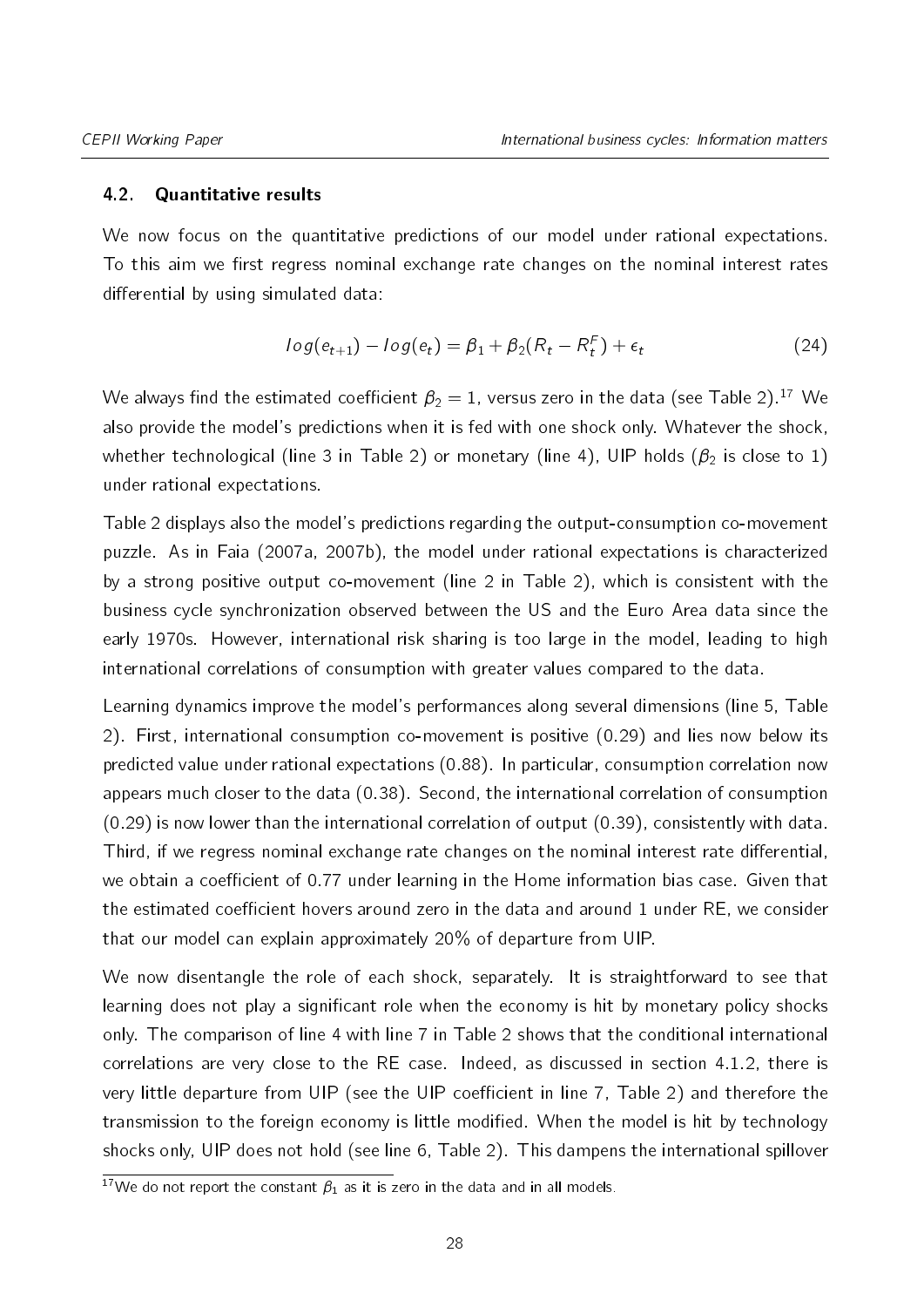|                                                           | Co-movements            |                      | UIP                  |
|-----------------------------------------------------------|-------------------------|----------------------|----------------------|
|                                                           | $y, y^*$                | $c, c^*$             | $\beta_{2}$          |
| 1 Data                                                    | 0.53                    | 0.38                 | -0.006               |
| 2 RF all shocks<br>3. RF tech shocks<br>4. RF mon. shocks | 0.39<br>0.13<br>0.50    | 0.88<br>0.87<br>0.93 | 1.02<br>0.97<br>1.10 |
| 5 AL all shocks<br>6 AL tech shocks<br>7 AL mon shocks    | 0.39<br>$-0.05$<br>0.49 | 0.29<br>0.17<br>0.88 | 0.77<br>0.68<br>0.99 |

<span id="page-28-0"></span>

| Table 2 – Simulations: output-consumption anomaly and departure from UIP |  |  |  |  |  |  |  |
|--------------------------------------------------------------------------|--|--|--|--|--|--|--|
|--------------------------------------------------------------------------|--|--|--|--|--|--|--|

"Data": AWM data, 1973Q1-2014Q4 for the Euro Area; US FRED for the US. See Appendix [8.](#page-38-0) "AL": Home information bias model under learning. "RE": model under rational expectations. "UIP" presents the coefficient of the estimation in equation [\(24\)](#page-27-0). "Co-movements" presents the international correlation of output and consumption. "all shocks": simulations performed with technological and monetary shocks. "tech. shocks": technological shocks only. "mon. shocks": monetary shocks only. Results are based on 1000 simulations of the model of 1000 periods' length.

and reduces risk sharing across countries: under AL, output and consumption co-movement are much lower than under rational expectations (see lines 3 and 6, Table [2\)](#page-28-0), as discussed in Section [4.1.1.](#page-18-1) In particular, comparing lines 2 and 3, under RE, when the model is simulated with all shocks (line 2) versus with technological shocks only (line 3), we can notice that output co-movement goes down (from 0.39 with all shocks to 0.13 with technological shocks only) while consumption co-movement is barely affected (from 0.88 with all shocks versus 0.87 with technological shocks only). By comparing the model under learning and all shocks (line 5) versus the case of technological shocks only (line 6), we can notice that output comovement goes down (from 0.39 to -0.05) and consumption co-movement is greatly reduced (from 0.29 to 0.17). With both monetary and technological shocks, as in [Faia](#page-35-5) [\(2007a\)](#page-35-5), the model matches the data. With learning (line 5), the unconditional international consumption synchronization is lower than the one of output and the model also features departure from UIP. This is not the case under rational expectations (line 2, Table [2\)](#page-28-0), as in [Faia](#page-35-5) [\(2007a\)](#page-35-5).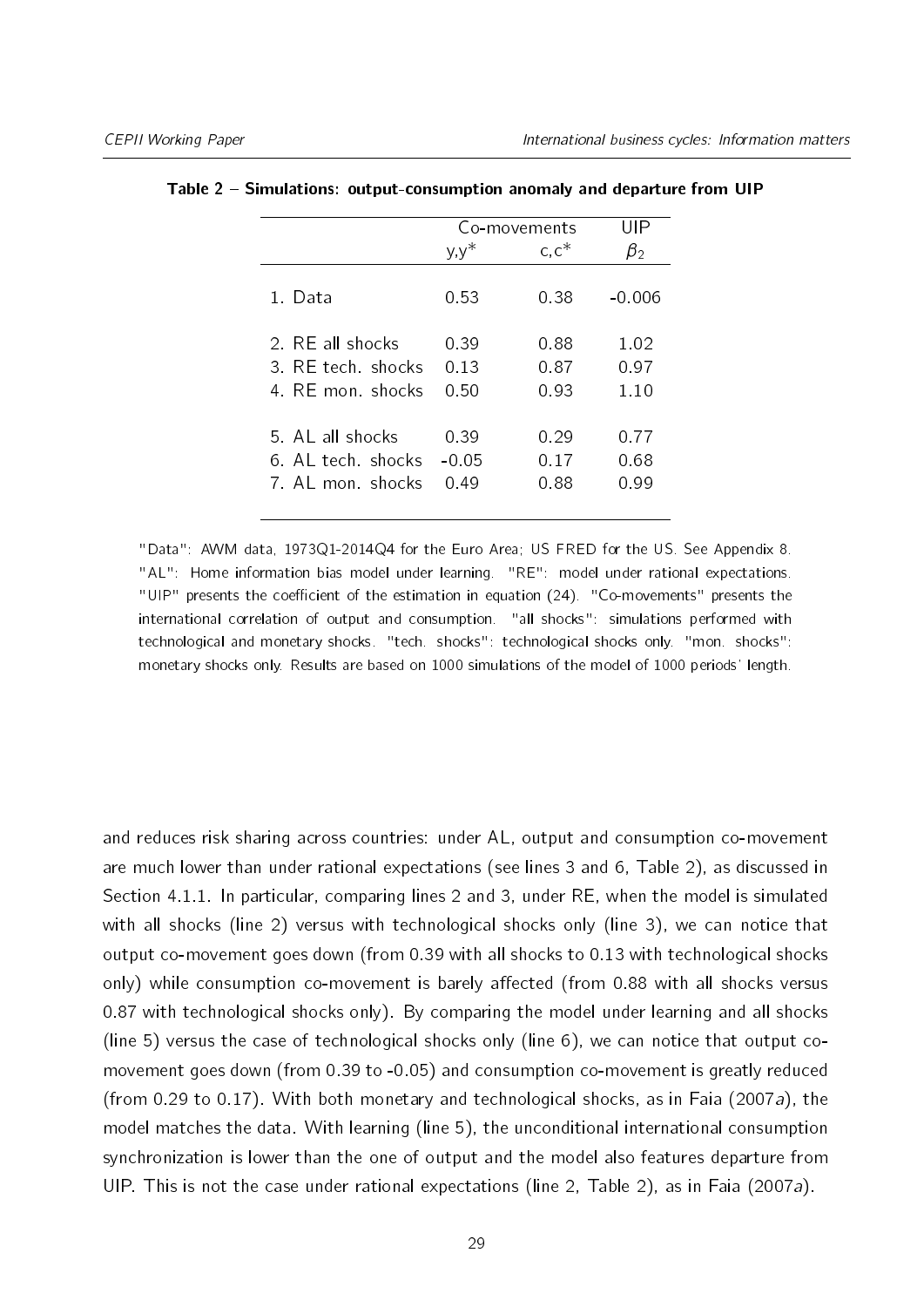# <span id="page-29-0"></span>5. Sensitivity analysis

## <span id="page-29-1"></span>5.1. The role of the information set

In the previous sections, we assumed a complete Home information bias. We examine now the macroeconomic consequences of relaxing this assumption. We suppose here that agents can observe more variables abroad. We choose to focus on financial variables as they are more likely to be observed worldwide and are key for the financial accelerator mechanism. We enlarge agents' information set with the other country's nominal interest rate,  $R$ , or/and price of capital,  $q$ . We proceed step by step in order to highlight the importance of the information set for the international transmission. In this section, we present IRFs after a positive Home technological shock.

In Figures [7](#page-30-1) and [8,](#page-32-0) following a Home technological shock, we can see how more information matters for the dynamics of the Foreign economy but not much for the domestic one. This is intuitive as in the domestic country  $-$  given the domestic shock  $-$  the additional foreign information only helps tracking the feedback loop effect of the domestic shock. This is relatively small with respect to its direct effect of domestic shock on domestic variables. In contrast, the information set greatly affects the extent of international spillovers. In the Foreign country, the more information is known by agents, the more foreign decisions include the positive spillover effect induced by the financial accelerator. Responses to shocks become closer to rational expectation behaviors. This is especially the case when the interest rate of the domestic (Foreign) country is included into the Foreign (Home) information set. As discussed in section [4.1.2,](#page-23-0) the interest rate plays a great role in the international transmission. Indeed, in our model with financial frictions, the interest rate is a major driver of the cost of loans. It thus conveys much more information than other variables such as the price of capital, and helps agents track the international transmission.

The graphical intuitions are confirmed by simulation results in Table [3.](#page-31-0) Lines 4-7 in Table [3](#page-31-0) show that the greater the information set, the closer international co-movements and UIP dynamics get to the rational expectation case. Under adaptive learning and with the full information set (line 7), the model's predictions are thus similar to results under rational expectations. Indeed, the information set is similar to the rational expectation case and agents' beliefs are initialized at rational expectations. The only difference then between rational expectations and learning lies in the update of beliefs based on the learning algorithm. Our results (line 7, Table [3\)](#page-31-0) suggest that the learning algorithm alone does not quantitatively alter the magnitude of international spillovers. Therefore, international correlations and departure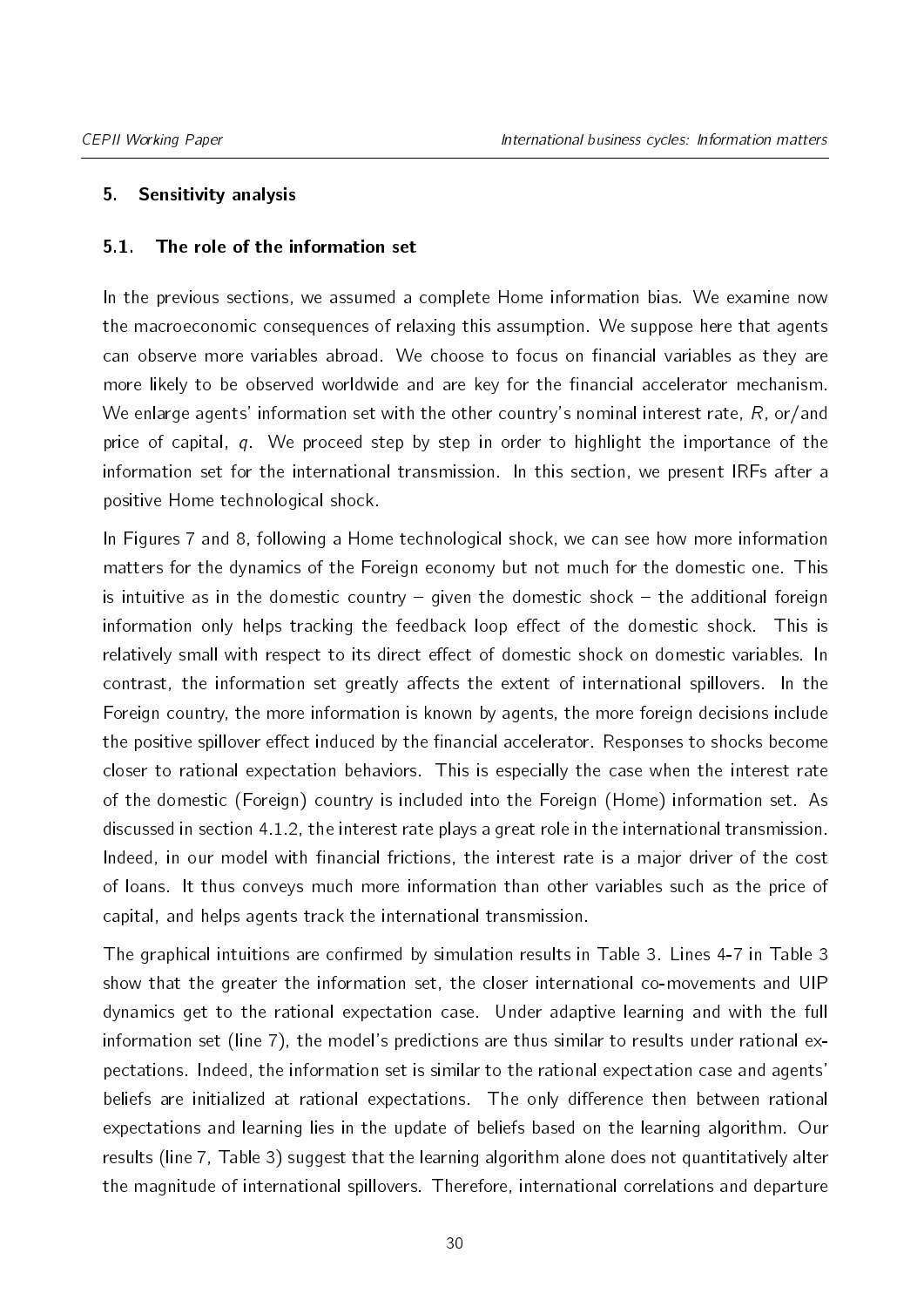

<span id="page-30-1"></span>Figure 7 - IRFs with alternative information sets. Positive Home technological shock.

Solid line: Rational Expectations. "o" line: Adaptive learning. "diamond" line: Adaptive learning +other country's price of capital in the information set.  $H + H$  line: Adaptive learning  $+$  other country's interest rate in the information set. "triangle" line: Adaptive learning with + other country's interest rate and price of capital in the information set. Deviation from steady state after one-sd positive shock.

from UIP are the same as with rational expectations (line 2, Table [3\)](#page-31-0).

# <span id="page-30-0"></span>5.2. Initial beliefs

So far we have assumed that, before a shock hits the economy, variables are at their steady state values and agents' beliefs are at rational expectations. We relax this assumption. We show that if the shock hits when agents' expectations are away from the rational-expectation equilibrium, its impact is magnified (reduced) when agents are optimistic (pessimistic) at the time the shock hits the economy. This evidence is in line with [Carceles-Poveda & Giannitsarou](#page-35-13) [\(2007\)](#page-35-13) that underline the role of initial beliefs on predicted macroeconomic dynamics under learning.

Figures [9](#page-33-2) and [10](#page-34-3) report the IRFs when learning is initialized away from rational expectations. We find that the initialization affects the amplification of Home output response to the Home technological shock. We consider here beliefs that are initialized at an higher level than under rational expectations. When agents are optimistic and the shock is pro-cyclical (positive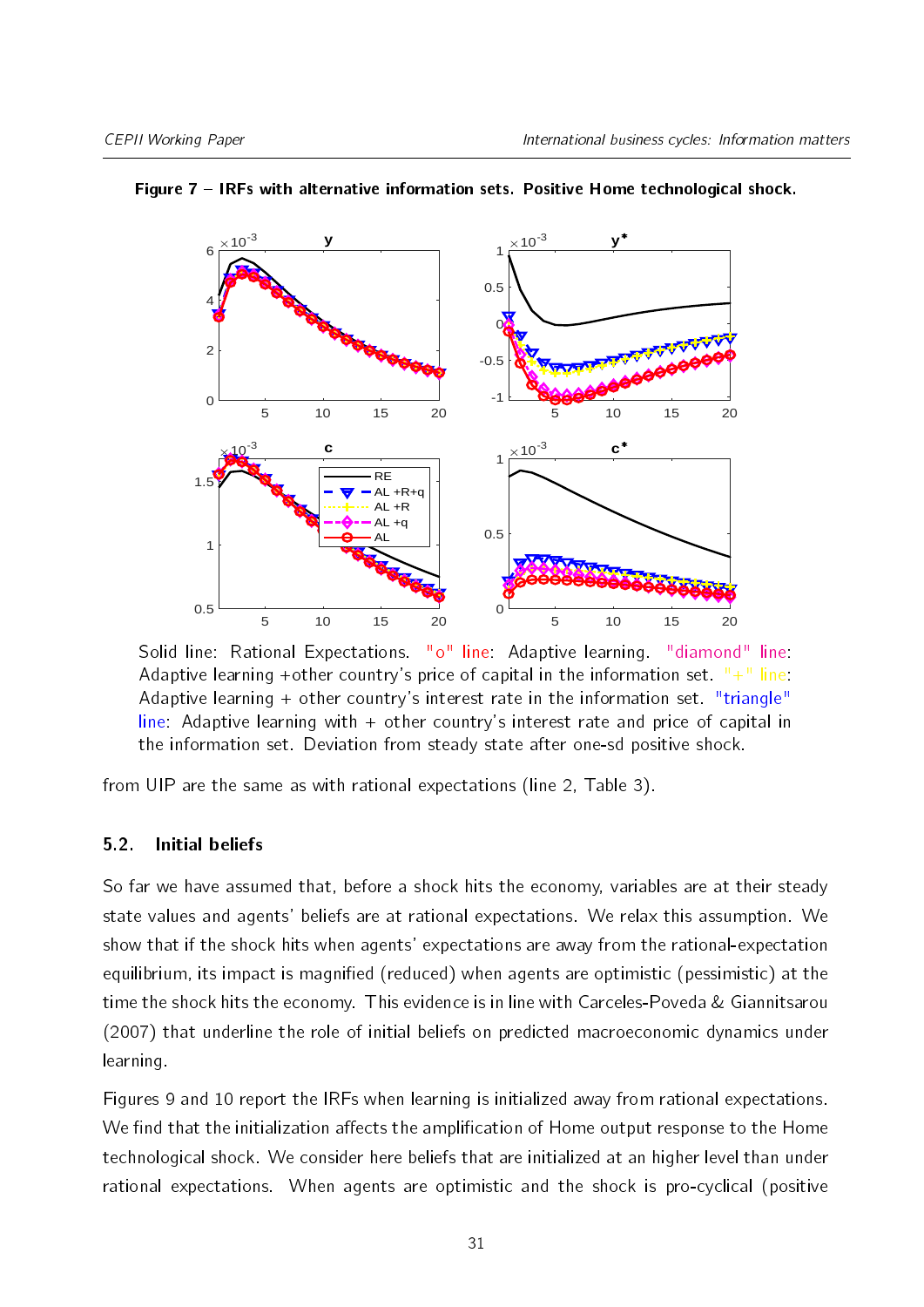<span id="page-31-0"></span>

|                                                                                                               | Co-movements         |                      | UIP                  |  |
|---------------------------------------------------------------------------------------------------------------|----------------------|----------------------|----------------------|--|
|                                                                                                               | $y, y^*$             | $c, c^*$             | $\beta_2$            |  |
| 1. Data                                                                                                       | 0.53                 | 0.38                 | $-0.006$             |  |
| 2. RE                                                                                                         | 0.39                 | 0.88                 | 1.02                 |  |
| 3 AL                                                                                                          | 0.39                 | 0.29                 | 0.77                 |  |
| 4 AL $+q$<br>5 AL $+R$<br>6. AL $+R+q$                                                                        | 0 45<br>0.41<br>0.46 | 0.37<br>0.36<br>0.42 | 0.79<br>0.86<br>0.88 |  |
| 7 AL $+F1$                                                                                                    | 0.39                 | 088                  | 1.02                 |  |
| 8 AL+Init>RE<br>9 AL+Init <re< td=""><td>0.26<br/>0.49</td><td>0.20<br/>0.36</td><td>0.84<br/>0.75</td></re<> | 0.26<br>0.49         | 0.20<br>0.36         | 0.84<br>0.75         |  |
| 10 AL+Gain                                                                                                    | 0.39                 | 0.29                 | 0.78                 |  |

#### Table  $3 -$  Sensitivity analysis

"UIP" presents the estimated coefficient  $\beta_2$  in equation [\(24\)](#page-27-0). "Co-movements" columns present the international correlation of output and consumption. "Data": AWM data, 1973Q1-2014Q4 for the Euro Area; US FRED for the US. See Appendix [8.](#page-38-0) "RE": model under rational expectations. "AL+Gain:" Home information bias, gain at 0.05>benchmark gain. "AL+Init>RE:" Home information bias, initialization higher than RE. "AL+q:" Information set includes local variables and other country's price of capital. "AL+R:" Information set includes local variables and other country's interest rate. "AL+R+q:" Information set includes local variables and other country's interest rate and price of capital. "AL+FI:" Full Information set, it includes local variables and all foreign variable (same information set as under rational expectations). Results are based on 1000 simulations of the model of 1000 periods' length.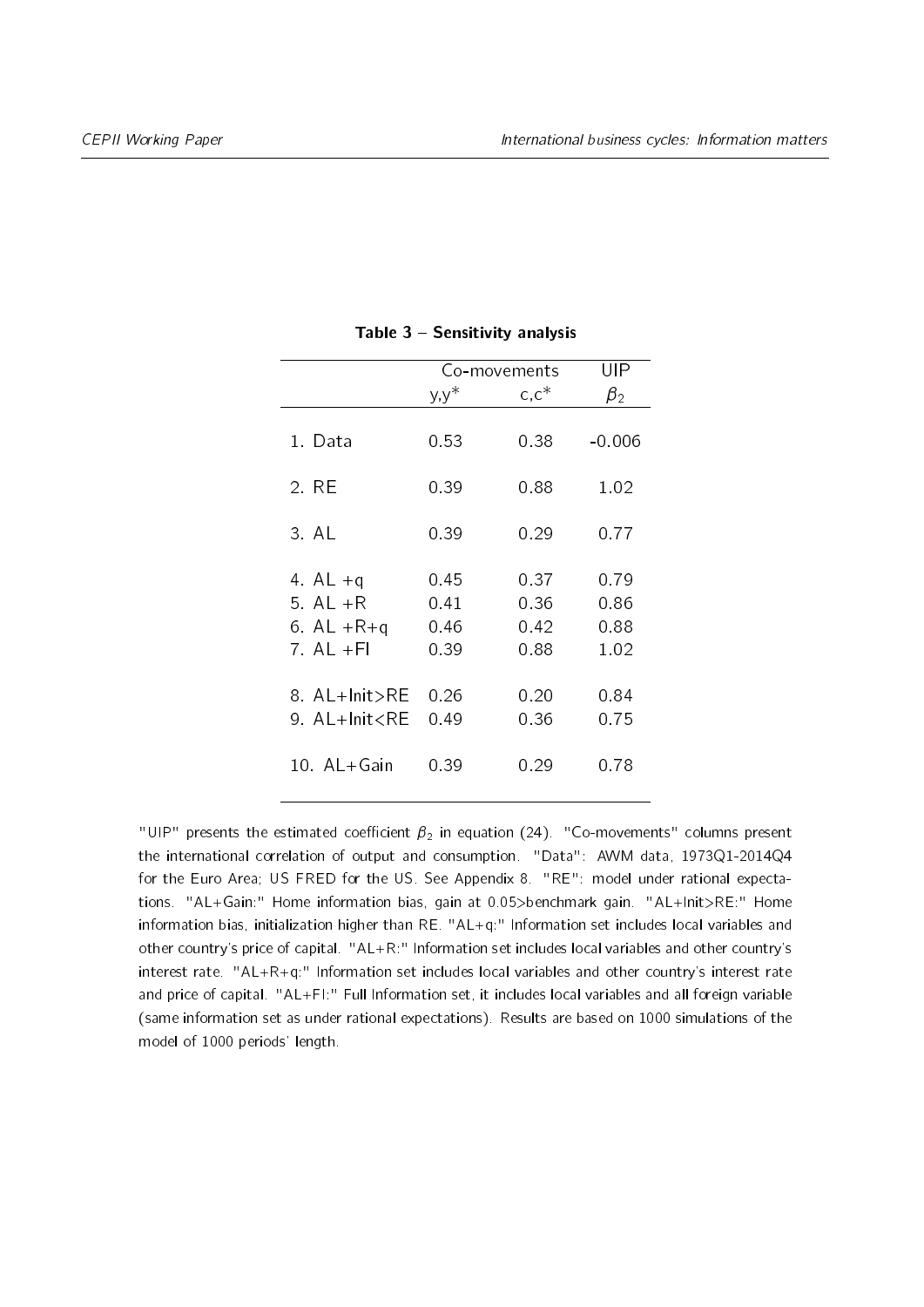

<span id="page-32-0"></span>Figure 8 - IRFs with alternative information sets. Positive Home technological shock.

Solid line: Rational Expectations. "o" line: Adaptive learning. "diamond" line: Adaptive learning +other country's price of capital in the information set.  $"$ +" line: Adaptive learning + other country's interest rate in the information set. "triangle" line: Adaptive learning with + other country's interest rate and price of capital in the information set. Deviation from steady state after one-sd positive shock.

technology shock when agents are optimistic), the response of the model is magnified.

Figure [10](#page-34-3) clearly shows that different initial conditions matter mostly for domestic expectations and dynamics. Instead, for the Foreign dynamics, the role of the information set dominates the one of initialization in explaining the international transmission. Indeed, despite a level shift, the PLMs are still ordered following the amount of information available to the agents (the more information available the closer to rational expectation's model responses). As the contribution of our work lies in studying the international transmission under learning and imperfect information, our results on the importance of the information set remain robust to a different initialization.

Finally, Table [3](#page-31-0) (lines 8-9) suggests that the model delivers low and positive international consumption co-movements as well as UIP departure as in the adaptive learning benchmark specification.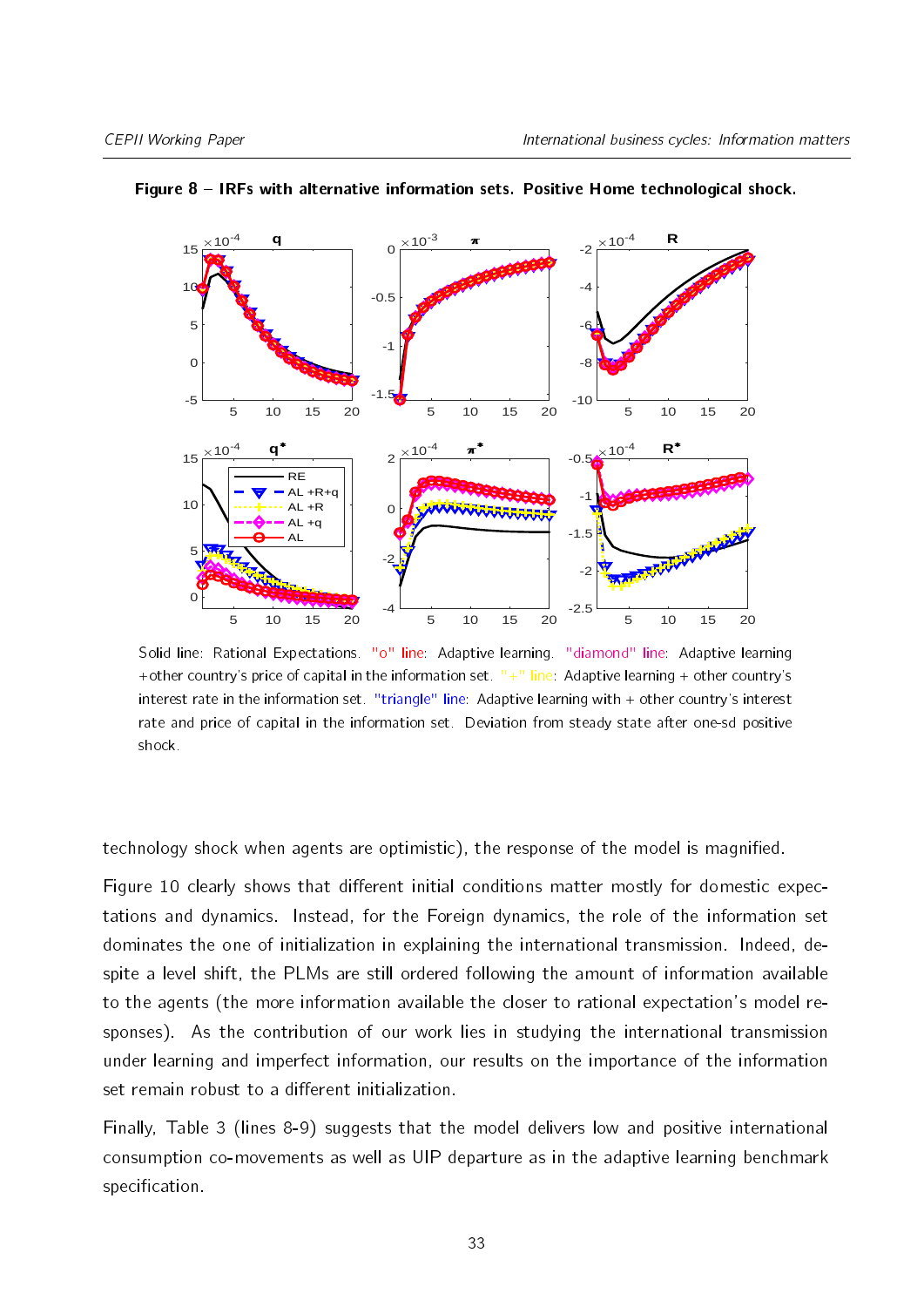

#### <span id="page-33-2"></span>Figure 9 - IRFs with alternative initializations. Positive Home technological shock.

Solid line: Rational Expectations. "o" line: Adaptive learning. "-.-" line: Adaptive learning with initial condition greater than RE. Deviation from steady state after one-sd positive shock.

#### <span id="page-33-1"></span>5.3. Learning parameter

Results are also robust to different degrees of persistence of the learning algorithm. A gain coefficient of 0.05 (in the upper bound of values used in the literature) delivers very similar results to the benchmark calibration (see Table [3,](#page-31-0) line 10).

Results of this section suggest that the incompleteness of the information set quantitatively matters more than the initialization of beliefs or the persistence of the learning algorithm to explain international spillovers and departure from UIP.

#### <span id="page-33-0"></span>6. Conclusion

We have studied the role of imperfect information and adaptive learning for the international transmission of shocks and departure from UIP. Agents have an imperfect knowledge of their environment as their forecasts are based on complete information of the local economy but partial information of the foreign country. We show that imperfect information and learning bring the model closer to the data with a positive international co-movement of output, a low business cycle synchronization of consumption with respect to output and departure from Uncovered Interest rate Parity (UIP). Our results improve the understanding of international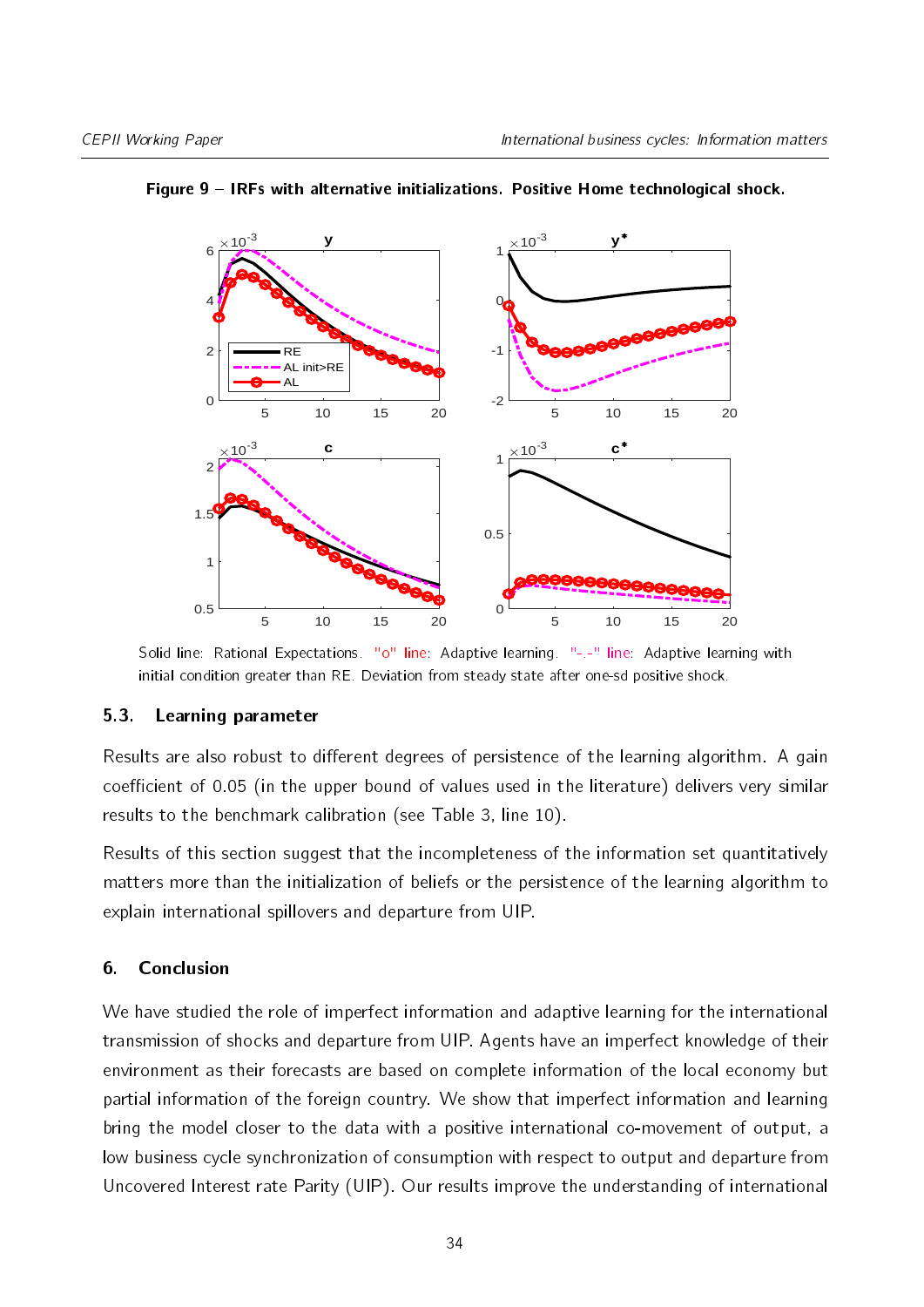

#### <span id="page-34-3"></span>Figure 10 IRFs with alternative initializations. Positive Home technological shock.

Solid line: Rational Expectations. "o" line: Adaptive learning. "diamond" line: Adaptive learning with initial condition greater than RE and "diamond" the corresponding  ${E}_t[\mathsf{x}_{t+1}]$ . "+" line: Adaptive learning + other country's interest rate in the information set and "+" the corresponding  ${E}_{t}[{x}_{t+1}]$ . "triangle" line: Adaptive learning with initial condition greater than RE + other country's interest rate in the information set and "triangle" the corresponding  $E_t[x_{t+1}]$ .  $E_t[x_{t+1}]$  is the forecast of variable x based on PLM. Deviation from steady state after one-sd positive shock.

co-movements and UIP dynamics.

In this work, the amount of information available to the agents is exogenously determined. Future research could focus on the optimal choice of the information set, in the spirit of rational inattention [\(Sims](#page-37-14) [2003\)](#page-37-14) or limited attention [\(Gabaix](#page-36-14) [2014\)](#page-36-14), in a setting characterized by domestic and foreign information. Finally, in the light of the importance of information for aggregate dynamics, future research could re-assess the optimal mix of policies and the role of communication in order to limit information-related volatility and welfare losses.

#### References

- <span id="page-34-0"></span>Backus, D., Kehoe, P. & Kydland, F. (1992), 'International real business cycles', Journal of Political Economy  $100(4)$ , 745-775.
- <span id="page-34-2"></span>Bae, K., Stulz, R. & Tan, H. (2008), `Do local analysts know more? a cross-country study of the performance of local analysts and foreign analysts', Journal of Financial Economics  $88(3)$ , 581-606.
- <span id="page-34-1"></span>Bai, Y. & Rios-Rull, J.-V. (2015), 'Demand shocks and open economy puzzles', American Economic Review  $105(5)$ , 644-49.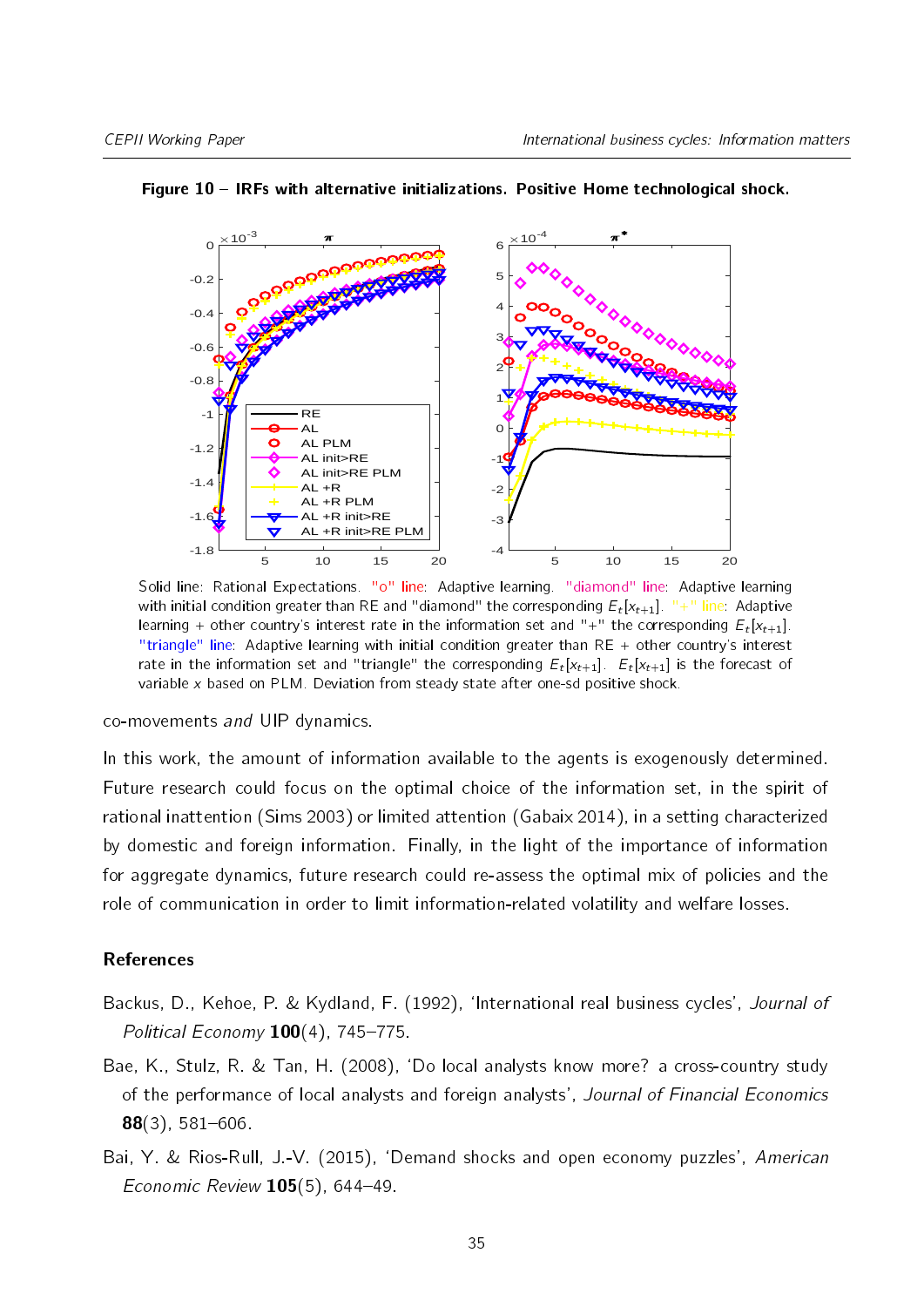- <span id="page-35-0"></span>Baxter, M. & Crucini, M. (1993), 'Explaining saving investment correlation', American Economic Review  $83$ , 416-435.
- <span id="page-35-3"></span>Bernanke, B., Gertler, M. & Gilchrist, S. (1999), The financial accelerator in a quantitative business cycle framework, in J. B. Taylor & M. Woodford, eds, `Handbook of Macroeconomics', Vol. 1, Elsevier, pp.  $1341-1393$ .
- <span id="page-35-13"></span>Carceles-Poveda, E. & Giannitsarou, C. (2007), `Adaptive learning in practice', Journal of Economic Dynamics and Control  $31$ , 2659-2697.
- <span id="page-35-7"></span>Chakraborty, A. & Evans, G. (2008), `Can perpetual learning explain the forward-premium puzzle?', Journal of Monetary Economics 55, 477-490.
- <span id="page-35-9"></span>Christiano, L., Motto, R. & Rostagno, M. (2014), `Risk shocks', American Economic Review  $104(1)$ , 27-65.
- <span id="page-35-14"></span>Christiano, L., Trabandt, M. & Walentin, K. (2011), 'Introducing financial frictions and unemployment into a small open economy model', Journal of Economic Dynamics and  $Control$  35, 1999-2041.
- <span id="page-35-10"></span>Dvorak, T. (2005), `Do domestic investors have an information advantage? evidence from indonesia', Journal of Finance  $60(2)$ , 817-839.
- <span id="page-35-12"></span>Dziuda, W. & Mondria, J. (2012), `Asymmetric information, portfolio managers, and home bias', The Review of Financial Studies  $25(7)$ , 2109–2154.
- <span id="page-35-2"></span>Eaton, J., Kortum, S. & Neiman, B. (2016), 'Obstfeld and rogoff's international macro puzzles: a quantitative assessment', Journal of Economic Dynamics and Control 72, 5-23.
- <span id="page-35-1"></span>Engel, C. (2016), `Exchange rates, interest rates, and the risk premium', American Economic Review  $106(2)$ , 436-474.
- <span id="page-35-6"></span>Eusepi, S. & Preston, B. (2018), `The science of monetary policy: An imperfect knowledge perspective', Journal of Economic Literature  $56(1)$ , 3-59.
- <span id="page-35-4"></span>Evans, G. W. & Honkapohja, S. (2001), Learning and Expectations in Macroeconomics, Princeton University Press.
- <span id="page-35-5"></span>Faia, E. (2007a), 'Finance and international business cycles', Journal of Monetary Economics  $54, 1018 - 1034.$
- <span id="page-35-8"></span>Faia, E. (2007b), 'Financial differences and business cycle co-movements in a currency area', Journal of Money, Credit and Banking  $39(1)$ , 151-185.
- <span id="page-35-11"></span>Ferreira, M., Matos, P., Pereira, J. & Pires, P. (2017), `Do locals know better? a comparison of the performance of local and foreign institutional investors', Journal of Banking and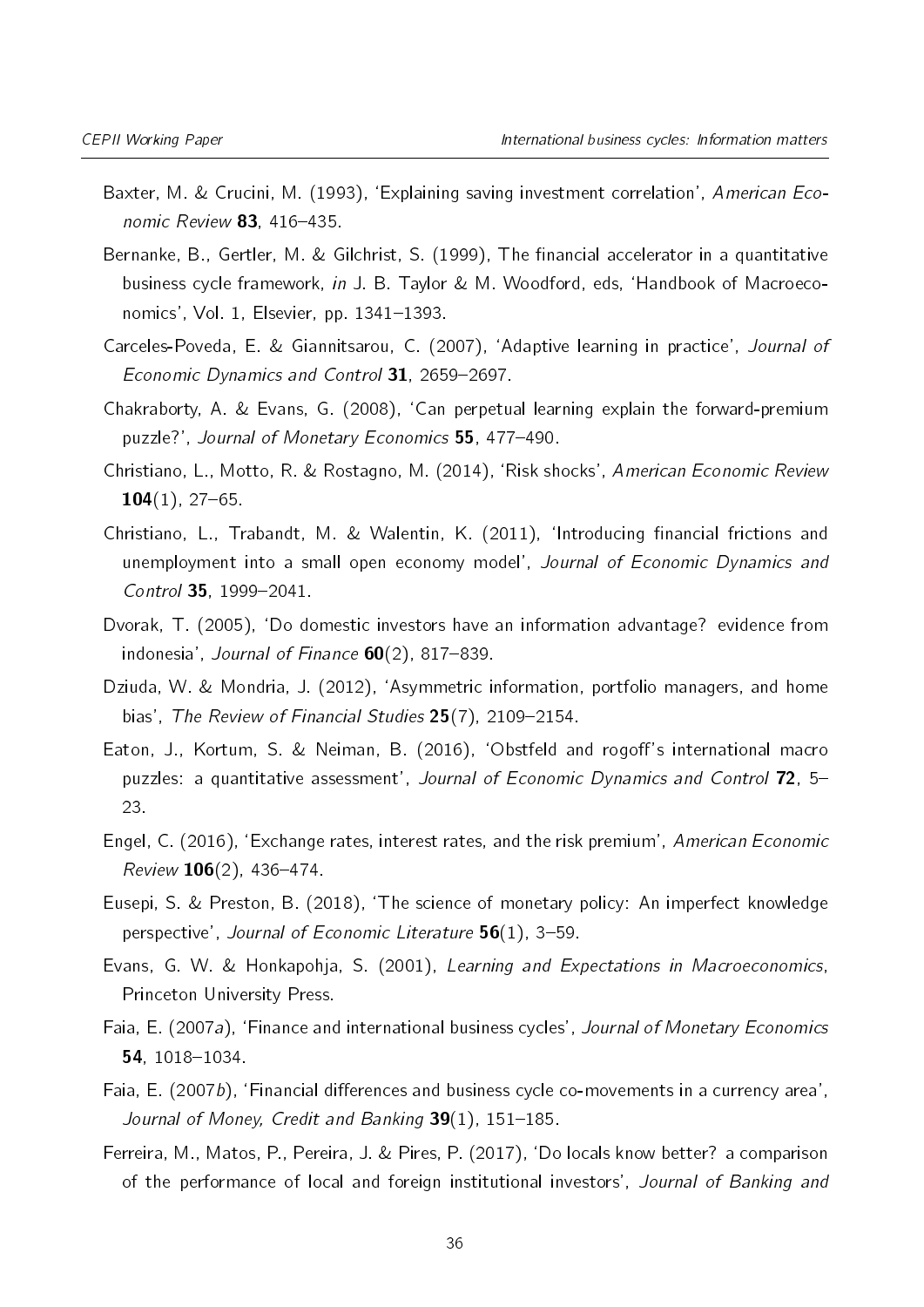$Finance 82, 151-164.$ 

- <span id="page-36-14"></span>Gabaix, X. (2014), 'A sparcity-based model of bounded rationality', Quarterly Journal of Economics  $129(4)$ ,  $1661-1710$ .
- <span id="page-36-6"></span>Gabaix, X. & Maggiori, M. (2015), `International liquidity and exchange rate dynamics.', Quarterly Journal of Economics 3, 1369-1420.
- <span id="page-36-12"></span>Gaspar, V., Smets, F. & Vespin, D. (2011), `Adaptive learning, persistence, and optimal monetary policy', Journal of the European Economic Association 4(2).
- <span id="page-36-4"></span>Gourinchas, P. & Tornell, A. (2004), `Exchange rate puzzles and distorted beliefs', Journal of International Economics  $64(2)$ , 303-333.
- <span id="page-36-9"></span>Hau, H. (2001), 'Location matters: An examination of trading profits', Journal of Finance  $56(5)$ , 1959-1983.
- <span id="page-36-10"></span>Hommes, C., Massaro, D. & Weber, M. (2015), Monetary policy under behavioral expectations: Theory and experiment, Tinbergen Institute Discussion Papers 15.
- <span id="page-36-5"></span>Ilut, C. (2012), `Ambiguity aversion: Implications for the uncovered interest rate parity puzzle', American Economic Journal: Macroeconomics  $4(3)$ , 33-65.
- <span id="page-36-2"></span>Kehoe, P. & Perri, F. (2002), `International business cycle models with endogenous incomplete markets', Econometrica 70, 907-928.
- <span id="page-36-7"></span>Kolasa, M. & Lombardo, G. (2014), `Financial frictions and optimal monetary policy in an open economy', International Journal of Central Banking  $10(1)$ , 43–94.
- <span id="page-36-0"></span>Kollman, R. (2016), `International business cycles and risk sharing with uncertainty shocks and recursive preferences', Journal of Economic Dynamics and Control 72, 115-124.
- <span id="page-36-13"></span>Kollmann, R. (2001), `The exchange rate in a dynamic-optimizing business cycle model with nominal rigidities : a quantitative investigation', Journal of International Economics 55,  $243 - 262$ .
- <span id="page-36-3"></span>Lewis, K. (1989), 'Changing beliefs and systematic rational forecast errors with evidence from foreign exchange', American Economic Review  $79(4)$ , 621-636.
- <span id="page-36-11"></span>Milani, F. (2007), 'Expectations, learning and macroeconomic persistence', Journal of Monetary Economics  $54$ , 2065-2082.
- <span id="page-36-8"></span>Monacelli, T. (2009), 'New keynesian models, durable goods, and collateral constraints', Journal of Monetary Economics 56(2).
- <span id="page-36-1"></span>Obstfeld, M. & Rogoff, K. (2001), The six major puzzles in international macroeconomics: Is there a common cause?, in B. Bernanke & K. Rogoff, eds, 'NBER Macroeconomics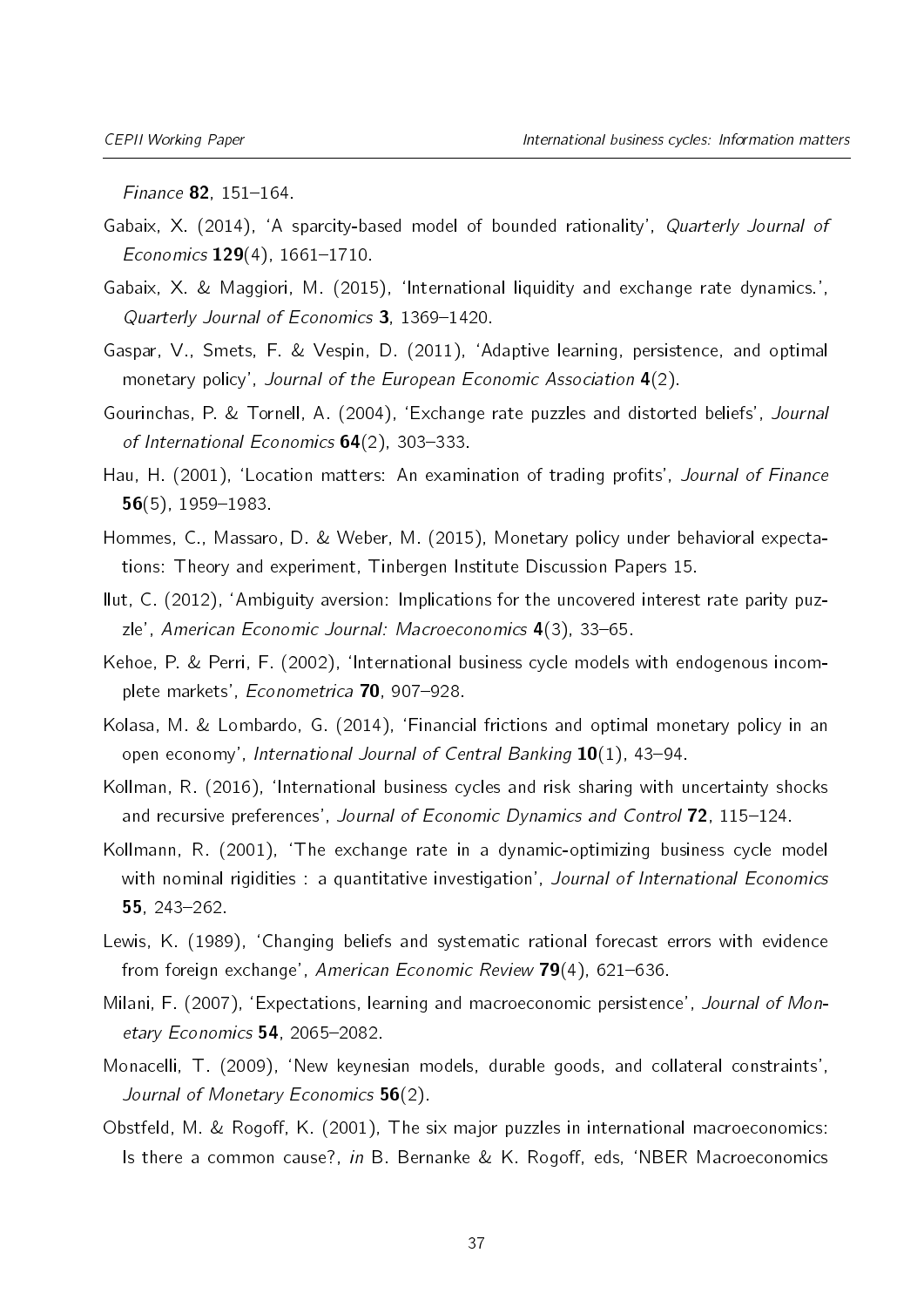Annual 2000', Vol. 15, MIT PRess, pp. 339-412.

- <span id="page-37-7"></span>Ormeno, A. & Molnar, K. (2015), 'Using survey data of inflation expectations in the estimation of learning and rational expectations models', Journal of Money, Credit and Banking  $47(4)$ , 673-699.
- <span id="page-37-10"></span>Orphanides, A. & Williams, J. (2005), 'Inflation scares and forecast-based monetary policy', Review of Economic Dynamics pp. 498-527.
- <span id="page-37-8"></span>Orphanides, A. & Williams, J. (2007), `Robust monetary policy with imperfect knowledge', Journal of Monetary Economics 54, 1406-1435.
- <span id="page-37-13"></span>Orphanides, A. & Williams, J. (2008), `Learning, expectations formation, and the pitfalls of optimal control monetary policy', Journal of Monetary Economics 55, S80-S96.
- <span id="page-37-2"></span>Pintus, P. & Suda, J. (2018), 'Learning financial shocks and the great recession', Review of Economic Dynamics .
- <span id="page-37-0"></span>Rychalovska, Y., Slobodyan, S. & Wouters, R. (2016), Financial frictions, expectations and business cycle: Evidence from an estimated dsge model, Mimeo.
- <span id="page-37-3"></span>Schmitt-Grohe, S. & Uribe, M. (2003), 'Closing small open economy models', Journal of International Economics  $61(1)$ , 163-185.
- <span id="page-37-4"></span>Sims, C. (1980), 'Macroeconomics and reality', *Econometrica* **48**(1), 1-48.
- <span id="page-37-14"></span>Sims, C. (2003), 'Implications of rational inattention', Journal of Monetary Economics  $50.665 - 690.$
- <span id="page-37-6"></span>Slobodyan, S. & Wouters, R. (2012a), 'Learning in a medium-scale dsge model with expectations based on small forecasting models', American Economic Journal: Macroeconomics  $4(2)$ , 65-101.
- <span id="page-37-12"></span>Slobodyan, S. & Wouters, R. (2012b). 'Learning in an estimated medium-scale dsge model'. Journal of Economic Dynamics and Control 36, 26-46.
- <span id="page-37-5"></span>Teo, M. (2009), 'The geography of hedge funds', Review of Financial Studies  $22(9)$ , 3531-3561.
- <span id="page-37-1"></span>Tille, C. & van Wincoop, E. (2014), 'International capital flows under dispersed private information', Journal of International Economics  $93(1)$ , 31-49.
- <span id="page-37-9"></span>Van Nieuwerburgh, S. & Veldkamp, L. (2009), `Information immobility and the home bias puzzle', Journal of Finance  $64(3)$ , 1187-1215.
- <span id="page-37-11"></span>W.A., B. & Evans, G. (2006), `A simple recursive forecasting model', Economics Letters  $91, 158 - 166.$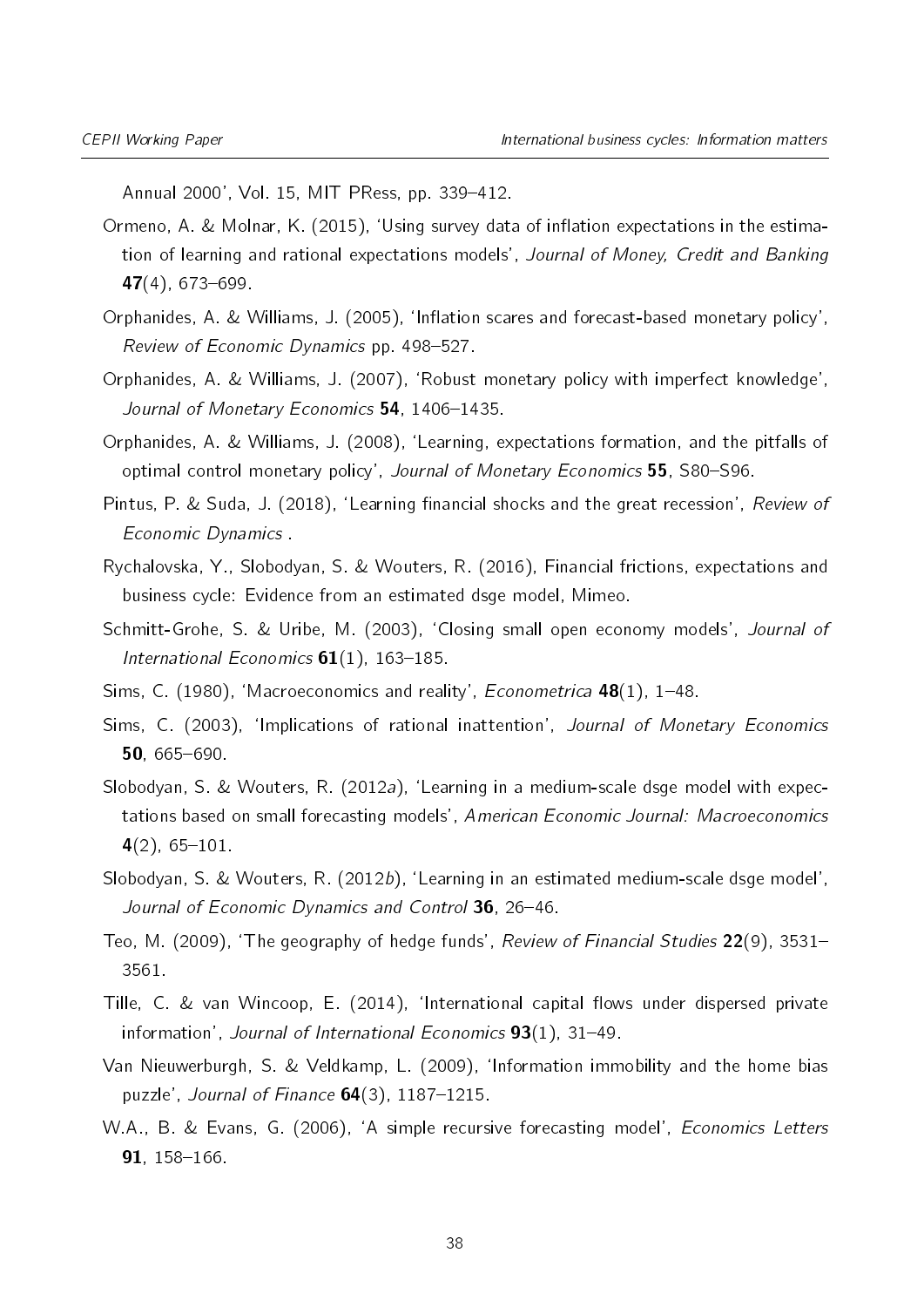# Appendix

# Appendix

## <span id="page-38-0"></span>8. Data

US. Quarterly US data is downloaded from FRED Economic data, from the Federal Reserve bank of Saint Louis. GDP is Real Gross Domestic Product, Billions of Chained 2009 Dollars, Quarterly, Seasonally Adjusted Annual Rate. Consumption is Real Personal Consumption Expenditures, Billions of Chained 2009 Dollars, Quarterly, Seasonally Adjusted Annual Rate. Nominal interest rate used in equation [\(24\)](#page-27-0) is 3-Month Treasury Bill: Secondary Market Rate, Percent, Quarterly, Not Seasonally Adjusted.

Euro Area. EA data comes from AWM (Area Wide Model) dataset, available online from the Euro Area Business Cycle Network website. We use the following quarterly time series: real GDP, Real private consumption, Nominal exchange rate (euro per USD), Nominal shirtterm interest rates.

## 9. Model equations

In our numerical analysis we do consider the following instantaneous utility function for households in both countries:

$$
U_t = \frac{C_t^{1-\sigma}}{1-\sigma} + \Psi \ln (1 - N_t)
$$
  

$$
U_t^* = \frac{C_t^{*1-\sigma}}{1-\sigma} + \Psi \ln (1 - N_t^*)
$$

where  $\sigma$  denotes the intertemporal elasticity of substitution and  $\Psi$  is the parameter associated to leisure. Marginal utilities of consumption and labor, respectively, are thus:

$$
U'_{ct} = C_t^{-\sigma} , \quad U'_{Nt} = -\Psi \frac{1}{1 - N_t}
$$
  

$$
U'^*_{ct} = C_t^{* - \sigma} , \quad U''_{Nt} = -\Psi \frac{1}{1 - N_t^*}
$$

The model consists in the following list of equilibrium equations.

$$
X_{Ht} = (1 - \gamma) [f_t]^{-\eta} X_t^c + [t \sigma t_t f_t^*]^{-\eta} \gamma^* X_t^{c*} + \frac{\omega_P}{2} (\pi_{Ht} - 1)^2
$$
 (1.)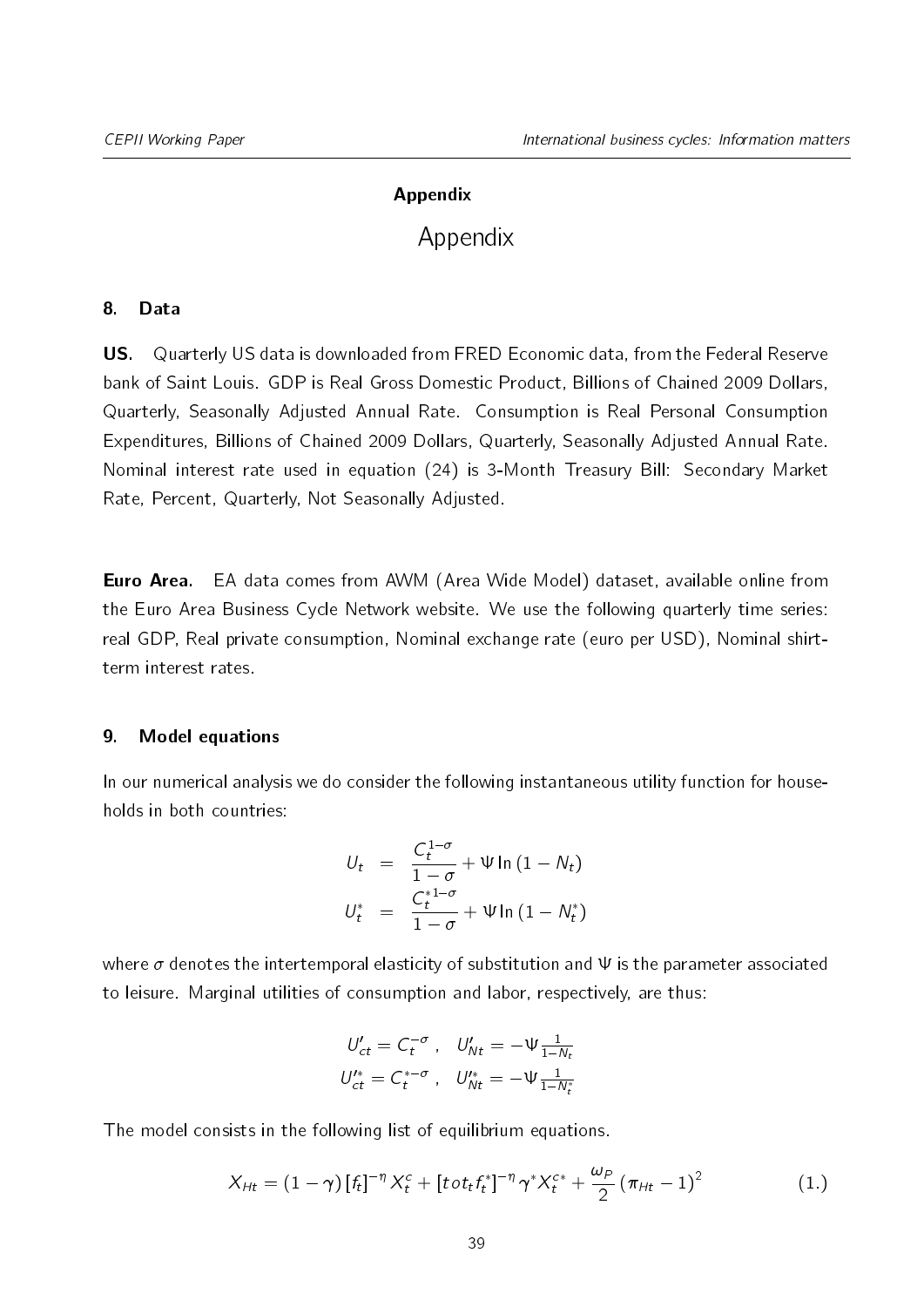$$
X_{Ft}^{*} = (1 - \gamma^{*}) \left[ f_{t}^{*} \right]^{-\eta} X_{t}^{*c} + \left[ \frac{f_{t}}{t \, \sigma t_{t}} \right]^{-\eta} \gamma X_{t}^{c} + \frac{\omega_{P}}{2} \left( \pi_{Ft}^{*} - 1 \right)^{2} \tag{2.}
$$

$$
X_t^c = C_t^c + I_t + (1 - \varsigma_t) \left[ 1 - \Gamma\left(\tilde{\omega}_t\right) \right] \mathcal{R}_t^k \frac{Q_{t-1}}{\pi_t} K_{t-1} + \mu G\left(\tilde{\omega}_t\right) \mathcal{R}_t^k \frac{Q_{t-1}}{\pi_t} K_{t-1} + \Phi\left(\frac{I_t}{K_{t-1}}\right) K_{t-1}
$$
\n(3.)

$$
X_t^{*c} = C_t^{*c} + I_t^* + (1 - S_t^*) \left[ 1 - \Gamma^* \left( \tilde{\omega}_t^* \right) \right] \mathcal{R}_t^{*k} \frac{Q_{t-1}^*}{\pi_t^*} K_{t-1}^* + \mu G^* \left( \tilde{\omega}_t^* \right) \mathcal{R}_t^{*k} \frac{Q_{t-1}^*}{\pi_t^*} K_{t-1}^* + \Phi \left( \frac{I_t^*}{K_{t-1}^*} \right) K_{t-1}^* \tag{4.}
$$

$$
K_t = (1 - \delta)K_{t-1} + I_t \tag{5.}
$$

$$
K_t^* = (1 - \delta)K_{t-1}^* + I_t^* \tag{6.}
$$

$$
C_t^{-\sigma} = \beta R_t E_t \left[ \frac{C_{t+1}^{-\sigma}}{\pi_{t+1}} \right] \tag{7.}
$$

$$
C_t^{*-\sigma} = \beta R_t^* E_t \left[ \frac{C_{t+1}^{*-\sigma}}{\pi_{t+1}} \right]
$$
 (8.)

$$
E_t \frac{R_{t+1}^k}{R_t} = E_t \frac{1}{\frac{[1-\Gamma(\tilde{\omega}_{t+1})][\Gamma'(\tilde{\omega}_{t+1}) - \mu G'(\tilde{\omega}_{t+1})]}{\Gamma'(\tilde{\omega}_{t+1})} + \left[\Gamma(\tilde{\omega}_{t+1}) - \mu G(\tilde{\omega}_{t+1})\right]}
$$
(9.)

$$
E_{t} \frac{R_{t+1}^{*k}}{R_{t}^{*}} = E_{t} \frac{1}{\frac{[1-\Gamma^{*}(\tilde{\omega}_{t+1}^{*})][\Gamma^{*}(\tilde{\omega}_{t+1}^{*}) - \mu G^{*}(\tilde{\omega}_{t+1}^{*})]}{\Gamma^{*}(\tilde{\omega}_{t+1}^{*})} + \left[\Gamma^{*}(\tilde{\omega}_{t+1}^{*}) - \mu G^{*}(\tilde{\omega}_{t+1}^{*})\right]}
$$
(10.)

$$
R_t^k = \pi_t \frac{f_t \frac{\alpha \frac{Y_t}{K_{t-1}}}{X_t} + \varpi \left(\frac{l_t}{K_{t-1}} - \delta\right) \frac{l_t}{K_{t-1}} - \frac{\varpi}{2} \left(\frac{l_t}{K_{t-1}} - \delta\right)^2 + Q_t (1 - \delta)}{Q_{t-1}}
$$
(11.)

$$
R_t^{*k} = \frac{\pi_t^*}{Q_{t-1}^*} \left[ \frac{\alpha \frac{Y_t^*}{K_{t-1}^*}}{X_t^*} f_t^* + \varpi \left( \frac{I_t^*}{K_{t-1}^*} - \delta \right) \frac{I_t^*}{K_{t-1}^*} - \frac{\varpi}{2} \left( \frac{I_t^*}{K_{t-1}^*} - \delta \right)^2 + Q_t^*(1 - \delta) \right] \tag{12.}
$$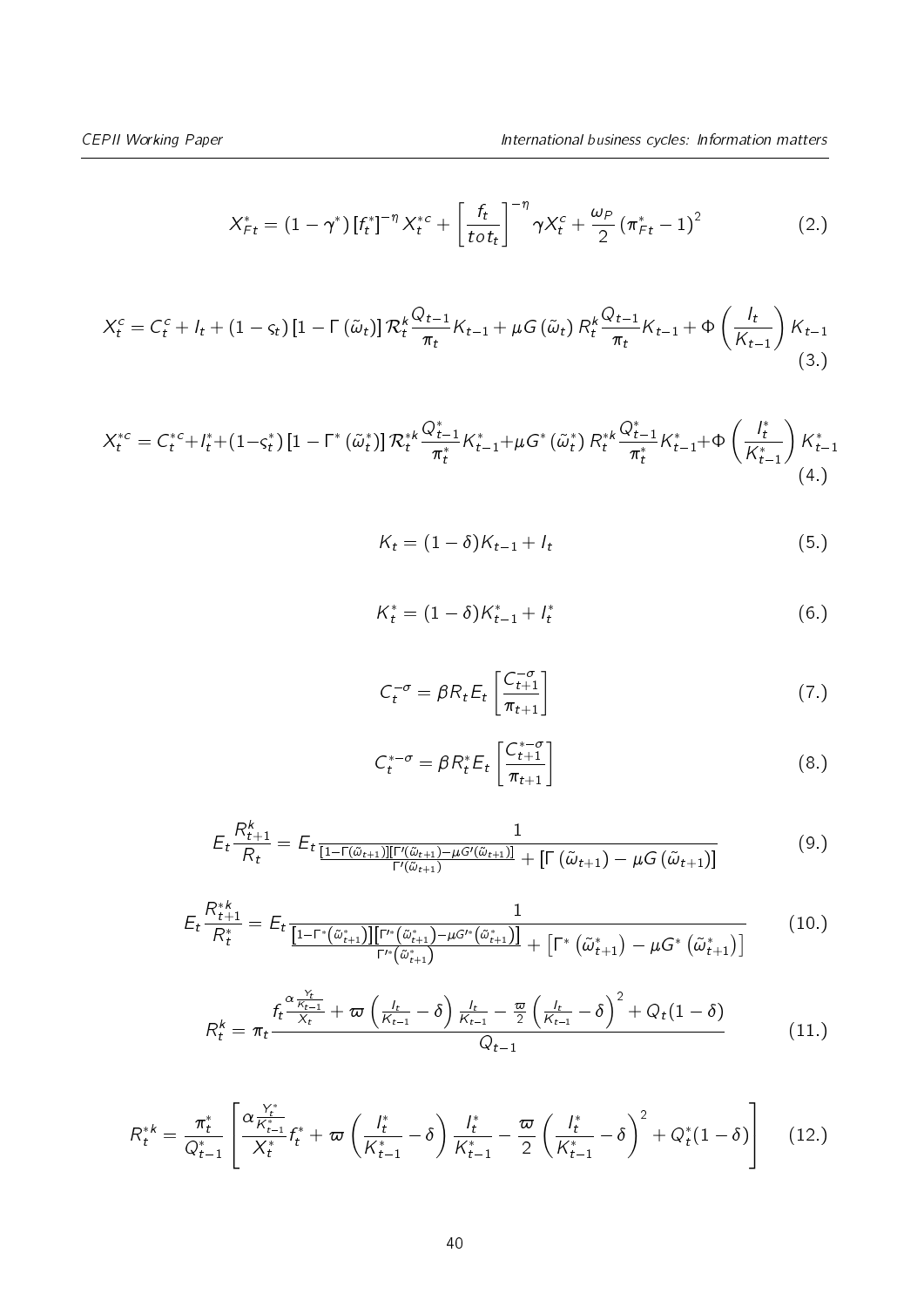$$
Q_{t-1}K_{t-1}\left[1-\left[\Gamma\left(\tilde{\omega}_t\right)-\mu G\left(\tilde{\omega}_t\right)\right]\frac{R_t^k}{R_{t-1}}\right]=n w_{t-1} \tag{13.}
$$

$$
Q_{t-1}^* K_{t-1}^* \left[ 1 - \left[ \Gamma\left(\tilde{\omega}_t^* \right) - \mu G\left(\tilde{\omega}_t^* \right) \right] \frac{R_t^{*k}}{R_{t-1}^*} \right] = n w_{t-1}^* \tag{14.}
$$

$$
n w_t = \varsigma \left[ 1 - \Gamma \left( \tilde{\omega}_t \right) \right] \frac{R_t^k}{\pi_t} Q_{t-1} K_{t-1}
$$
\n(15.)

$$
n w_t^* = \varsigma_t \left[ 1 - \Gamma\left(\tilde{\omega}_t^*\right) \right] \frac{R_t^{*k}}{\pi_t} Q_{t-1}^* K_{t-1}^* \tag{16.}
$$

$$
Y_t = A_t K_{t-1}^{\alpha} N_t^{1-\alpha} \tag{17.}
$$

$$
Y_t^* = A_t^* K_{t-1}^{*\alpha} N_t^{*1-\alpha} \tag{18.}
$$

$$
C_t^{-\sigma} f_t \frac{\left(1-\alpha\right)\frac{\gamma_t}{N_t}}{\chi_t} \left(1-N_t\right) = \Psi \tag{19.}
$$

$$
C_t^{*-\sigma} f_t^* \frac{(1-\alpha) \frac{Y_t^*}{N_t^*}}{X_t^*} (1 - N_t^*) = \Psi
$$
\n(20.)

$$
\omega_P (\pi_{Ht} - 1) \pi_{Ht} = X_{Ht} v \left[ \frac{(1 - v)}{v} + \frac{1}{X_t} \right] + \beta \omega_P E_t \frac{U'_{ct+1}}{U'_{ct}} (\pi_{Ht+1} - 1) \frac{f_{t+1}}{f_t} \pi_{Ht+1}
$$
 (21.)

$$
\omega_P \left( \pi_{Ft}^* - 1 \right) \pi_{Ft}^* = X_{Ft}^* \nu \left[ \frac{(1 - \nu)}{\nu} + \frac{1}{X_t^*} \right] + \beta \omega_P E_t \frac{U_{ct+1}^{*}}{U_{ct}^{*}} \left( \pi_{Ft+1}^* - 1 \right) \frac{f_{t+1}^*}{f_t^*} \pi_{Ft+1}^* \tag{22.}
$$

$$
R_t^n = \left(R_{t-1}^n\right)^\chi \left(\bar{R}^n \left(\frac{\pi_t}{\bar{\pi}}\right)^{b_\pi} \left(\frac{y_t}{y}\right)^{b_y}\right)^{1-\chi} m p_t \tag{23.}
$$

$$
R_t^{n*} = \left(R_{t-1}^{n*}\right)^{\chi} \left(\bar{R}^{*n} \left(\frac{\pi_t^*}{\bar{\pi}^*}\right)^{b_{\pi}} \left(\frac{y_t^*}{y^*}\right)^{b_{\gamma}}\right)^{1-\chi} m p_t^* \tag{24.}
$$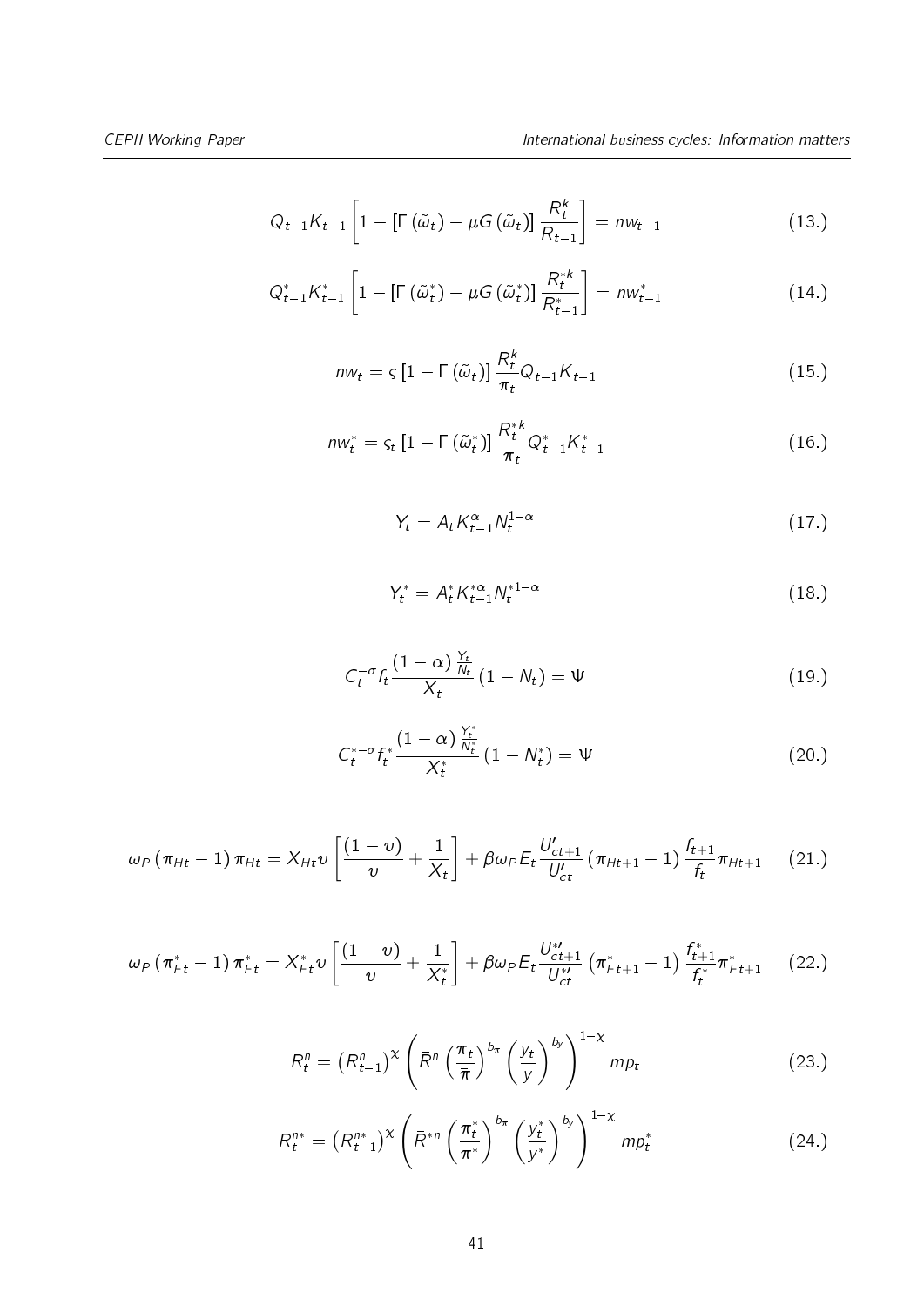$$
Q_t = \left[1 + \varpi \left(\frac{l_t}{K_{t-1}} - \delta\right)\right]
$$
 (29.)

$$
Q_t^* = \left[1 + \varpi \left(\frac{l_t^*}{K_{t-1}^*} - \delta\right)\right]
$$
 (26.)

$$
1 = \beta \left[ R_t^* - \zeta \left( e^{b_t^* - b^*} - 1 \right) \right] E_t \left[ \frac{C_{t+1}^{-\sigma}}{C_t^{-\sigma}} \frac{e_{t+1}}{\pi_{t+1} e_t} \right] \tag{27.}
$$

$$
f_t = \left[ (1 - \gamma) + \gamma \left( \frac{1}{t \circ t_t} \right)^{1 - \eta} \right]^{\frac{-1}{1 - \eta}}
$$
(28.)

$$
f_t^* = \left[ (1 - \gamma) + \gamma \operatorname{tot}_t^{1 - \eta} \right]_{\frac{1}{1 - \eta}}^{\frac{-1}{1 - \eta}}
$$
\n
$$
\tag{29.}
$$

$$
\frac{tot_t}{tot_{t-1}} = \frac{\pi_{Ht}}{\frac{e_t}{e_{t-1}}\pi_{Ft}^*}
$$
(30.)

$$
f_t = f_{t-1} \frac{\pi_{Ht}}{\pi_t^c} \tag{31.}
$$

$$
f_t^* = f_{t-1}^* \frac{\pi_{F_t}^*}{\pi_f^{c*}} \tag{32.}
$$

$$
X_{Ht} = Y_t \tag{33.}
$$

$$
X_{Ft}^* = Y_t^* \tag{34}
$$

$$
R_t^F = R_t^* - p(b_t^*)
$$
\n
$$
(35.)
$$

$$
b_t^* - \frac{b_{t-1}^*}{\pi_t} \frac{e_t}{e_{t-1}} = (R_{t-1}^F - 1) \frac{b_{t-1}^*}{\pi_t} \frac{e_t}{e_{t-1}} + f_t Y_t - X_t^c
$$
 (36.)

$$
ca_t = b_t^* - \frac{b_{t-1}^*}{\pi_t} \frac{e_t}{e_{t-1}}
$$
\n(37.)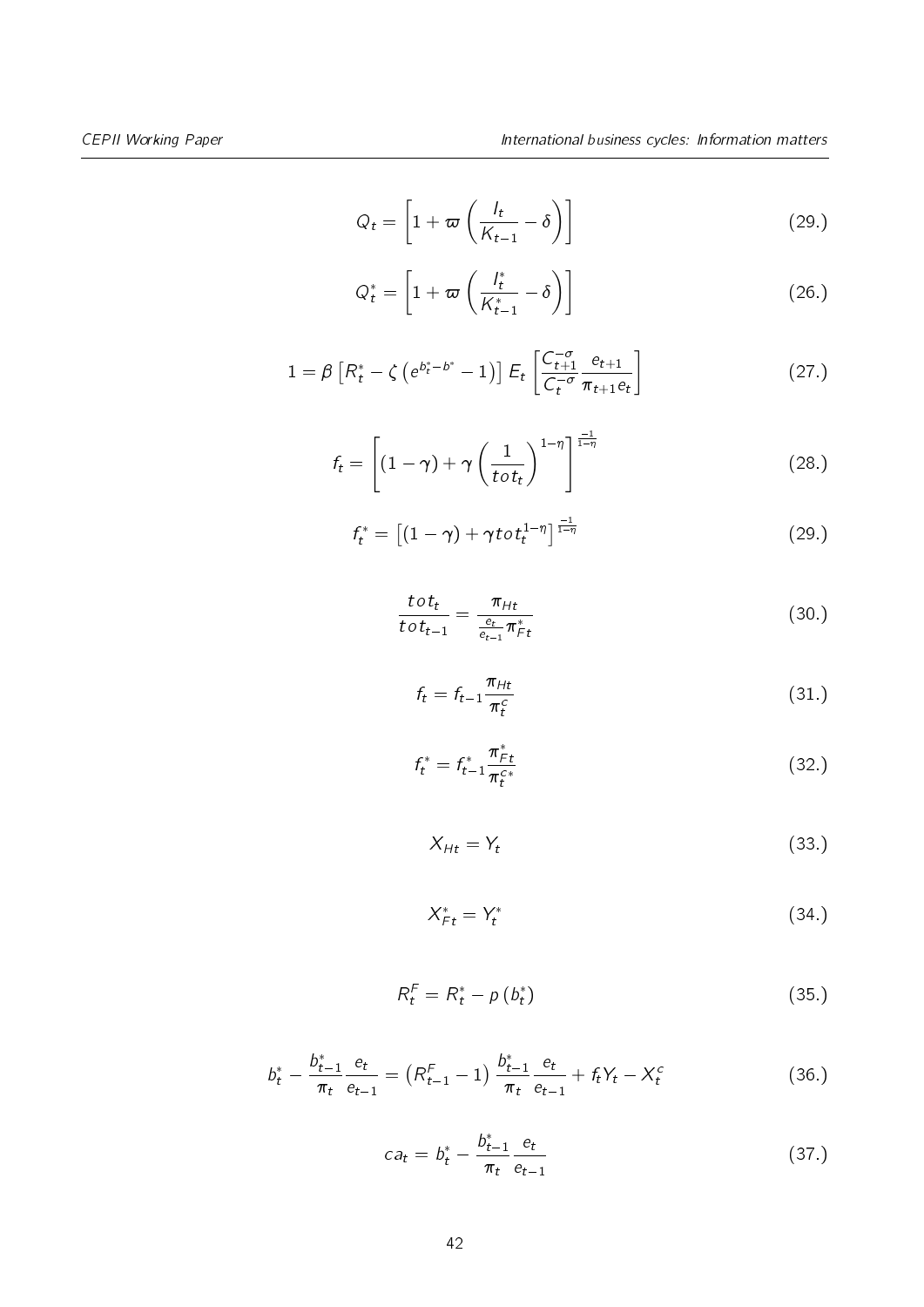$$
tb_t = f_t Y_t - X_t^c \tag{38.}
$$

The model also includes the law of motions of the technology and monetary shocks:

$$
\log A_t = \rho_A \log A_{t-1} + \varepsilon_t^{as}
$$
  
\n
$$
\log A_t^* = \rho_A \log(A_{t-1}^*) + \varepsilon_t^{as*}
$$
  
\n
$$
\log mp_t = \rho_{mp} \log mp_{t-1} + \varepsilon_t^{mp}
$$
  
\n
$$
\log mp_t^* = \rho_{mp} \log mp_{t-1}^* + \varepsilon_t^{mp*}
$$